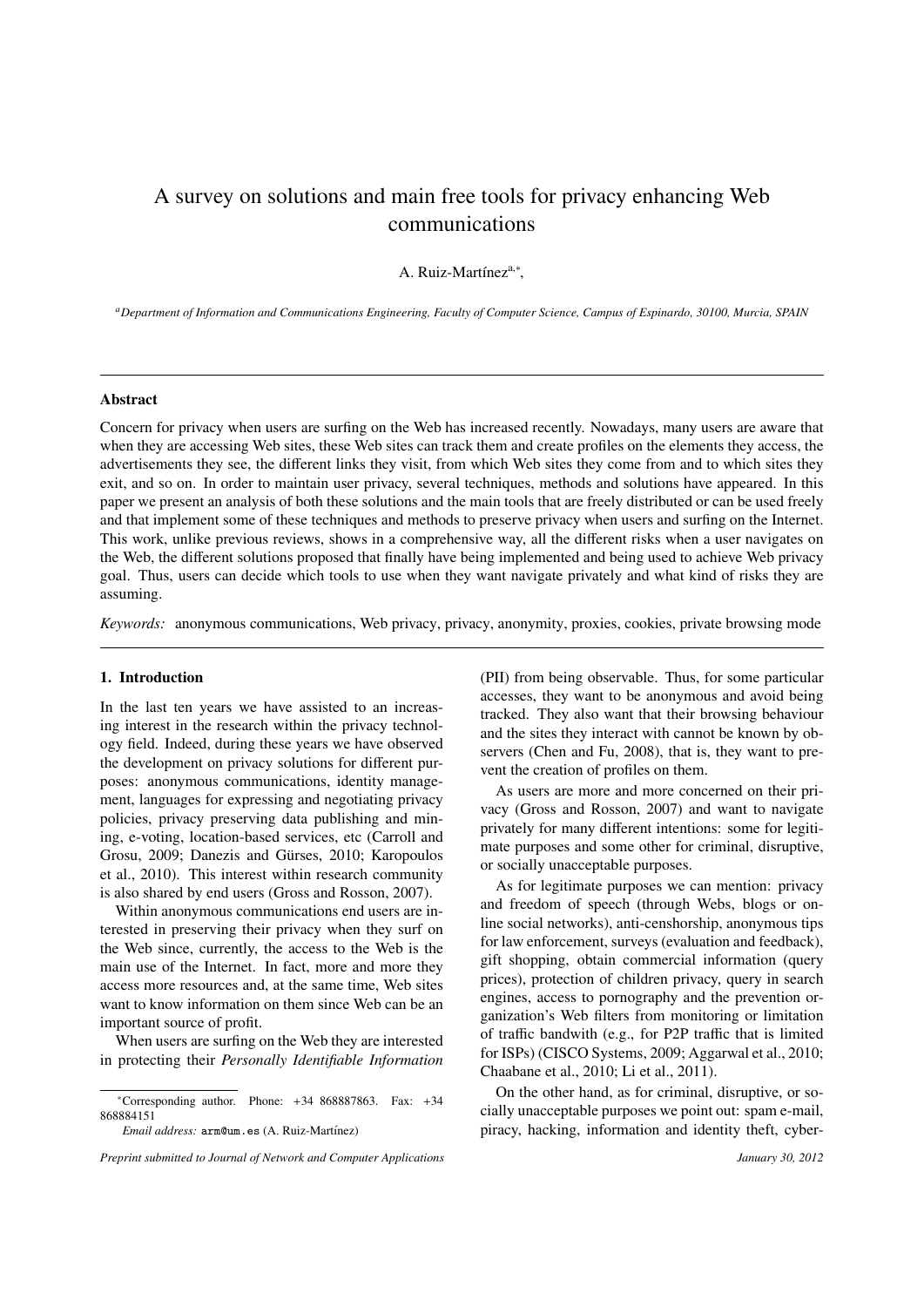stalking, exposition of an organization to malicious activities, illegal software download, child pornography, abuse of organization resources, and even for terrorism (CISCO Systems, 2009; Aggarwal et al., 2010; Chaabane et al., 2010; Li et al., 2011).

Recently, as a sample of the interest in privacy when we surf on the Web, Web browsers such as Mozilla Firefox, Microsoft Internet Explorer, Google Chrome and Safari (from Apple) have included a private browsing mode to their user interface that allows users to navigate privately. In these browsers, these modes are known as Private Browsing, InPrivate, Incognito and private browsing, respectively. However, these modes do not offer a complete solution to navigate guaranteeing privacy.

The main goals of these private browsing modes are two (Aggarwal et al., 2010). First, no to leave trace on user computer on the Web sites visited. Second, user's activity cannot be linked between the Web sites they visit and that the activities carried out in the private mode are not know in the public mode. Thus, these modes only offer a partial solution since users might be tracked, e.g., from their Internet Protocol (IP) address.

In this paper our aim is to show the process that users follow when they navigate on the Web and, from this starting point, to provide a comprehensive explanation of how the users can be tracked from the different PII can be obtained in this process as well as the different solutions and tools existing to cope with these problems.

Hence, this paper explains that this PII information can be obtained from three different conceptual layers: TCP/IP level, HTTP level and application level. Once we have presented the problems associated to each layer, we describe the different mechanisms and techniques that have been proposed up to date in order to avoid that PII can be obtained.

Although there are an important number of solutions to cover privacy in (Web) communications (Linn, 2005; Danezis and Diaz, 2008; Edman and Yener, 2009; Behl and Lilien, 2009; Danezis and Gürses, 2010; Ren and Wu, 2010), it is important to point out that we will only center in those solutions and mechanisms that have been implemented and are currently being used.

Finally, we analyse the main free tools that we have available to preserve privacy when we surf on the Web and we indicate the mechanisms they implement and the level of privacy protection they offer.

The rest of this paper is organised as follows. Section 2 describes the process that is followed when we access a Web site and the different privacy-related risks we are exposed. Section 3 introduces the solutions to overcome the risks mentioned and the main tools we can use. Once the solutions and tools have been presented, in Section 4 we compare these tools and discuss on the protection offered. Section 5 compares our work with previous works related to the analysis of solutions and tools for enhacing privacy in Web communications. Finally, Section 6 presents the main conclusions of our work and introduces future work.

#### 2. Web navigation and privacy concerns

In this section we describe the process that is followed when a user requests a Web page. Then, we explain the information that can be obtained from a user during this process. Thus, we can understand the different privacyrelated risks when we surf on the Internet.

#### *2.1. Web page request flow*

Let us suppose a user is interested in accessing the Web site of a company X. The process followed is shown in Figure 1. For this purpose, the user launches her preferred Web browser and enters the URL of the Web site (e.g. *http:*//*www.companyx.com*). The browser sends a request to the Web site by sending a HTTP GET request (step 1). As a response to this request, the Web server sends a HTTP 200 OK response that contains the HTML page requested (step 2).

The browser processes the HTML page received and obtains the different Web objects (images, scripts, Flash objects, Activex, Java applets, Silverlight objects, stylesheets, etc) included in the HTML page downloaded (steps 2.1 to 2.4).

Some Web objects are located in the same server we have obtained the Web page. Then, the browser requests these objects to the same server by means of HTTP request as previously explained (steps 2.1 and 2.2). These steps are repeated for each object requested to this server. In this case, as a response the Web browser instead of receiving a HTML page, it receives a Web object.

Additionally, the HTML page requested by the user could contain some elements that the Web site have included and that are located in other Web sites. In this case, the browser, for each element, requests to the corresponding Web server the Web object needed. In general, these objects (usually images, pop-ups and flash objects) that a Web site includes from other Web sites (third party Web sites) are advertisements or Web bugs (tiny images of 1x1 pixels) (Rezgui et al., 2003).

There are several entities that can play the role of third party Web sites such as advertisment servers, market researchers, affiliate marketers, retargeters, thirdparty data collectors, etc (Gulyas et al., 2008; Toubiana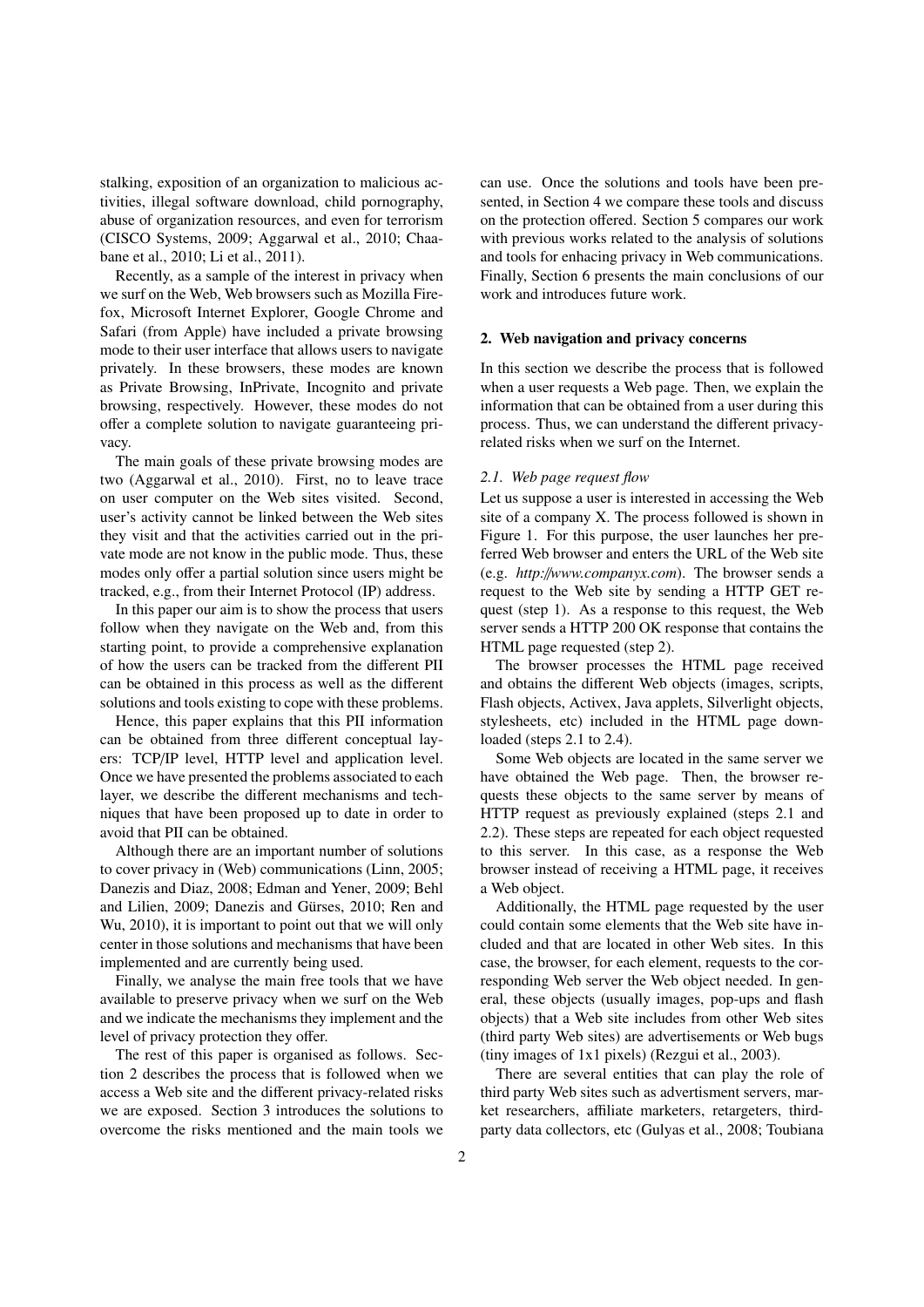

Figure 1: Web page request flow

et al., 2010; Lambrecht and Tucker, 2011). Thus, steps 2.3 and 2.4 are executed as many times as objects from these parties are placed in the HTML page.

When all the objects have been downloaded the Web browser activity finishes until the user clicks on a new link.

#### *2.2. Privacy concerns*

When we surf on the Web, Web sites collect information about us (usernames, email address, location information, interests, access patterns, navigating behaviour, etc) (Linn, 2005; Harding et al., 2007; Jang et al., 2010) that allows them to create profiles. Some of these important Web sites that can collect information on users are Web search engines from the search queries the users send.

The use of these profiles is twofold. On the one hand, they are used to improve the Web site and create customized services in function of user preferences, behaviour, and so on that produce a better user experience (Harding et al., 2007; CISCO Systems, 2009; Lambrecht and Tucker, 2011). On the other hand, profiles are used for making money thanks to marketing: this can attract to more advertisers (their campaigns can be more effective) and they can share this PII with other entities such as partners and affiliates (CISCO Systems, 2009; Yan et al., 2009). Namely, this information is used for targeted advertising and dynamic pricing (Gulyas et al., 2008). This latter purpose represents a user privacy threat when user is not consenting this data collection (Rezgui et al., 2003; Harding et al., 2007). Information collection is a dimension of privacy that aims that data are collected only with knowledge and explicit consent (Rezgui et al., 2003).

Next, in this section we analyse the different information that can be used to track users and create profiles about them when they are surfing on the Internet.

Conceptually, a Web user can be tracked using information of three different layers: TCP/IP layer, HTTP layer and application layer.

## *2.2.1. TCP*/*IP layer*

HTTP requests are sent through connections that use TCP/IP (Transmission Control Protocol/Internet Protocol) protocol (Fielding et al., 1999). In this level, basically, the information that can be gathered to track the user is the IP address and the port the user is making the request. If in the user's organization Network Address Translation (NAT) is not used, the IP address identifies the particular computer (or even user) is accessing to the Web and we can link all transactions performed by this user. If NAT is used, only the IP address does not identify the user. As mentioned in (Casado and Freedman, 2007) the use of NAT is reduced and can be detected. Furthermore, complementary mechanisms that we expose in the following layers could be used.

IP address also provides domain name, geo-location information, identifying ISP, city, country, region, country and continent where the request is being made. There are many Web sites where we can access with our browser and they provide this kind of information, e.g., *showip* (Showip, 2011b). We can also find sites where, from our domain name, they can find information on our organisation (even the name of the administrator) based on the use of *Whois*, e.g., Smart Whois (AllNetTools, 2011) or Ros instrument Whois (Showip, 2011a).

In this level, the round-trip time of user's connection could also identify a user from others (Back et al., 2001; Saint-Jean et al., 2007; Hopper et al., 2007; Schlegel and Wong, 2009; Hopper et al., 2010).

The trace at TCP level can reveal, apart from the port used, information such as computers involved in the communication, uptime, operating system, NAT detection, and some other properties of the connection that are detailed in (Zalewski, 2005, 2006).

#### *2.2.2. HTTP layer*

HTTP is the protocol that allows us to access Web resources. It is a stateless protocol that works using the pattern request-response. A HTTP request contains the URL of the Web page to be accessed. In the HTTP response, the HTML page is received.

The HTML page received could contain links to additional Web resources needed to show correctly the Web page. This involves that new HTTP requests are performed (see Figure 1, steps from 2.1 to 2.4). These Web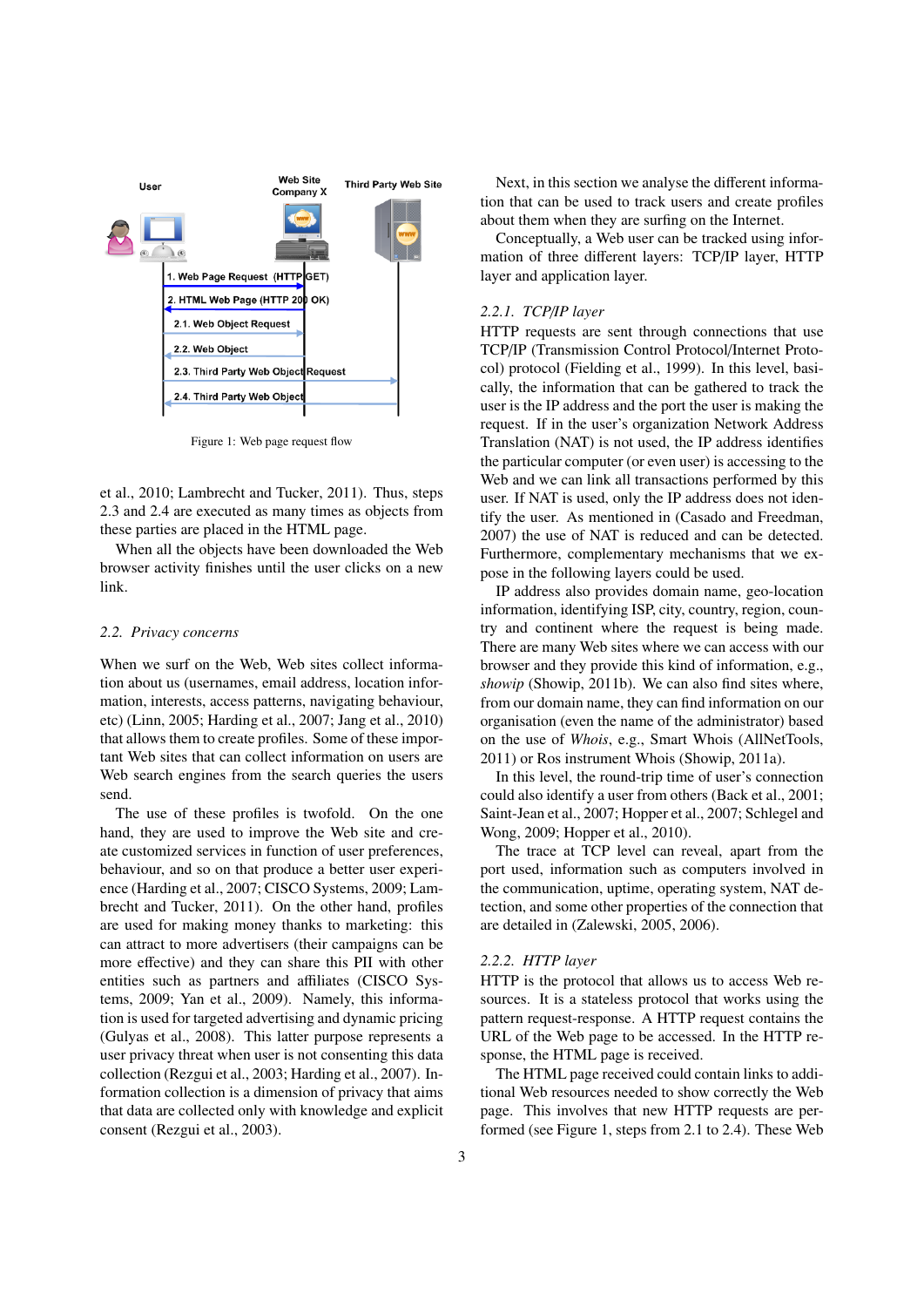resources can be images, Flash objects, CSS (Cascading Style Sheets), Javascript, VBScript, etc. Usually, these kinds of resources are recovered once the Web page is received.

In this level there are two elements that can be used to collect PII and track the user: HTTP headers and HTTP cookies (also known as Web cookies. For the shake of simplicity, hereinafter we will simply reference them as cookies). From connection established for the request we can obtain the IP and port the user is connecting to the server.

An HTTP resquest/response contains a set of headers that can compromise user's privacy. These headers could reveal the following information: user's Web browser (*User-agent* header), language, encoding and charset preferences (*Accept-Language*, *Accept-Encoding*, *Accept-Charset* headers), the URL of the Web site the user has visited previously (*Referer* header) and the user's mail address (*From* header). There are several Web sites where we can see the headers our browser is being sent in a HTTP request, e.g., (Langton, 2011; Gemal, 2011).

A cookie is a mechanism defined in order to come up with state in HTTP (Barth, 2011), which allows carrying out multistep transactions. Hence, cookies are essential for the support of shopping carts, personalization based on user's preferences, identification of an authentication session, automatic login, location memory, customer classification, etc (Harding et al., 2007; CISCO Systems, 2009; Yue and Wang, 2009).

Namely, a cookie is a string of text that contains a name and its value, an expiration date (established in the optional *Expire* and *Max-Age* attributes) and the originating site (established in the optional *Domain* and *path* attributes) (Barth, 2011).

Cookies can be established for the domain the user is downloading the Web page (known as *first-party cookie*, in Figure 1 in steps 2.1 and 2.2) or for another different domain (known as*third-party cookie* in Figure 1 in steps 2.3 and 2.4).

A cookie is sent by the Web server in the *Set-Cookie* header and the server can send several cookies by incluiding in the same response as many *Set-Cookie* headers as cookies to be established. Once the cookie is established, the Web browser will send it each time user accesses the Web. The cookie is sent by means of the *Cookie* header.

Depending on the lifetime of a cookie, they are classified as session cookies and persistent cookies. The former are those that are erased when the Web browser is closed. Thus, this cookie is not stored in the user's hard disk, only resides in memory and the risk they produce is quite reduced. The latter are stored in hard disk and persist even when the Web browser is closed (or until they expire or user deletes them). For this reason they are also named *tracking cookies*.

Cookie mechanism has been used broadly to track, profile and monitor user's browsing activities (Rezgui et al., 2003; Senicar et al., 2003; Linn, 2005; Yue et al., 2010; Barth, 2011). Moreover, they could be manipulated or stolen (Yue et al., 2010).

For tracking purpose, a cookie (or some of them) could contain the number of times the user has visited the Web and the Web pages you have visited and when you have visited them. Even it can store user's movement in the Web site. Furthermore, cookies can be combined with other information obtained from the HTTP headers (e.g. *Referer* header) and with Web bugs (see next section) to obtain more precise information on a user. Due to its implications related to privacy, even some legislation have appeared in both Europe and United States (Miyazaki, 2008).

In order to see the cookies that are sent and received when we access a Web site we can use several tools such as (Odvarko, 2011). More information on cookies can be found in (Cookies.org, 2011).

## *2.2.3. Application layer*

In this layer we consider a set of technologies that are on top of HTML as well as Web applications that do not request explicitely personally identifiable information (that is, we do not need to be registered and authenticated in that applications) since if user is authenticated all the information is available. The analysis of privacy in this scenario requires the analysis of privacy identity solutions, which is out of the scope of this paper.

Namely, apart from HTML tags, we are referring to objects that are embedded in Web pages such as Web bugs (Martin et al., 2003), banner ads, pop-up and popunder windows, JavaScript, VBScript, ActiveX, Java applets, Flash objects and plugins. Some of these objects are active objects whose purpose is to improve interactivity and the incorporation of multimedia content in HTML. Thus, they improve user's experience and enhance user interfaces. Some of these objects, apart from being a potencial source of PII leakage, decrease download performance (e.g. pop-ups, banner ads, etc).

As for Web applications that do not explicitely collect data but could create profiles we refer to Web search engines since they can obtain identifying information such as user's name, social security name, location, user's work, family, interests and future plans (Saint-Jean et al., 2007; Castella-Roca et al., 2009; Peddinti and Saxena, 2010).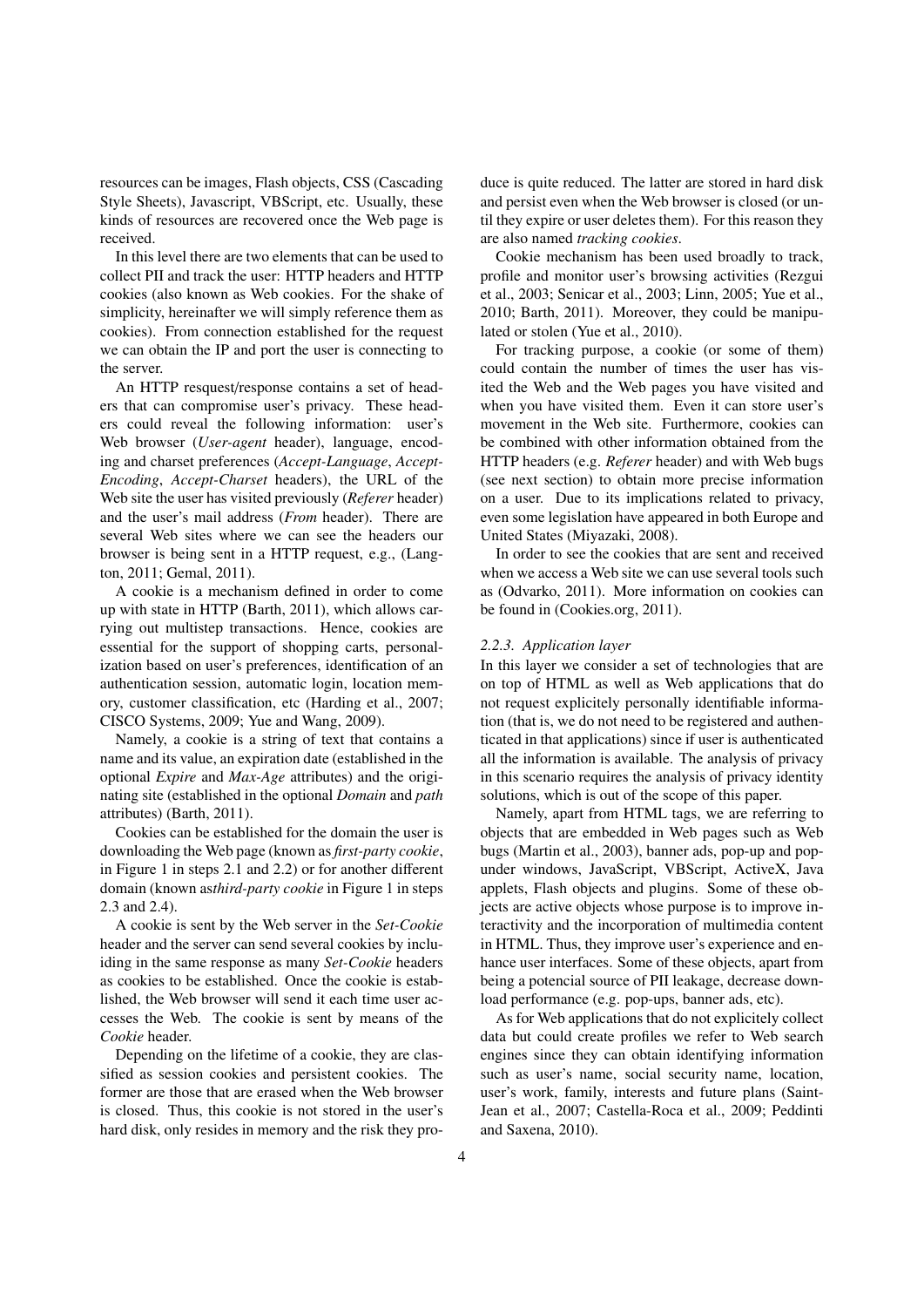A *Web bug* (also known as Web beacon, 1x1 gif or tracking bug) is an element or object (generally it is a transparent GIF) that is embedded in a Web page or even in an e-mail (Martin et al., 2003). The purpose of including this element is to know whether the user has viewed the Web page or e-mail where it has been embedded.

In general, Web bugs are used by third parties to monitor user activity (count unique and repited visitors as well as how they have entered the Web site) or to elaborate statistics. Third party entities (advertisers, DoubleClick, Google analytics, 2mdn.net, etc) can know which entity made the request from the *Referer* HTTP header or by using dynamic URLs (Barth, 2011). In the Figure 1, the obtaining of a Web bug would be depicted in steps 2.3 and 2.4.

Web bugs can also be combined with cookies (thirdparty cookies) in order to know the computer the user is accessing (they also use the *Referer* header in order to know from which site the user comes from), the Web page opened, when the visit started, the number of times the user has accessed to that third party Web site and from which servers she has accessed (this Web bug could be placed in the Web site of different companies) (Martin et al., 2003; Harding et al., 2007; Miyazaki, 2008). Thus, a third party can track a user across multiple Web sites and create the profile of that user. This technique is each time more used in Web sites during the latest years (Miyazaki, 2008). A report on the sites with most Web bugs and its tracker coverage can be found in (KnowPrivacy, 2011).

Javascripts, ActiveXs, Java applets, Flash objects and plugins can represent a privacy threat since they can be used to fingerprint the user's machine and thus, identify the user (this could be made even without cookies, although with its use could provide better results) (Martin and Schulman, 2002; Saint-Jean et al., 2007; Eckersley, 2010).

Basically, the fingerprint is the identification of a set of browser features such as user agent, content-types of the HTTP *Accept* header, screen resolution, timezone, brower plugins, plugins versions and MIME types, systems fonts and some information provided by some tests for cookies (Eckersley, 2010). If this information is distintive enough, it allows the identification of a user.

By means of JavaScript we can obtain different information of the Web page when it is executed in user's machine such as Web page information, cookies and location bar. This allows that different attacks such as cookie stealing, location hijacking, history sniffing and behaviour tracking (Jang et al., 2010) can be carried out. The user could be fingerprinted even by her typing (Chairunnanda et al., 2011).

Furthermore, some components such as Flash Objects also handle cookies (known as Flash cookies or local shared objects) (Krishnamurthy and Wills, 2009) that can help to track users and obtain information from the user such as computer's configuration or information to provide to the Web site. In BrowserSPY (Microsoft Corporation, 2011) you can check whether your Flash is enabled to store cookies.

As for Web applications that do not use PII and that are commonly accessed we can point out Web search engines. They can obtain, from the request information contained in the previous layers, information such as IP and HTTP headers. Web search engines can also carry out inference and linkage on query terms, redirects in the results provided and Web timing attacks (cache timing attacks) to distinguish among users (Jackson et al., 2006; Saint-Jean et al., 2007). In fact, for some activities such as behavioral targeting, the information provided by search queries is several times better than information provided by the pages that user clicked (Yan et al., 2009).

This information combined with the time of day (as well as on-line information) let the Web search engines obtain valuable information about the user (user's work, interest, future plans, etc) and her activities at a specific time (Saint-Jean et al., 2007).

In (Gemal, 2011) you can find a Web site that shows what information can be retrieved from your browser based both on the Web objects mentioned in this layer as well as in the previous layer.

## 3. Solutions and tools for private navigation

In this section we mention the different solutions that have been proposed in order to cope with the privacy problems stated for each layer in the previous section.

Once the solutions have been introduced in Sections 3.1, 3.2 and 3.3 we present in Section 3.4 the different tools that are freely available and that implement these solutions. It is important to highlight that in order to offer a comprehensive solution to privacy on the Web we should combine the use of the solutions presented in each level.

## *3.1. Privacy solutions for TCP*/*IP layer*

The solutions that offer privacy at TCP/IP layer are usually known as systems or solutions for anonymous communications. The aim of these solutions is to offer protection against traffic analysis since this can be used either to obtain information on identification or for profiling or for information extraction.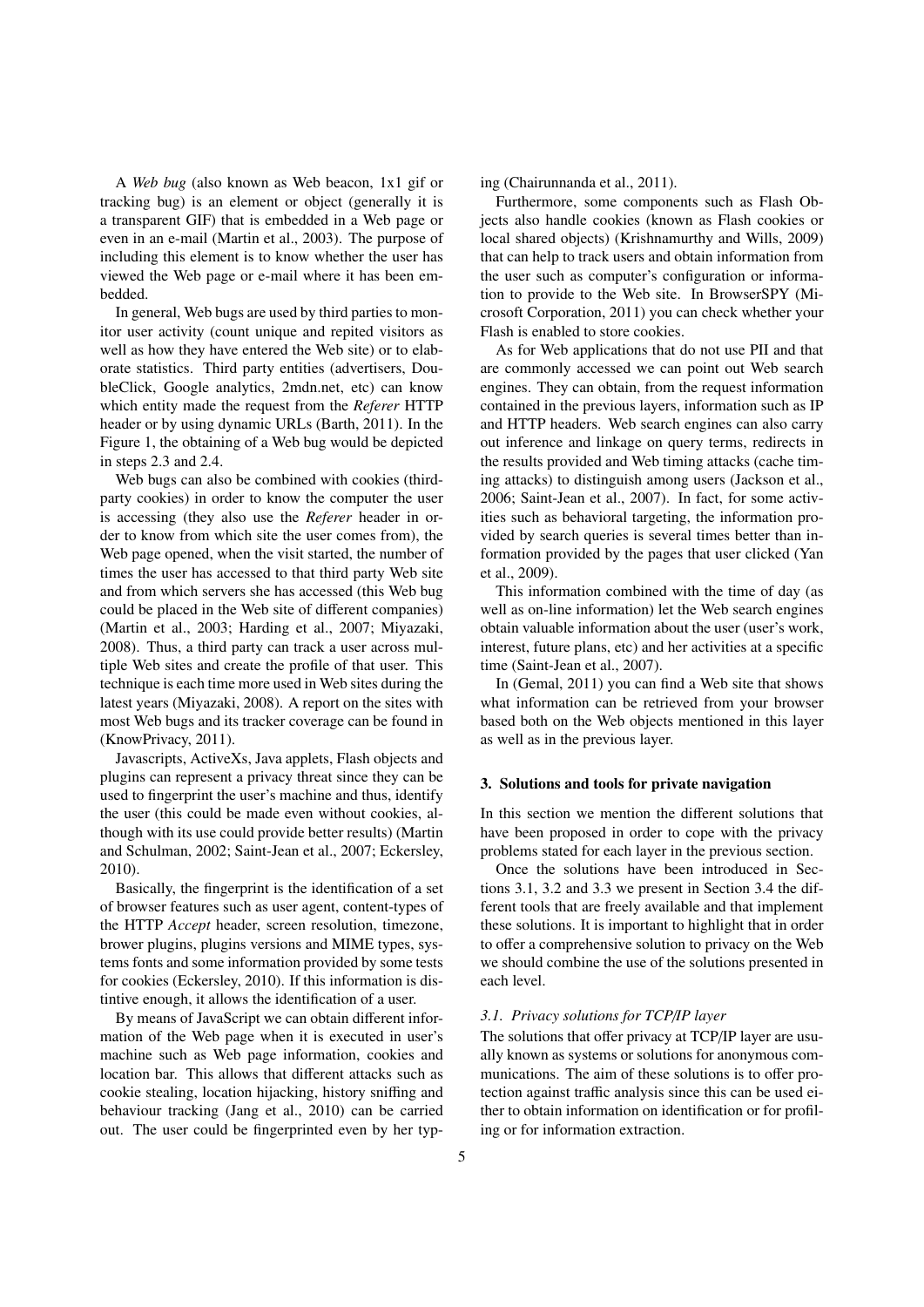An ideal system for anonymous communications should be prevent the following types of attacks (Berthold et al., 2000; Back et al., 2001; Raymond, 2001): message coding, timing, message volume, flooding, intersection, collusion and tagging.

The most simple solution proposed for this purpose is to use encryption by means of SSL/TLS, Virtual Private Networks (VPNs) or tcpcrypt (Mazieres et al., 2011). However, neither of these solutions prevent that parties that are exchanging information can be identified. Even though the communication is ciphered, the content being accessed could be determined from the size data exchanged, the time and frecuency of the communication or statistics of information exchanged (traffic signatures) (Hintz, 2002; Sun et al., 2002; Bissias et al., 2005; Liberatore and Levine, 2006; Danezis and Clayton, 2007; Herrmann et al., 2009). Encryption do not protect either of privacy compromises that can be performed in the Web sites user accesses (Linn, 2005; Danezis and Diaz, 2008).

The level of protection can be increased with the use of a Web proxy, which is a (trusted or semi-trusted) entity that receives user's Web requests and made them on behalf of the user. Thus, the Web proxy hides the IP information of the user that is originating the request. However, the trace of all the traffic that is originated in and have as destination the proxy might reveal user's identity even SSL/TLS is used (Gabber et al., 1999; Danezis and Diaz, 2008; Li et al., 2011). Furthermore, the Web proxy knows all the information and can trace user's activity (Margasinski and Szczypiorski, 2005). A ´ proxy cannot either prevent that the user's Internet Service Provider (ISP) monitors her activities if a SSL/TLS connection is not used in the connection with the Web proxy. On the other hand, proxy main advantage is that it is a low lacenty system (Edman and Yener, 2009).

In this layer, the best level of protection can be achieved by means of solutions that are based on the use of chains of specials proxies that send and receive information in an encrypted way and that do not know the Web server where the information is requested. In general, the only information that this kind of intermediary proxies (hereinafter we will name them as anonymous routers independently if the follow the concept of Chaum's Mix or onion or garlic routing) knows is its precedessor and succesor in the chain. With these chains, user's ISP can only see that you are connected to an intermediary proxy and the Web sites only see that they receive request from these anonymous routers. These solutions also offer protection against traffic analysis. We can distinguish different kind of solutions that follow this approach and that can be classified in

four main groups (Ren and Wu, 2010): Mixnet-based schemes, DC-net systems, network routing-based techniques and peer-to-peer networks.

Although there are an important number of proposals in each group, see (Danezis et al., 2009; Ren and Wu, 2010) for more proposed techniques, in the following subsections, only the description of the techniques that are implemented in the tools commented below is provided.

Our goal is to analyse only those solutions that can be used in a practical way for end users (without any special technical knowledge) as a solution for privacy problem in the Web environment. As we will see, the proposals that have a development freely available for Web users is quite reduced. Namely, the techniques that we describe are: Tor (Dingledine et al., 2004), JAP/JonDo (Web Mixes) (Berthold et al., 2001) and I2P (zzz and Schimmer, 2009). It is important to point out that these solutions need be combined with solutions of other levels since they only anonymize TCP/IP level.

Otherwise, the user could be identified by means of some of the techniques that we have outlined in the previous section and that will be explained in more detail in the HTTP or/and application layers.

Other approach could be not to provide anonymity in the transport layer and implement it in the application layers. However, as mentioned by Berthold et al. (2000), this approach is less suitable and the privacy with solutions at that level could be hardly obtained. Therefore, ideally, any privacy solution should be based on the provision of privacy at transport level. This also has additional advantages (Berthold et al., 2000): the imposibility of distinguish between the use of different kind of services and the freedom, for the different parties, to decide whether they want to reveal their identity although they use a privacy solution at transport level.

Next we present a description of the different solutions that help in providing privacy at the TCP/IP layer.

#### *3.1.1. Tor*

Tor (Dingledine et al., 2004) is an improvement of the onion routing proposal (Goldschlag et al., 1996; Reed et al., 1998; Syverson et al., 2001). In fact, it was presented as the second generation of onion routing.

Tor is a distributed overlay network for providing anonymous communications. Tor is based on the establisment of a virtual circuit using an incremental or telescoping path-building unlike onion routing where a onion structure is used. Furthermore, Tor provides perfect forward secrecy, congestion control, directory servers and location-hidden services.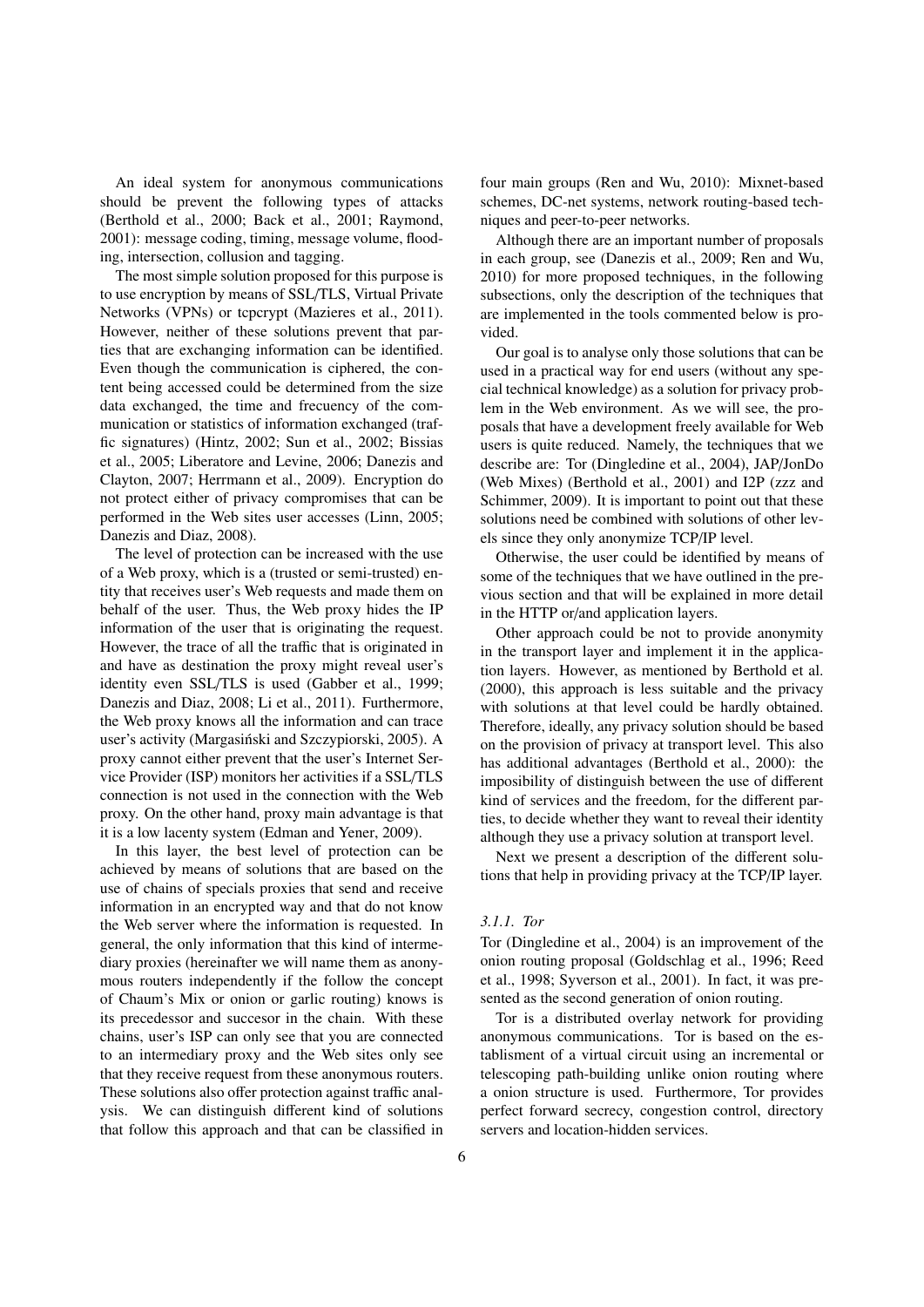The main elements of this proposal are: onion proxies, onion routers and directories servers. These elements are described next.

An *onion proxy* is executed in the local machine of each user. This proxy is responsible for building circuits across the network using the information provided by directory servers. The building of the circuit is performed hop to hop negotiating a symmetric key with each onion routing that will be part of the circuit. This proxy also handles the requests of the user's applications and sends them through the circuits established. As interface for applications SOCKS is used and for the maintaining of privacy features they propose the filtering with an application-level proxy such Privoxy or Polipo. The information is sent in structures of fixed size (512 bytes) named *cells*. Each cell is ciphered with each one of the keys negotiated with the onion routers in the building path. For the recipient the traffic seems to be originated from the exit onion router. The traffic between exit and destination is not ciphered.

An *onion router* is a node in the overlay network in charge of relaying information from/across other onion routers and proxies. Onion routers are connected one another and with onion proxies by means of a TLS connection.

Finally, *directory servers* maintain the list of onion routers available, the status of network topology and the keys and exit policies of each onion router.

Tor is a low-latency system (Edman and Yener, 2009) that guarantees perfect forward secrecy and sender anonymity. Moreover, recipient anonimity is guaranteed when location-hidden services are established.

Currently, Tor is the most used anonymity system (Li et al., 2011). Tor is mainly used for HTTP, BitTorrent and SSL (Mccoy et al., 2008; Chaabane et al., 2010). As for the most Web categories visited are search engines, pornography and computers and Internet (Chaabane et al., 2010). An study on the latency of this system can be found in (Wendolsky et al., 2007; Fabian et al., 2010).

Furthemore, Tor has been defined as the anonymity layer in Privacy and Identity Management for Europe (PRIME) project (Ardagna et al., 2010), which is an European project with the aim of providing a Privacyenhancing Identity Management environment which covers both technical and non-technical (legal, social and economic) issues. Namely, its aim is to offer real communication solutions for users in information society while interact in a safe way and retaining the control of their privacy.

More details and analysis of Tor can be found in a wide number of references in the literature since

this protocol has been deeply analysed (Murdoch and Danezis, 2005; Abou-Tair et al., 2009; Danezis et al., 2009; Behl and Lilien, 2009; Edman and Yener, 2009; Chaabane et al., 2010; Fabian et al., 2010; Ren and Wu, 2010; Mulazzani et al., 2010; Hopper et al., 2010).

Even it is the largest deployed anonymity network (Edman and Yener, 2009), several attacks have been found, some of these are due to the fact that Tor is not designed to provide security against even passive observers of a circuit (Danezis et al., 2009) and it does not offer protection at the boundaries of the network (Serjantov and Sewell, 2003; Murdoch and Zieliński, 2007).

Murdoch and Danezis (Murdoch and Danezis, 2005) have shown as a malicious Tor node can determine the nodes of a Tor circuit (timing-based attack). Hopper et al (Hopper et al., 2007, 2010) have found out two attacks. The first attacks allows, by means of a pair of colluding Web sites to determine (with high confidence) whether two connections that make use of the same Tor exit node are using the same virtual circuit. The second allows a corrupt Web site to obtain several bits of information of each access the user makes. A more detailed description of other attacks can be found in (Hopper et al., 2007; Snader and Borisov, 2008; Edman and Yener, 2009; Danezis et al., 2009; Hopper et al., 2010).

#### *3.1.2. Web MIXes*/*AN.ON project*

Web MIXes (Berthold et al., 2001) is a system designed to provide anonymous communications for both asynchronous and synchronous traffic. This system, which was developed in the AN.ON project (Berthold et al., 2000; Golembiewski et al., 2003; AN.ON Project, 2011), is based on the modification on Chaum Mix concept (Chaum, 1981).

This solution is built on four components that are used to build an anonymous tunnel (Berthold et al., 2001; Golembiewski et al., 2003): Java Anon Proxy (JAP), MIXes, cache-proxy and Info-service.

*JAP* is a program installed on user's computer and is used to send anonymous traffic through the *MIXes*, the MIXes are a set of servers that follow the idea of MIX server proposed by Chaum, the information on them is obtained through the info-service, and finally, cacheproxy sends and receives the traffic from the (Web) servers. Next, we point out the main features of each of these components.

*JAP* is a proxy that applications in user's computer use to send anonymous traffic. The traffic is sent to the MIXes periodically in slices of a fixed size by using an adaptive chop-and-slice algorithm. If traffic is not generated by applications, then, dummy messages are sent. It is important to point out that JAP does not also prevent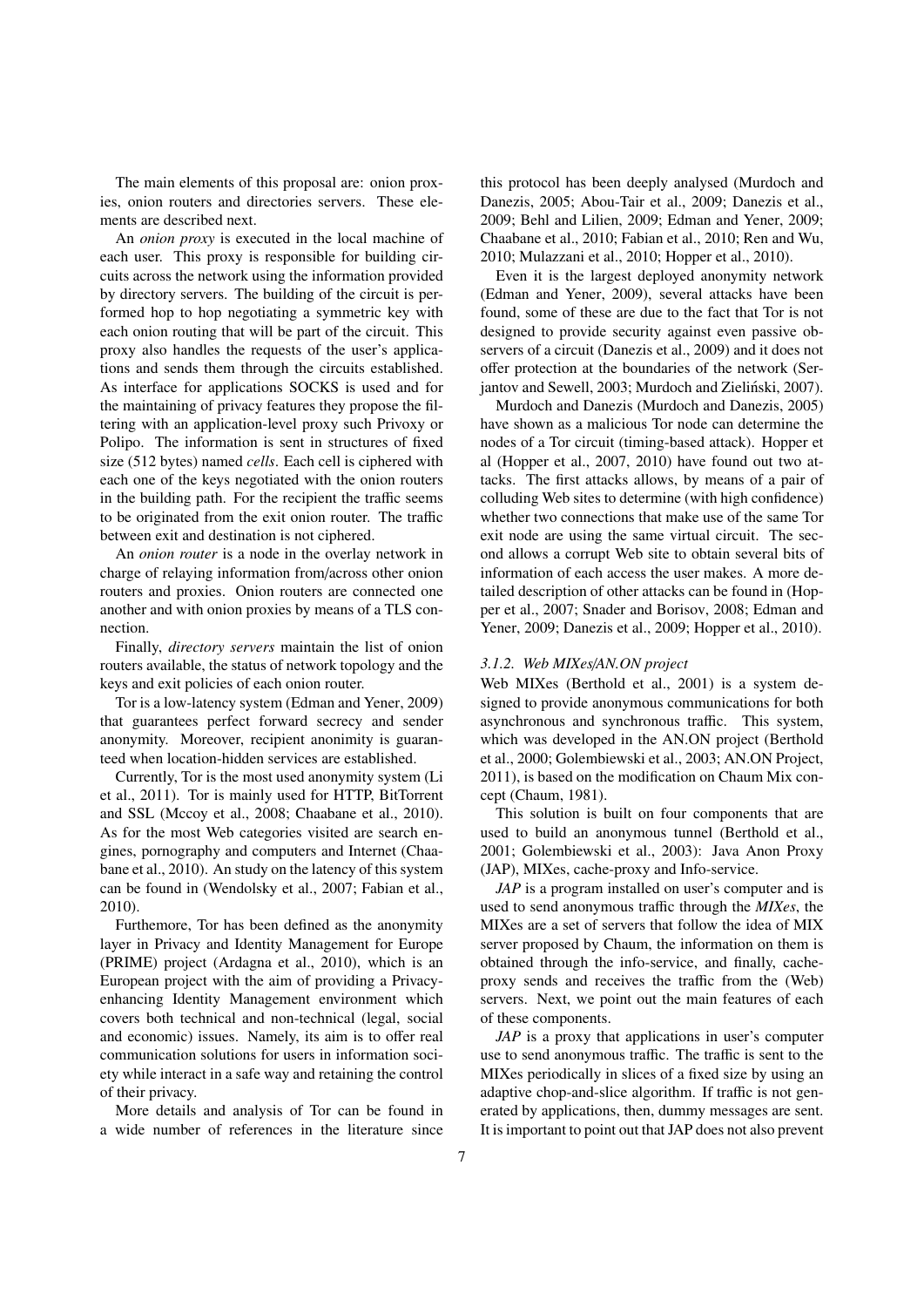from leakage of PII in this layer but also performs the filtering of elements of upper layers that can comprise user's privacy such as cookies, JavaScript, etc. Theses issues will be described in more detail below.

*MIXes* are based on the idea of Chaum mix cascade (change of cryptographic coding, re-order and mix messages received and send them in a batch), each message goes through all the cascade of mixes in the same order and they also generate dummy traffic when they do not have "real" traffic to send. The traffic in a MIX is received from the JAP and the exit point of a MIX is a cache-proxy.

*Cache-proxy* is a reverse proxy from (Web) servers that receives requests from the MIX. It also generates dummy traffic when there are no requests. Furthermore, we can point out that this proxy returns all the Web page requested with the objects that are embedded in it.

*Info-service* is in charge of management tasks in the system. Namely, it provides information on the MIXes: addresses, public keys, availability, the traffic situation and the level of anonymity (number of active users in the system) (Pfitzmann and Hansen, 2010).

This solution also defines a ticket-based authentication system that prevents flooding attacks. Currently, this solution is also known simply as JAP or JonDo. This latter name is used for the comercial version provided by JonDonym anonymous proxy servers (AN.ON Project, 2011).

More details and analysis of Web MIXes can be found in (Danezis et al., 2009; Edman and Yener, 2009; Ren and Wu, 2010; Westermann et al., 2010; Westermann and Kesdogan, 2011).

Although this solution in its design proposes the sending of dummy traffic, in the implementation is not used due to the load that would suppose for the network (Edman and Yener, 2009). This fact limitates the level of protection offered by the solution. The messages in this solution could also be tagged in order to recognize them when they are decrypted (Danezis et al., 2009).

In (Westermann et al., 2010) we can find out two main flaws related to the session key used in the mixes, which are not checked if they are fresh enough and thus a replay attack could be made, and the encryption scheme used, which can cause the de-anonimization of the users. Other attacks that are based on replay, which can disclose some of the visited Webs by the user can be found in (Westermann and Kesdogan, 2011).

## *3.1.3. I2P*

I2P (zzz and Schimmer, 2009), which is an evolution of Invisible Internet Project, is defined for providing secure and anonymous communications both the sender and the receiver.

I2P is based on garlic routing instead of onion routing. Thus, not only the communication between routers is ciphered but also end-to-end communications, allowing at the same time sending multiple messages in the same layer of protection.

According to I2P terminology we can distinguish three main elements: tunnels, routers and network database (Kubieziel, 2007; zzz and Schimmer, 2009).

*Tunnels* are established in order to send information anonymously. In I2P there are different tunnels for incoming and outcoming traffic: inbound and outbound tunnels. In order to establish a communication between two peers, the creator of the tunnel sends the information by using her outbound tunnel, when the traffic arrives at its last router in the tunnel (named as *outbound endpoint*), this endpoint sends the information to the inbound tunnel of the receiver. The first element in this tunnel is named as *inbound gateway* as is responsible for relay the traffic to the destination. The tunnels are built up from peers that are chosen randomly after being classified in tiers. The classification is based on capacity, latency and whether the peers are overloaded.

*Routers* are the elements participating in the network to relay traffic from senders to the destination. It is important to point out that the destination (named *Eepsites* for Web pages) in this solution is always anonymous.

The *network database (netDb)* contains the information that allows the location of elements available in the network. Namely, this network database manages network metadata that allows peers to know information to send traffic to a router (*routerInfo*) as well as how to locate a particular destination (*leaseSets*).

More details and analysis on I2P can be found in (Abou-Tair et al., 2009; zzz and Schimmer, 2009; I2P, 2011; Herrmann and Grothoff, 2011; Zantout and Haraty, 2011). Although this system offers protection against a number of attacks such as timing attacks, intersection attacks, taggin attacks, sybil attacks, etc, it presents some possible vulnerabilities as for partitioning attacks and intersection attacks (Zantout and Haraty, 2011), which could reveal sender and receiver identities or allow the trace of the message. Herrmann and Grothoff (2011) shows and attack based on taking over the fast tier in order to identify the peer hosting an Eepsite.

# *3.2. Privacy solutions for HTTP layer*

In the HTTP level, there are two main elements to take into account in order to protect user's privacy: HTTP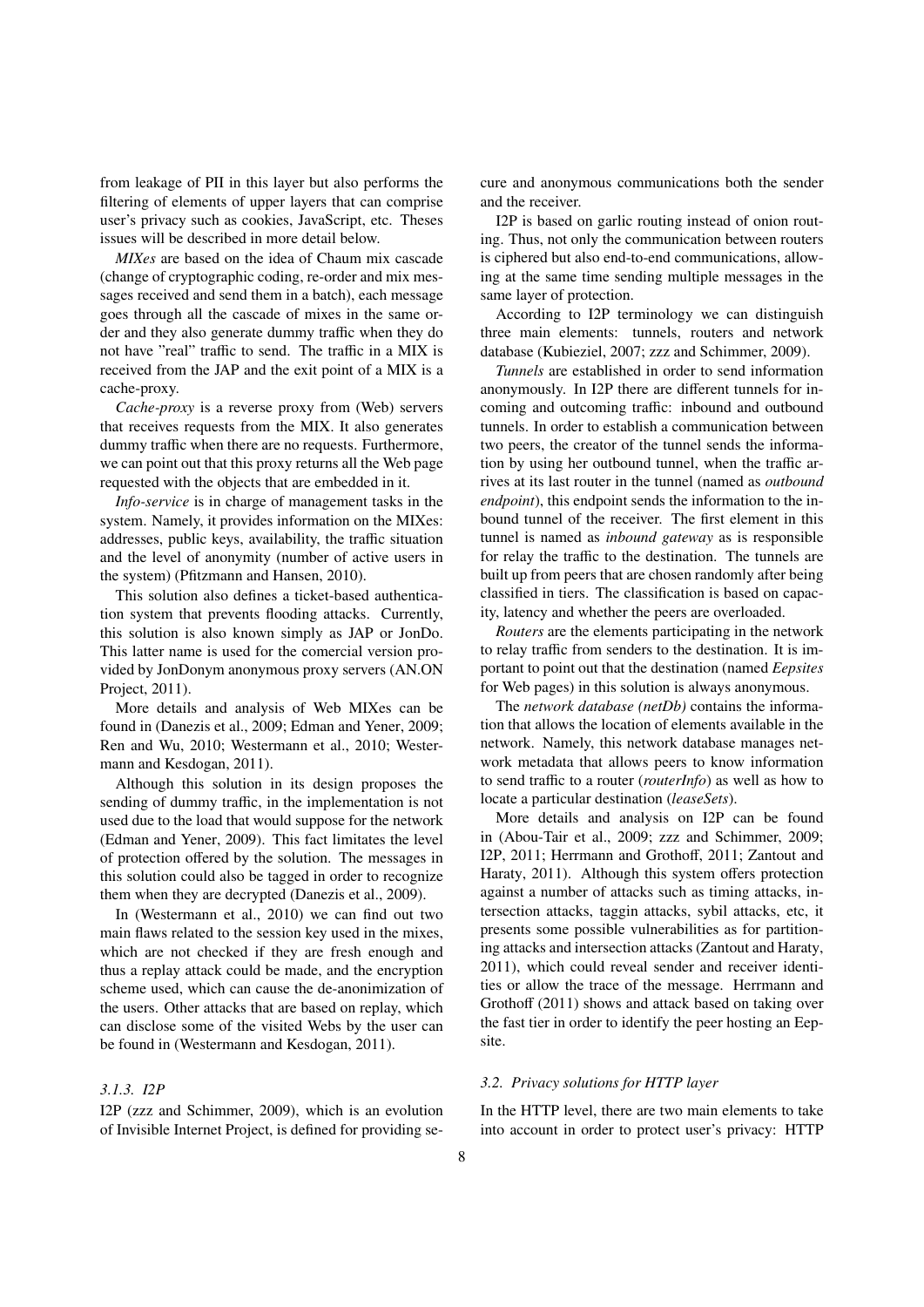headers and cookies. The solutions considered to overcome these problems are: the filtering of headers that can reveal (or induct) some PII, and the filtering, blocking or limitation on the use of cookies.

For the filtering of HTTP headers, there are two approaches. On the one hand, the installation of Web browser components/plug-ins or local proxies in user's computer. On the other hand, the use of anonymous Web proxies or anonymizers that perform this task. The functions of the elements of each approach are commented below.

As for cookies, there are several options to prevent they can be used to track user's activity. First, disabling them in the Web browser. However, this option is not suitable because can cause usability problems since many Web sites, for some transactions (shopping carts, payment transactions, etc), that use them. Second, deleting manually cookies at the end of each browser session (Harding et al., 2007). Third, the use of tools or plug-ins for the management of cookies (Shankar and Karlof, 2006; Yue et al., 2010). Four, the use of anonymous Web proxies (on the user's computer or in a server). Finally, private browsing mode implemented by Web browsers. The different elements used in these options are commented below.

Next, we provide a description of the different solutions that help in providing privacy at HTTP layer.

#### *3.2.1. Cookie manager*

A cookie manager is a tool that allows the management of cookies: view, edit, establish, filtering options, delete them, etc. Generally, many of these functions are included as part of the functionality of the Web browsers.

In (Cookies.org, 2011) you can find information on how to manage them in the different browsers. However, in many cases, the functionality offered by Web browsers is quite limited and the user can improve this functionality by installing add-ons or extensions for the Web browser that complements its functionality.

With this kind of tool the user could limit the number of cookies accepted and remove or filter those that could be used to track the user.

## *3.2.2. HTTP filter*

An *HTTP filter* is in charge of modifying the HTTP request the Web brower sends to the Web server and erases or modifies those headers that can reveal PII (user's agent, referrer, etc).

For those cases that headers cannot be removed, the use of generic values that cannot fingerprint the user (Eckersley, 2010) is proposed, e.g., the *Accept-Language* header is used to indicate the language the

user's accepts, if the language is from a very particular region, the user could be identified. Thus, for this header the proposal is to indicate English as language. With this configuration is more difficult to induct information from the user who is making the request since there are many users who work with that language in her browser.

The same situation could happen with other headers such as the user's Web browser and its version (*User agent* header), if the version is very specific, then the use of a common version is recommended to be replaced. Therefore, as mentioned in (Saint-Jean et al., 2007), its aim is to normalize the HTTP request. Most of the times, this functionality is included as a part of an anonymous Web proxy.

An analysis on how specific (unique) and trackable is your browser and the bits of information can be obtained is shown in (Eckersley, 2010; Electronic Frontier Foundation, 2011). This information is based on the following values: user agent and HTTP ACCEPT headers, browser plugin details, time zone, screen size and color depth, systems fonts, if the cookies are enabled or not, and a test to determine if supercookie is limited. A cookie is named as supercookie when the domain is a public suffix domain (e.g., .org, .com, .co.uk, etc).

## *3.2.3. Simple anonymous Web proxy*

An *anonymous Web proxy* (also known as an *anonymizer*) acts as a TCP proxy and removes headers with user's information (or fake them), conceals user's IP address (Shubina and Smith, 2003) and rewrites HTML pages so that when the user clicks on a link on that page, the request is made through the proxy. In general, it also manages cookies on behalf the user. Additionally, some of them also remove active contents (Javascripts, banners, advertisements, etc) and other embedded objects from the HTML. However, this issue will be covered later in the next layer.

In this level we will suppose that the filtering of active content is not performed or the proxy does not support this feature.

In order to distinguish the features offered by an anonymous Web proxy in this level and with another with more advanced features for the following level, we will name them as *simple anonymous Web proxy* and *(Advanced) anonymous Web proxy*. In this section, we analyse the former. The latter is analyses subsequently in Section 3.3.2.

A simple anonymous Web proxy in user's local computer can remove some HTTP headers (as an HTTP filter) and can manage cookies on behalf the user but, at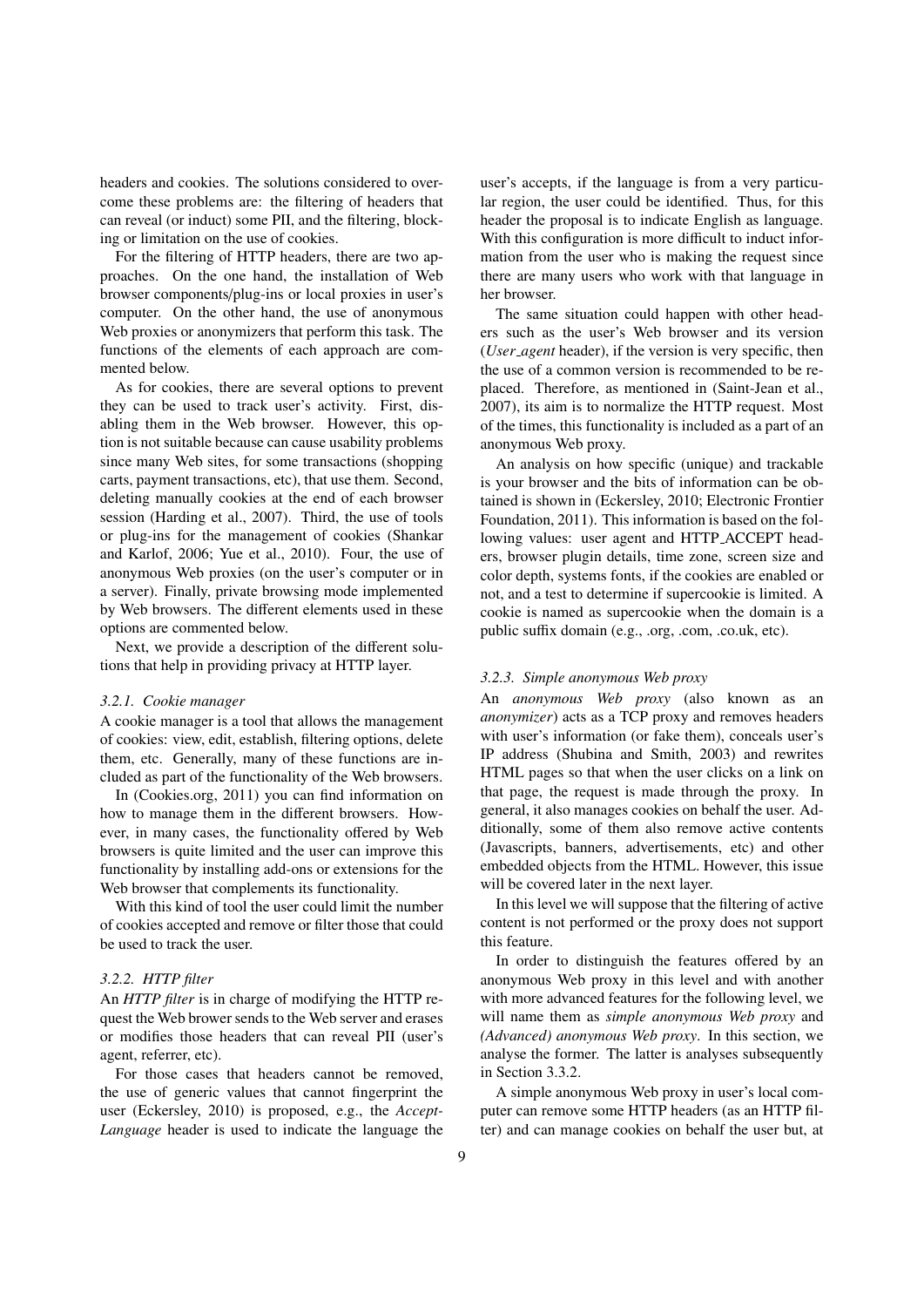the end, the request comes from the same IP address and therefore, the IP address of the user can be identified.

If the proxy is in a third party, the IP address of the user cannot be identified. Even though, if no additional protection measures are taken, the user can be traced whether the user's traffic is traced (even it is protected with SSL/TLS) (Gabber et al., 1999; Danezis and Diaz, 2008; Edman and Yener, 2009; Li et al., 2011). But even though, the user's identity may be revealed if all communications to and from the proxy are traced. Furthermore, this solution does not prevent that both the Web proxy and the user's Internet Service Provider (ISP) trace all her Web activities (Margasiński and Szczypiorski, 2003, 2005). Neither the ISP nor an eveasdropper could obtain information on the connection if user uses SSL/TLS to connect to the Web of the anonymous Web proxy.

Its advantages are the high efficiency they can offer, easy to access and to use, simplicity and do not require additional elements (Margasiński and Szczypiorski, 2005; Edman and Yener, 2009).

The main disadvantage is that a simple anonymizer does not protect against traffic analysis even though a SSL/TLS connection is being used (Hintz, 2002; Sun et al., 2002; Margasiński and Szczypiorski, 2003; Bissias et al., 2005; Margasiński and Szczypiorski, 2005; Liberatore and Levine, 2006; Danezis and Clayton, 2007). It does not batch and reorder messages either (Edman and Yener, 2009). If the proxy only covers headers and the additional objects that are embedded in the HTML are not processed, then the user's privacy can be compromised (Margasiński and Szczypiorski, 2003) by means of the information provided in the application level.

#### *3.2.4. Private browsing mode*

The private browsing mode is a feature that have been included recently in Web browsers. In Mozilla Firefox and Safari is named *Private Browsing*, in Microsoft Internet Explorer *InPrivate* and in Google Chrome *Incognito*. This mode of navigation aims not to leave trace on the user's computers on the Web sites she has visited and hides the identity of user from the Web sites she visits (Aggarwal et al., 2010).

Basically, private browsing mode is based on not to store some information after the private navigation session has finished and not make it available in the public mode of navegation as well as it is responsible for disabling toolbars and extensions since they can compromise user's privacy.

Mainly, the information considered is the browser navegation history, the cookies of the session, password database, cache of the Web browser, client's certificates. However, how this mode is implemented depends on the browser (Aggarwal et al., 2010). Thus, this solution can be basically used to limit the effect on the use of cookies and the information that can be obtained with active components, e.g., it can prevent the access to history by means of Javascript (more details are provided in the next layer).

## *3.2.5. Do Not Track*

Do Not Track (DNT) (Mayer et al., 2011) is a recent technology that aims to improve user's control on the PII is released to third party entities when user accesses to a Web site. Namely, with this proposal the user when accesses to a Web site she indicates that she does not want to be tracked by third parties (including behavioral advertising). This is indication is made by means a new HTTP header (*DNT*) that the user's Web browser sends to the Web site.

The support of this technology is not mandatory by Web sites and it needs to be accompanied with some legislation that requires (enforces) its compliance.

Currently, DNT has been submitted as an Internet-Draft to the IETF (Mayer et al., 2011) in order to become an standard. As it is a recent technology almost is not supported by most Web sites. The DoNotTrack.Us Web site (Mayer and Narayanan, 2011) allows us to check whether our browser supports this extension and whether it is enabled.

# *3.3. Privacy solutions for application layer*

In this level the elements that can compromise user's privacy are the elements that can be embedded in a Web page through HTML tags or as objects such as Web bugs, banners, advertisements, JavaScript, ActiveX, Java and other posible plugins (Silverligth, etc) since they can be used to send PII to the Web server or to fingerprint user's machine and, therefore, identify user (Saint-Jean et al., 2007).

The use of Web search engines can also compromise user's privacy since Web search engines can profile user in function of the queries the user makes (Saint-Jean et al., 2007).

In general, the solution to these problems introduced by Web objects is to disable or block them at Web browser (Eckersley, 2010). Thus, these elements will be not loaded, executed and displayed when the user loads a Web page and how they will not be executed they will not cause any PII leakage. However, this is not suitable since it causes usability problems. For these elements different solutions have been proposed and we mention them next.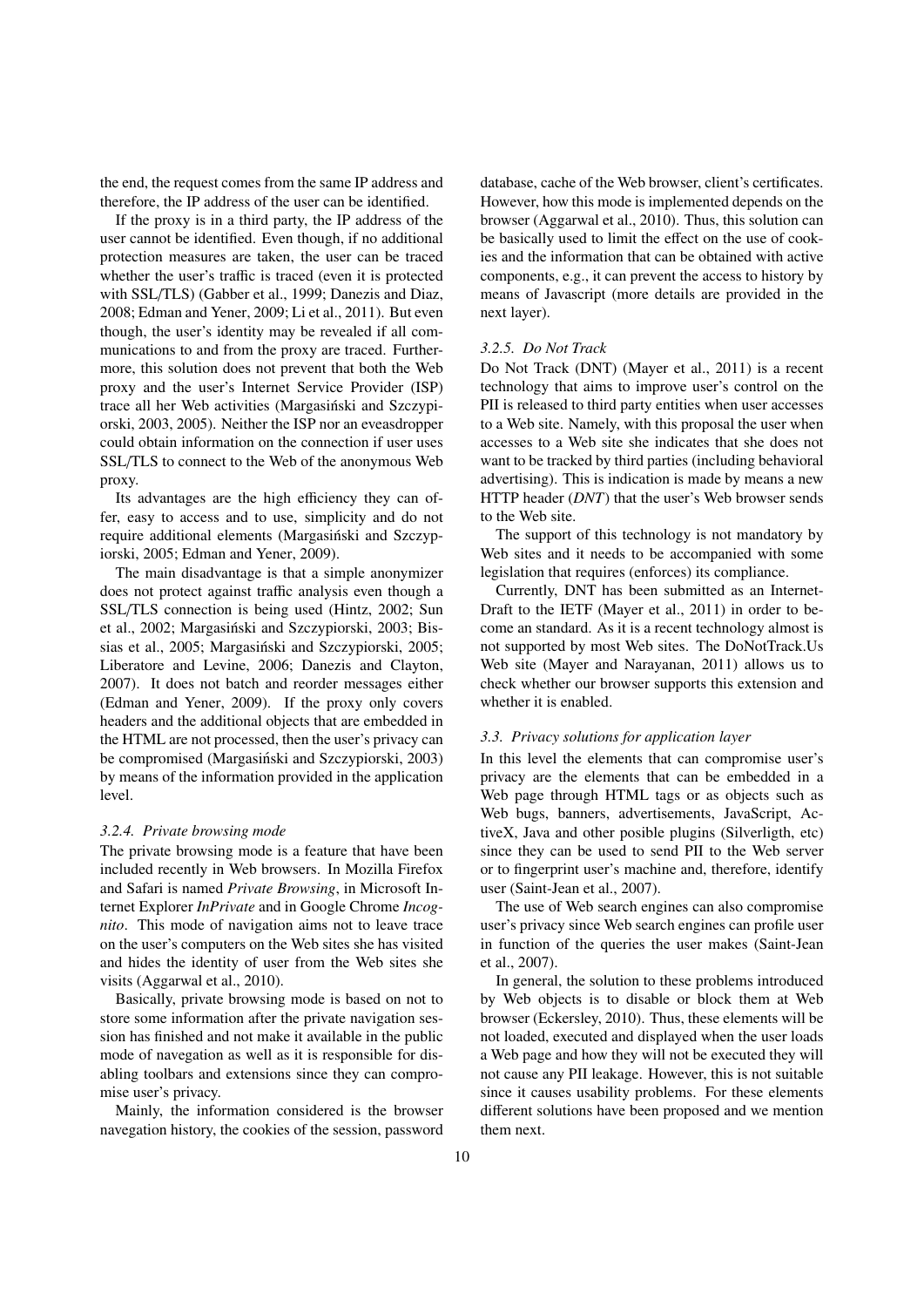In order to avoid privacy risks produced by Web bugs the solution is to analyse the content of the HTML page received in an HTTP request with the aim of filtering the request of very slow size images (7 pixels or less) different from the Web server where the user made the request. This task can be performed by a HTML filter or an advanced anonymous Web proxy.

There are several proposals in order to detect a Web bug (Alsaid and Martin, 2003; Martin et al., 2003; Fonseca et al., 2005; Ragkhitwetsagul, 2007; Yamada et al., 2010, 2011; Baviskar and Thilagam, 2011). These proposals take into account the image domain, the size of the image, if the image has a third-party cookie, if the URL of the image contains more than a protocol, the length of the image URL and link analysis. Even the use of blacklists has been proposed. However, this later mechanism is not suitable since they are generated by Web crawlers or by volunteers (Yamada et al., 2010, 2011). A complementary solution of backlists based on temporal link analysis is proposed in (Yamada et al., 2011). This task can be performed by a HTML filter or an advanced anonymous Web proxy.

As for JavaScript several techniques have been proposed (Nentwich et al., 2007; Yu et al., 2007; Jim et al., 2007; Dhawan and Ganapathy, 2009; Chudnov and Naumann, 2010; Jang et al., 2010) such as solutions based on client-side or server-side to prevent history sniffing, disable unknown scripts, signed scripts, program instrumentation and dynamic taint propagation and checking. Some of these solutions can be implemented in proxies and other requires the modification of Web browser source code.

In order to prevent Web search engines can profile user, she can use private Web search tools.

Next, we provide a description of the different solutions that help in providing privacy at application layer.

#### *3.3.1. HTML filter*

An HTML filter is in charge of removing any Web object (JavaScripts, Flash, Java applets, ActiveXs, popups, etc) that can provide user's PII at the same time that it carries out only one HTTP GET request per Web access (Aggarwal et al., 2010).

Depending on the filter, different options could be offered: remove all Web objects of a particular kind, only for specific Webs, etc. This functionality is also incorporated by some anonymous Web proxies.

In general, the blocking of all Web objects can also be configured by means of the configuration options of the Web browser. However, it can cause usability problems if user wants different kind of accesses.

## *3.3.2. Advanced anonymous Web proxy*

In this section we include the simple anonymous Web proxies that satisfy the features mentioned in Section 3.2.3 (that is, filtering HTTP headers and cookies) as well as those that incorporate the HTML filter feature, we have just mentioned in the previous section. Thus, when the advanced anonymous Web proxy receives the Web page requested by the user from the Web server, it parses it and removes any Web object that can compromise user's privacy (Margasiński and Szczypiorski, 2005; Saint-Jean et al., 2007).

As for advantages and disadvantages of these systems, we can mention that they share the same features as simple anonymous Web proxy (Section 3.2.3) and improve their features avoiding privacy compromise by Web objects. Even though, as already explained, the user could be identified by means of traffic analysis.

## *3.3.3. Private Web search tools*

A private Web search tool aims to prevent that a Web search engine such as Google, Bing, etc can build a profile of the user from the queries she makes.

There are two kind of private Web search tools: Private Web search engines and Private Web search plugins. The former are Web search engines that act as a proxy between the user and a well-known search engine. These private Web search engines delete the cookies that Web search engines uses to track the user as well as the identifier assigned to each user. The latter are tools that implement some tool to prevent the query the user makes to the Web search engine cannot be profiled. In general, this kind of solutions are based on the obfuscation of the real query between other queries that are randomly genarated.

## *3.4. Tools*

In this section we present the main tools that are freely available to cope with privacy issues and that develop some of the solutions mentioned in the previous sections (Sections 3.1 to 3.3).

For each tool analysed we provide a brief description with its features, the different solutions that implements and whether it should be complemented or not with the use of other tools that cover privacy in the different levels already presented.

## *3.4.1. Multiproxy*

Multiproxy (Multiproxy, 2001) is a tool that is installed in user's computer acting as a TCP proxy. Each time Multiproxy receives a request, it redirects it to a different proxy server from a list of proxy servers.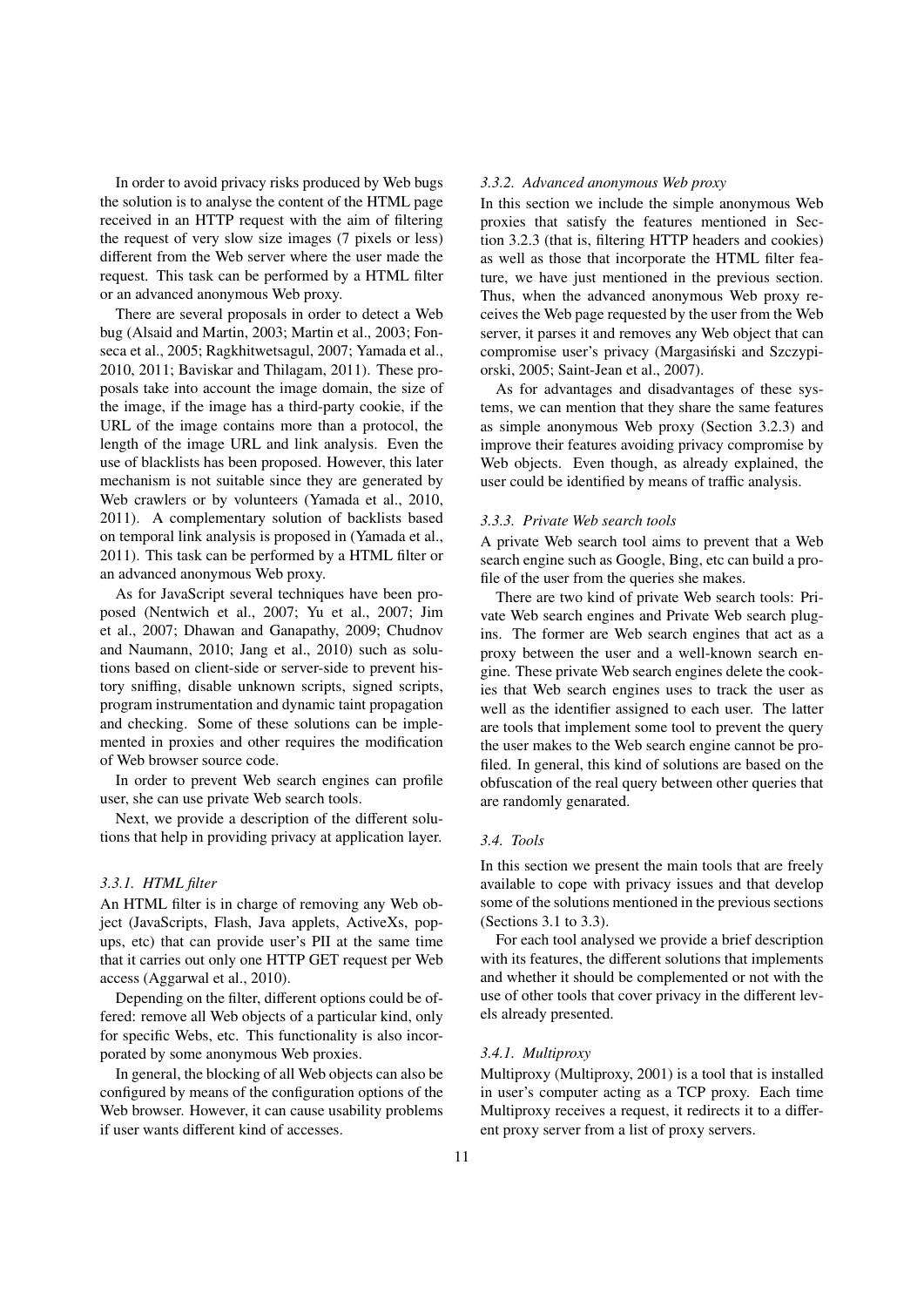This solution conceals user's IP address using different proxy servers (the choice of the server is in function of its speed). Thus, the access is more reliable (your Web request does not depend on a single server that could fail). At the same time, it is more difficult for a Web site to determine the IP address. Furthermore, in order to track the user, an attacker has to eavesdrop to more proxies. However, this solution has the problems already introduced in Section 3.1. Thus, the user could be identified by using information at HTTP and application layers. Moreover, the ISP could analyse user's requests and behaviour.

The proxy servers to be used with this tool can be obtained from one of the numerous public list available on the Web. Some list can be found in (Rosinstrument.com, 2011; PublicProxyServers.com, 2011; My-Proxy, 2011). This proxy servers can be also used to configure our Web browser with a proxy.

## *3.4.2. CGIproxy*

CGIproxy (Marshall, 2008) is a CGI proxy written in Perl. Therefore, it could be executed in different platforms.

This proxy supports the filtering of HTTP headers, management of cookies and the removing of Web objects. It allows the Web administrator to configure an important number of options related to these issues. Thus, we could configure an advanced Web anonymous proxy (see Section 3.3.2). Although this solution covers several levels, user privacy can be compromised by means of traffic analysis.

# *3.4.3. Privoxy*

Privoxy (Privoxy, 2010) is a non-caching filtering proxy that supports both IPv4 and IPv6 and incorporates filtering capabilities. Furthermore, Privoxy supports SOCKS protocol, the filtering of HTTP headers, the management of cookies and it removes Web objects (Web bugs, banners, advertisments, Javascript, etc) that can compromise user's privacy. Therefore, it can behave as an advanced anonymous Web proxy, which does not prevent traffic analysis attacks.

## *3.4.4. Polipo*

Polipo is a caching Web proxy (Chroboczek, 2010) that supports HTTP/1.1 both for IPv4 and IPv6. It stands out because of its support of HTTP/1.1 pipelining as well as Poor Man's Multiplexing to reduce communication latency.

Due to the fact that it supports the SOCKS protocol is being used with the Tor anonymizing network. In

fact, its use is recommended with the Tor browser bundle (which will be explained below) in order to improve Tor's communication latency. Furthermore, it supports the filtering of HTTP headers and cookies as well as blocking of Web bugs or advertisments by blocking or redirecting URLs (content filtering).

Both Privoxy and Polipo can be used together with Tor bundle, although it seems that Polipo is better for this use due to its support of pipelining (TOR FAQ, 2011). Furthermore, there are some Graphical User Interfaces (GUI) for this tool: Solipo (Solipo, 2010), for Windows and Dolipo (Dolipo, 2008), for MAC OS X.

# *3.4.5. Tor*

Tor (The Tor project, Inc, 2011a) is the implementation of the solution presented in Section 3.1.1. This tool, as is, is only to be used by expert users. To end users it is recommended to use, at least, Vidalia or Tor browser bundles.

Vidalia is a GUI to control Tor, that is, it allows users to decide when they want to be connected/disconnected to the Tor network, see the bandwidth used, the active circuits, Tor's current state and configure a Tor client, bridge or relay. The Tor browser bundle is commented below.

With Tor, even with the use of Vidalia (The Tor project, Inc, 2011d), we can only achieve privacy at TCP/IP layer. However, privacy can be compromised using elements of HTTP and application layers since if we have only installed Tor, the Web browser connects directly, by means of SOCKS to the Tor network. This is the reason why Tor recommends the use of a proxy such as Polipo or Privoxy. In fact, as we will see below, the Tor browser bundle incorporates Polipo. This Web proxy behaves as an advanced anonymous Web proxy, which also handles elements of the other levels.

#### *3.4.6. Torbutton*

Torbutton (The Tor project, Inc, 2011c) is an add-on for Mozilla Firefox to work together Tor (it has to be previously installed). This tool allows enabling and disabling Tor with only one click in Firefox and it disables Web objects and active content (such as Javascript, Flash objects, etc) that can be incorporated in Web pages. Furthermore, it supports the configuration of other features that can compromise user's privacy such as disabling search suggestions from Google, blocking the indication whether some links have been visited, prevention of storing history of visited URLs and password forms, blocking disk and memory cache, management of cookies, management of headers related to the language so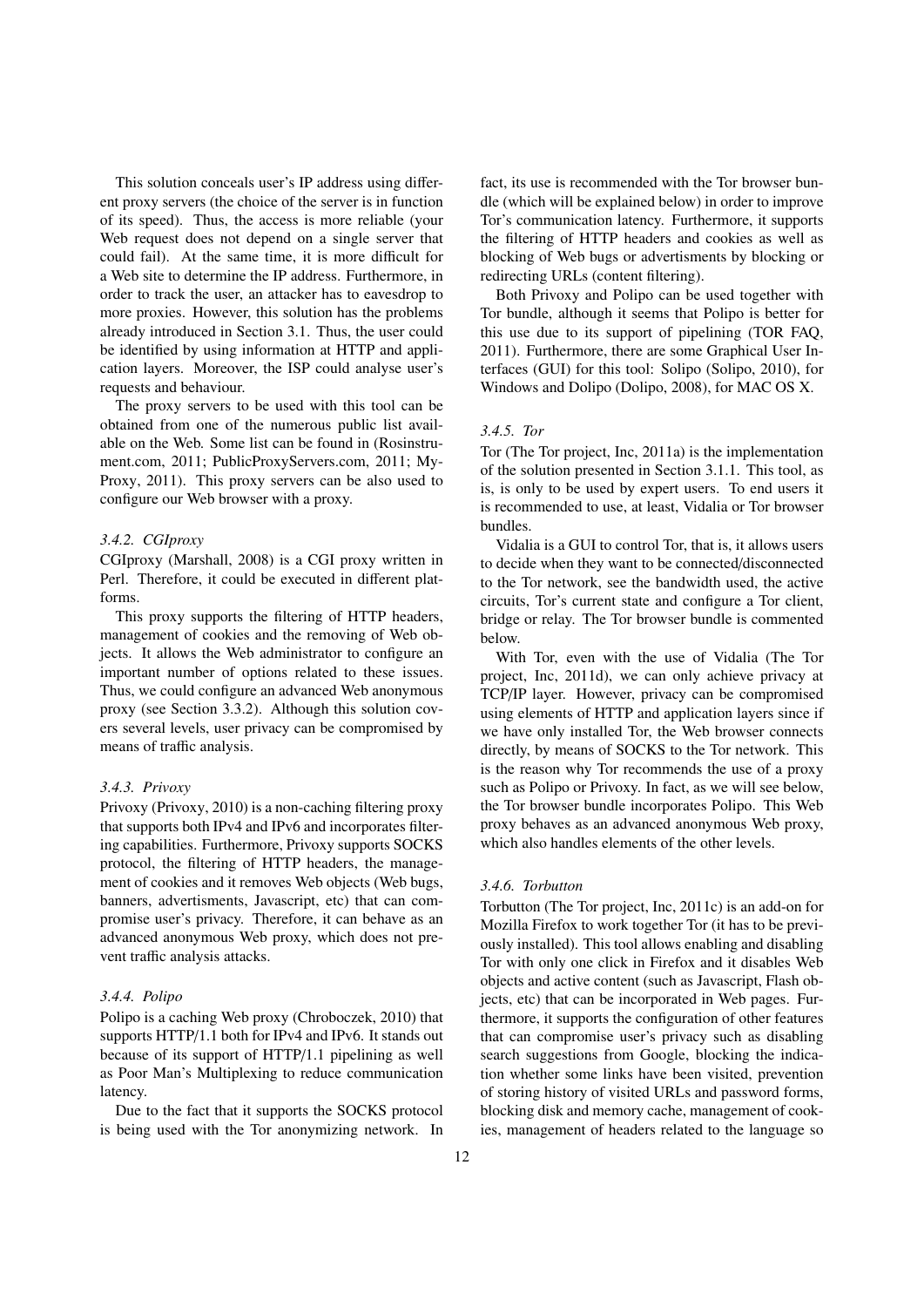that it appears as an English browser and prevention of sending the *Referer* header.

Hence, this tool (with Tor) could provide anonymous Web browsing considering all the privacy concerns presented in the different levels. However, this combination has a flaw: the DNS requests that the browser performs are not made through the Tor network, they are made via the user's computer. Thus, an attacker by means of DNS traffic analysis can know the names (and its domain) the user is visiting throught Tor network. For this reason, the use of Polipo or Privoxy is recommended. Indeed, Polipo is included in the Tor browser bundle as we explain in next section.

The usability of this tool has been studied in (Clark et al., 2007), where it is concluded that this tool is easy to configure, install and use as long as Privoxy/Polipo is used. They also mention that with this tool, to enable and disable Tor is more intuitive. In the event Privoxy is not used, it requires some improvements as for the configuration steps. In this study they also mention that it provides a better interface than FoxyProxy, which is commented next.

## *3.4.7. FoxyProxy*

FoxyProxy (Jung, 2011) is an add-on for Mozilla Firefox (it will be soon for Google Chrome and Microsoft Internet Explorer), which allows the definition of the proxy to use in function of the URL patterns chosen by the user.

Clark et al. (2007) mention that to enable and disable Tor is more intuitive with this tool than with Torbutton. Furthermore, we can indicate easily that all the traffic goes through Tor, which solves the DNS problem mentioned with Torbutton. However, FoxyProxy does not provide any functionality related to the solutions mentioned for HTTP and applications layers. Thus, if FoxyProxy is combined with Tor we obtain privacy at TCP/IP level but not for the other levels. In order to obtain more privacy we should combine it with Polipo or Privoxy.

# *3.4.8. UnPlug*

UnPlug (Dbatley, 2011) is an extension to download Flash videos. The main feature of this tool is that the video is downloaded in user's computer before playing it. Thus, it avoids the activation of Flash in the Web browser and, at the same time, it improves performance since additional reproductions do not require a connection to the Web server. Hence, this solution helps preventing some problem at the application layer, particularly, as for active content in Flash.

# *3.4.9. Plugin customs*

Plugin customs (Startingpage, 2011) is an extension for Safari that allows the blocking of different plug-ins such as Flash, Silverlight, Java, etc. It is important to point out that it supports the customization on the Web sites of the plug-in can be used to show specific resources. Thus, this application works at application level with active objects.

#### *3.4.10. Tor browser bundle*/*Vidalia bundle*

The Tor browser bundle (The Tor project, Inc, 2011b) contains Tor, Vidalia, Polipo and Mozilla Firefox Portable (a modified version of Mozilla Firefox to make it portable and that does not leave personal information in your computer) with Torbutton installed (see Section 3.4.6).

The Vidalia bundle is practically the same as Tor browser bundle except Mozilla Firefox is not contained in the bundle and the user needs to have installed it previously.

Tor browser bundle is the recommended option for end users since it installs a set of components that are needed for protecting privacy of Web communications. This bundle provides protection against almost all the privacy concerns presented in the three layers. Thus, the user has a comprehensive solution for her private navigation.

The privacy risks associated to this solution are mainly those described when we introduced Tor network (see Section 3.1.1) and those derived of using a Web search engine without a private Web search tool.

The usability of this tool has been analysed in (Clark et al., 2007; Abou-Tair et al., 2009; Schomburg, 2009) and the authors of these works conclude that the tools provided with the bundle are easy to use, although some issues in the installation and configuration should be improved (mainly for facilitating its use for novice users). As mentioned by Edman and Yener (2009), this bundle might have contributed to popularity of Tor.

Currently, Tor network is the largest anonymity network (with 10387 servers) and the most used (Li et al., 2011).

Furthermore, the performance of this network has been studied in (Wendolsky et al., 2007; Panchenko et al., 2008; Abou-Tair et al., 2009; Loesing et al., 2008; Lenhard et al., 2009; Fabian et al., 2010).

Fabian et al. (2010) and Panchenko et al. (2008) mention that the latency should be reduced so that the adoption of Tor network service by new users increases. As mentioned in (Kpsell, 2006), performance is important for users who are willing to use the system.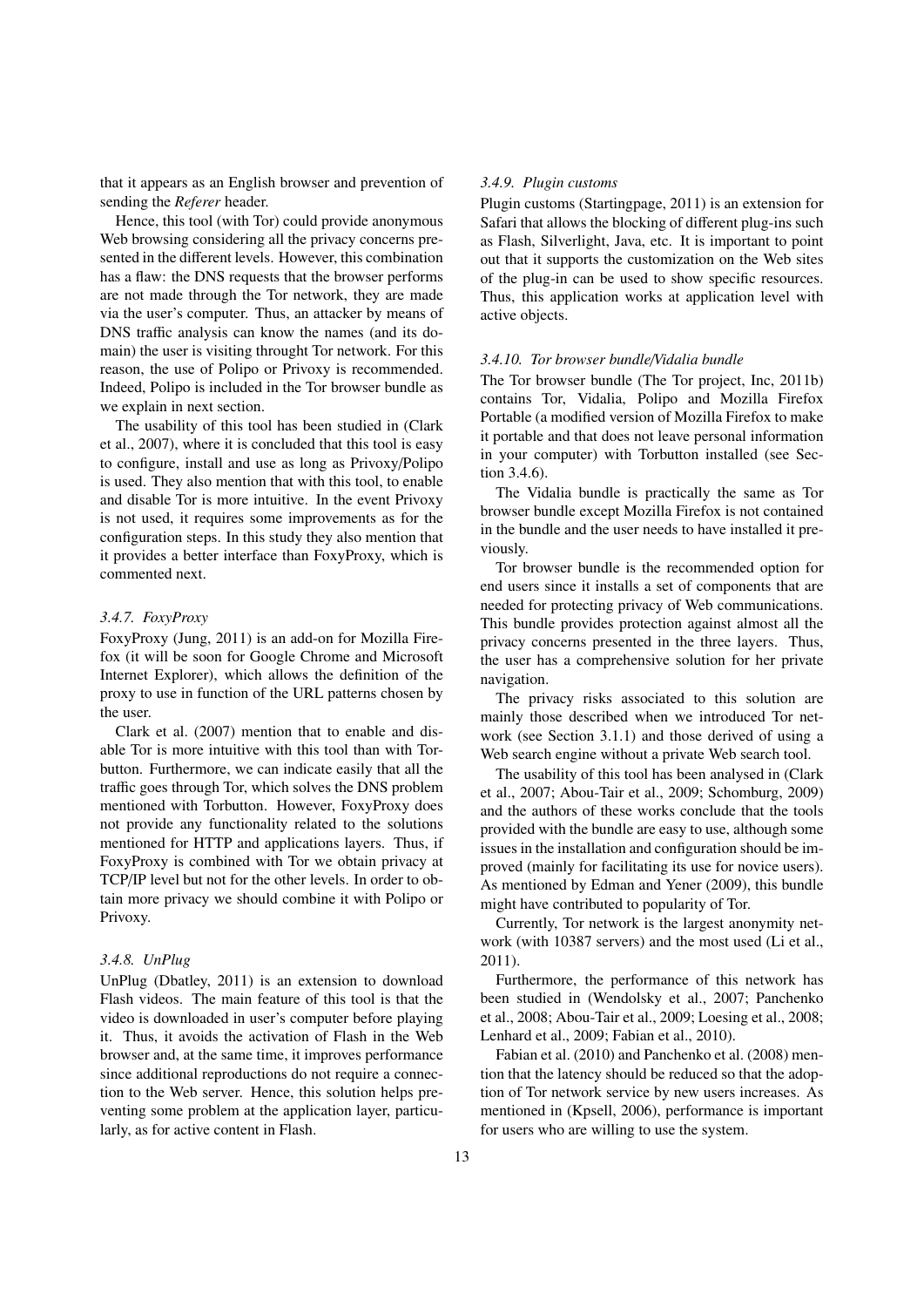Wendolsky et al. (2007) have compared Tor with JAP. As conclusion, they mention that performance of Tor is similar to JAP, but they also mention that the performance is unpredictable but the bandwith and user tolerance for latency are better than in JAP. Furthermore, they conclude that this performance is good enough for Web surfing and downloads.

Compared with the other solutions for the TCP/IP layer (including I2P), this is the network that provide a better average bandwith (Abou-Tair et al., 2009; Schomburg, 2009).

Loesing et al. (2008) and Lenhard et al. (2009) studied the performance in hidden services. From these works we can point out that Lenhard et al. (2009) have found that the performance was worse than expected in low-bandwith networks (they identified mainly two problems: the download of relay descriptions in bootstrapping phase and the building or extension of virtual circuits when accessing to the hidden services) and they have proposed several solutions to improve it.

## *3.4.11. JAP*/*JonDo*

Java Anon Proxy (JAP) - JonDo is the name of the commercial version - is an anonymous proxy that connects to a set of servers established as a cascade of Mixes (JonDonym).

JAP is the latest release (it is the client software) of the solution explained in Section 3.1.2 (Web MIXes) and developed in the AN.ON project (AN.ON Project, 2011) (JonDonym in the name used in the commercial version of the software). Although the project has the commercial version, we have decided to include it in this analysis because the software is free and some cascades can still be used freely.

This solution offers privacy at TCP/IP layer but it does not consider HTTP layer or application layer. Therefore, we should use it in combination with other tools. Some of these tools have also been developed in the AN.ON project, such as the JonDoFox browser.

The JonDonym's Web portal is also interesting because it contains an anoymity test (JonDonym, 2011a) that can inform a user on the different risks that her Web browser system is exposed when you are accessing to the Web. Furthermore, it provides you with some advice in order to solve your privacy flaws.

Currently, JonDo network is the smallest anonymity network (with 11 servers) and the least used (Li et al., 2011). In (Federrath, 2005) we can find some results about the use of this network (mainly for accessing to entertainment content such erotic, private homepages, games and services such as search engines, stock quotes, etc), regions of use (mainly Europe and Asia)

and misuse (from law enforcement agencies and private complaints).

The usability of this tool has been analysed in (Abou-Tair et al., 2009) and they conclude that this tool is easy to use, although the distintion between JAP and JonDo should be clarified to avoid user's confusion. This tool has an interesting feature: it incorporates a visual anonymity meter that provides the user some information on her level of protection (Berthold et al., 2001; Clark et al., 2007). As for usability criteria (Abou-Tair et al., 2009), this tool has obtained better results than Tor and I2P.

With respect to performance, Wendolsky et al. (2007) mention that JAP with Jondonyms cascades is similar to Tor. They also conclude that the latency is less than in Tor and the quality of service that is perceived by users is more consistent than Tor. On the other hand, the throughout and user tolerance for latency are better in Tor than in JAP, but JAP is better than I2P (Abou-Tair et al., 2009).

# *3.4.12. JonDoFox*

JonDoFox (JonDonym, 2011b) is a profile for Mozila Firefox that is optimized for secure anonymous surfing. It can be installed from the scratch (based on Mozilla Firefox portable) or on your own Firefox. This modified Web browser allows users to choose the proxy to be used (none, JAP/JonDo, Tor or a customized proxy) as well as it provides protection against of PII leakage.

JonDoFox can manage the following features related to the HTTP layer: referrer, user-agent, tools for cookies management (Cookie Monster - see Section 3.4.16). It also behaves as a Web browser with private browsing mode since it erases Web searches just after they are submitted, it also erases history periodically and offers protection against attacks to the cache in order to obtain cache cookies or Web pages previously visited.

At the application layer it allows the control of JavaScripts (initially they are disabled and you can indicate, for a particular provider, if you consider it as untrusted or if you grant them permanent or temporal permissions), Flash and plugins (in a similar way as JavaScript they are initially blocked and you can grant them some permissions). In this level it also supports the filter of advertisements.

JonDoFox combined with JAP/JonDo or Tor provides a comprehensive solution that covers all layers (TCP/IP, HTTP and application).

#### *3.4.13. I2P*

I2P (I2P, 2011) is the implementation of the solution presented in Section 3.1.3. This tool offers a way to se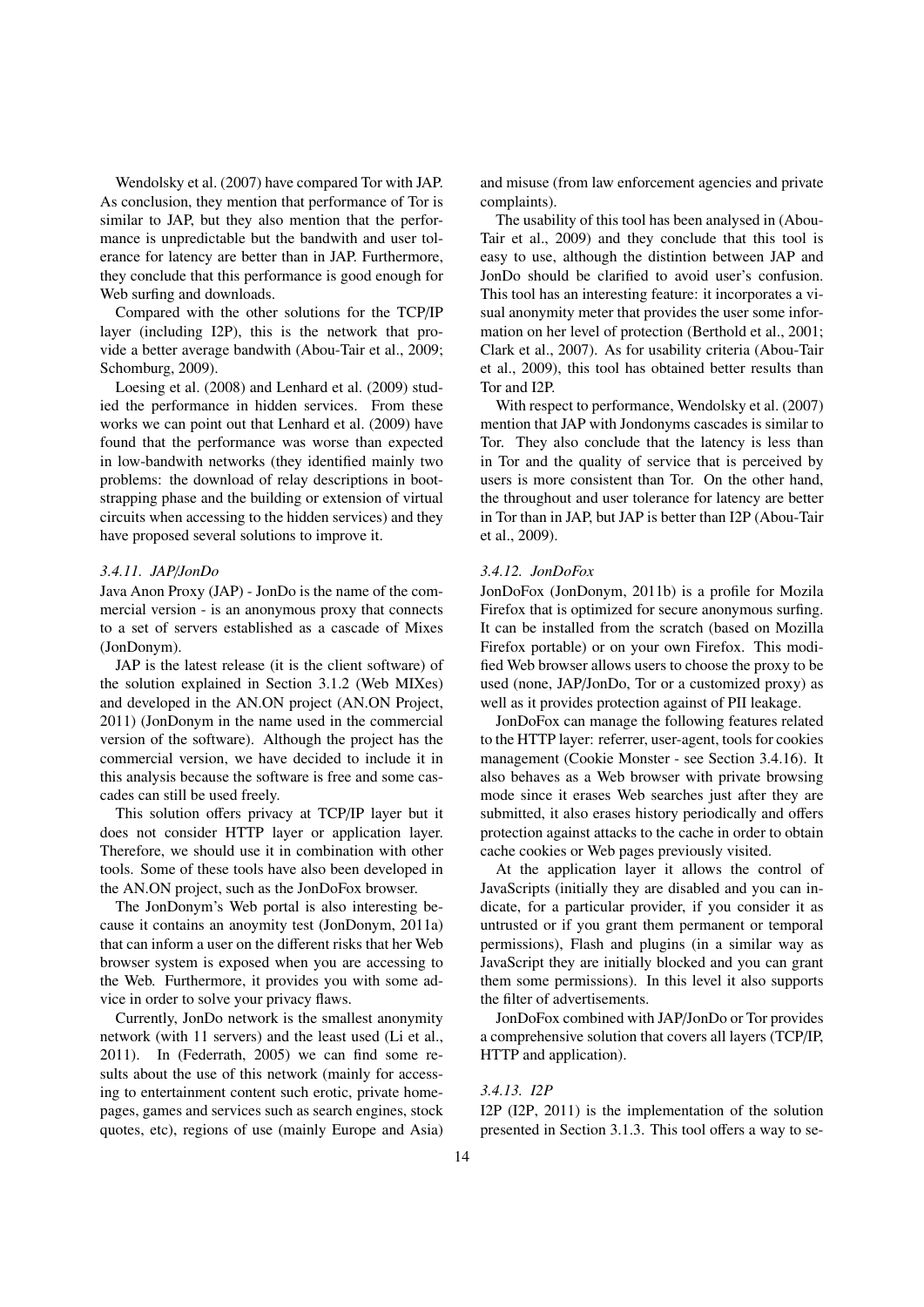curely communicate network applications such as Web, mail, peer-to-peer, IRC chat, etc. It provides a graphical interface although it can also be used in command line mode, which is not recommended for novice users.

When the tool is installed, it does not offer any tool to users so that they can make their Web traffic to go through I2P network. The user has to configure manually the use of a proxy, an HTTP outproxy so that the IP address of the user is concealed.

The usability of this tool has been analysed in (Abou-Tair et al., 2009) and the authors conclude that this tool need to be improved in order to be used by novice users since its use requires technical knowledge for the installation and configuration processes.

As for usability criteria (Abou-Tair et al., 2009), this tool has obtained worse results than Tor and JAP/Jondo, which are more mature tools with a long way in this field.

Currently, this network is the second largest anonymity network (with 483 servers) after Tor (Li et al., 2011).

With respect to performance, (Abou-Tair et al., 2009) we can mention that I2P's average bandwith is worse than Tor and JAP.

As this tool only covers TCP/IP level, we should combine it with tools that offer protection in the other levels.

#### *3.4.14. Firebug with Firecookie*

Firebug (Hewitt et al., 2011a) is an add-on for Mozilla Firefox and Google Chrome that allows us to perform Web development tasks - for other Web browsers we can make use of Firebug Lite (Hewitt et al., 2011b) -.

We have included this tool since with it we can control all the information that is sent and received by our Web browser (HTTP request and responses, HTML, CSS, Javascript, etc). Furthermore, we can install an add-on for this tool named Firecookie in order to control cookies.

Firecookie (Odvarko, 2011) supports to inspect the cookies we receive, create them, remove them as well as to define permissions (if they are enabled or not, accept/deny cookies from a Web site, edit them, remove them, etc). Therefore, this tool only covers some limited protection at HTTP layer.

#### *3.4.15. Cookies Manager*+

Cookies Manager+ (V@no, 2011) is an add-on for the Mozilla Firefox, which allows a more advanced control of cookies than the Web browser provides. Namely, this tool allows us to view them (their values, when they were created and accessed) classified by domains, to edit and modify them, clear (all of) them, allow/block them, backup and restore them, even to add a cookie for a domain. Therefore, this tool only covers some limited protection at HTTP layer.

## *3.4.16. Cookie Monster*

Cookie Monster (Schilling, 2011) is a Mozilla Firefox add-on that helps with the management of (session) cookies. It can show and manage first and third party cookies. The tool allows the acceptance, rejection and temporary acceptance of cookies. This management can be general for all Web sites or specified for specific sites. Therefore, this tool only offers privacy protection in a limited issue of HTTP layer.

## *3.4.17. CookieCuller*

CookieCuller (Yamaoka, 2011) is a tool that facilitates the delete of non-desired cookies. With this tool we can establish the cookies to proctect and the rest of cookies can be deleted manually. We can also establish that once one cookie is deleted, this cannot be established again. Thus, this tool facilitates the management of specific cookies but it offers a quite reduce functionality as for the cookies management for privacy issues.

# *3.4.18. Adblock Plus and AdBlock*

Adblock Plus (Palant, 2011) is an advertisement filter for Mozilla Firefox and Google Chrome that blocks all advertisements automatically. Thus, user navigation is faster and it can prevent some privacy issues related to tracking user by means of images of third party entities.

Adblock Plus allows the definition of filters with advanced features such as the use of regular expressions. This tool has received several awards (see (Palant, 2011)). Futhermore, we can download existing filter lists such as Easy List (Michael, Ares2, Erunno, Khrin and MonztA, 2011) or Fanboy list (Fanboy, 2011) in order to facilitate the user the definition of filter lists that automatically avoid advertisements (even those that are placed in videos), banners and tracking. These lists can also be used with Microsoft Internet Explorer. Thus, Adblock Plus is designed to protect the user from the risks of the application layer as for active content as advertisements. It should be combined with other tools for this level as well as some tools for the other levels.

As Adblock Plus was not available for Google Chrome, AdBlock was created (Weisbein, 2011). Ad-Block is available for Safari (Gundlach, 2011b) and Google Chrome (Gundlach, 2011a). AdBlock is inspired in Adblock Plus (ABP) and shares most of the features that ABP offers: it blocks advertisements and it allows the use and definition of different kind of filters.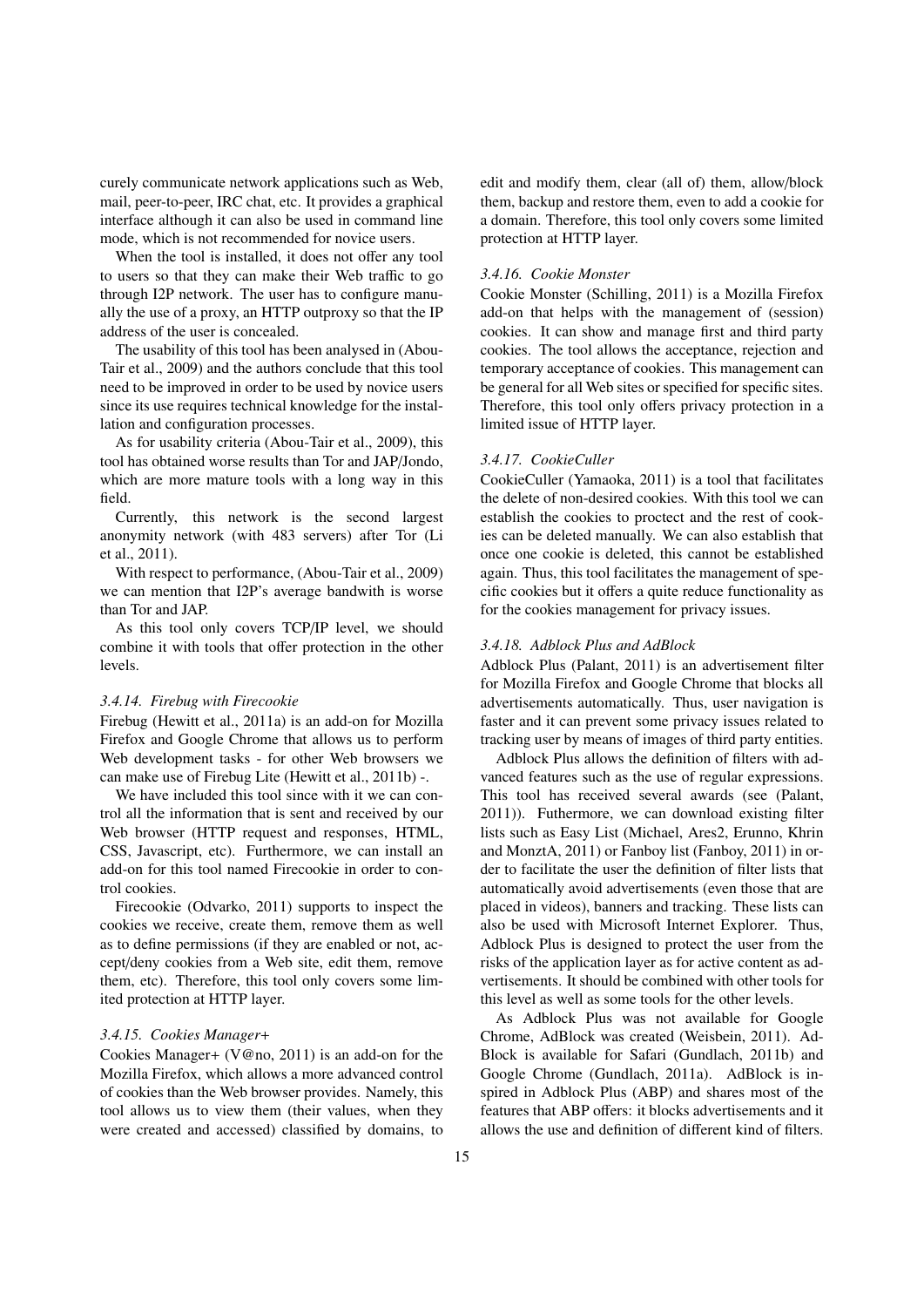Unlike ABP, AdBlock offers some new additional features such blocking advertisements in Flash games or hiding a section in a Web page.

In order to know how good your popup blocker is you can use the different tests that are provided by *PopupTest.com* (WebAttack, Inc, 2011).

# *3.4.19. ChromeBlock*

ChromeBlock (Abine, 2011a) is an extension for Google Chrome that blocks Web beacons, bugs, advertisers and establishes opt-out cookies. Furthermore, it is important to point that it supports that user can be informed and she can manage how it is tracked in each Web site. Thus, users can decide on how much information they provide on their Web behaviour. Therefore, this solution provides privacy at HTTP and applications layers.

## *3.4.20. PithHelmet*

PithHelmet (Solomon, 2011) is an ad blocker plug-in for Safari. Hence, it can block ad images and Flash. With this tool is possible to configure both the ad blocking level and the cookie privacy level. Furthermore, it supports the specification of rules (based on Perl-Compatible Regular Expressions) that define the content to be blocked as well as blocking images/cookies from specific Web sites. Therefore, this solution is used to provide privacy at HTTP and applications layers.

#### *3.4.21. NoScript*

NoScript (Maone, 2011) is a tool for blocking active content such as Java, JavaScript, Flash, Silverlight, Web bugs, plugins, etc.

The active content is blocked by default. However, the tool offers the possibility of defining trusted Web sites as well as you can decide that the scripts of a Web site can be executed temporarily or permanently. It also support the Do Not Track (see Section 3.2.5). Thus, it covers some solutions of HTTP layer (Do Not Track) and application layer (being a HTML filter).

## *3.4.22. JavaScript blacklist*

JavaScript blacklist (Thaler, 2011) is an extension which can block Javascript from a list of domains that can be configured. Thus, this tool only offers protection at application level.

# *3.4.23. Ghostery*

Ghostery (Cancel and Shnir, 2011) is a tool that detects and blocks Web bugs, scripts and trackers (ad networks, behavioral data providers, Web publishers, etc). It also allows the user to know the information each Web site gathers and the privacy policy that follows.

An interesting option of Ghostery is the possiblity of informing on the companies that track information on users. This information will be stored in a server that can be used for the tool in order to improve progressively the control of the trackers. Thus, this tool helps in improving privacy at application level.

## *3.4.24. BetterPrivacy*

BetterPrivacy (Yardley, 2011) protects against Flash cookies (Local Shared Object - LSO). This add-on for Mozilla Firefox erases Flash cookies on the exit of the Web browser. It also allows the visualization and management of this kind of cookies. We can also protect those that we are interesting in. Futhermore, it offers different options for configuring the erase of these cookies: time, on exit, on application start, etc. Therefore, this solution offers some protection as for application layer.

## *3.4.25. OptimizeGoogle*

OptimizeGoogle (OptimizeGoogle, 2011) is an add-on for Mozilla Firefox which purpose is to optimize the results that Google returns when a query is made. Furthermore, it removes annoying content and protect user's privacy. Namely, this tool blocks Google Analytics cookies, removes advertisements and click tracking and anonymizes user's Google identifier. Therefore, this tool contributes in the protection of user's privacy at application level but it is limited to Google and it would be useful to be used with other search engines as Yahoo, Bing, etc.

#### *3.4.26. TrackMeNot*

TrackMeNot (Howe and Nissenbaum, 2009; Howe et al., 2011) is a Web browser add-on that aims to prevent that Web search engines can create a user profile from the Web searches the user makes. To achieve this goal this tool uses obfuscation techniques by issuing periodically search queries generated randomly. Hence, the real user queries are mixed in a crowd of other queries, which makes more difficult the creation of user profiles. This queries can be sent through different Web search engines such as Google, Bing, AOL, Yahoo!, etc. Therefore, this solution contributes to protect user privacy at application layer for Web search engines.

#### *3.4.27. Starting page*

Starting page (Abine, 2011b) is a private Web search engine that uses Google to make queries at the same time they protect your privacy.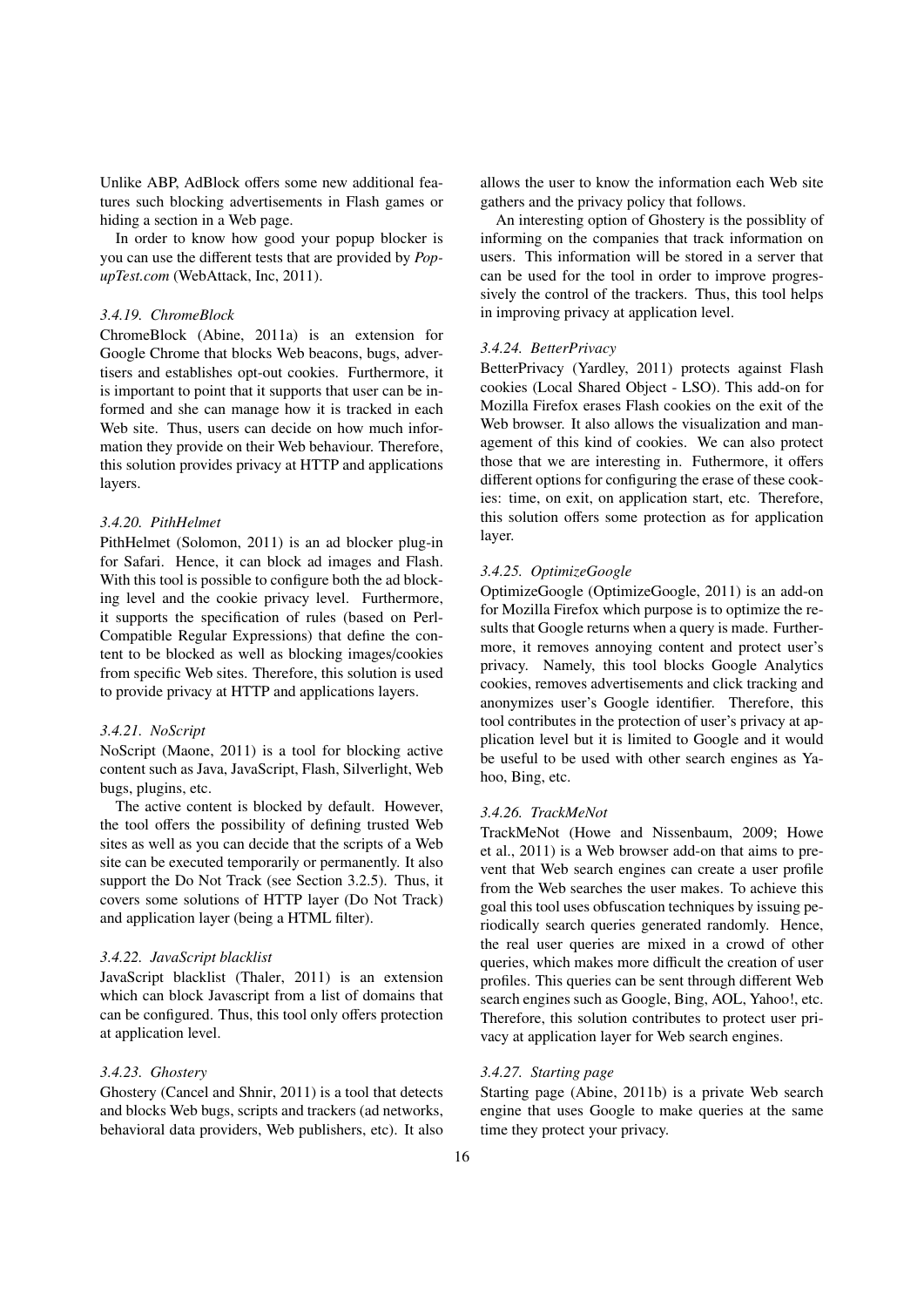This engine does not create a log with your IP address and it does not either use tracking cookies. These facts have been certified with the European Privacy seal (EuroPriSe, 2011) and by Certified Secure.

This Web search engine also offers the possibility of using SSL/TLS for the HTTP connection. Furthermore, it also provides plug-ins for the main Web browsers. Therefore, this Web search engine allows users to protect privacy at application level for Web search queries.

#### *3.4.28. Scroogle*

Scroogle (Scroogle, 2011) is a private Web search engine based on Google that avoids that Google can track user by means of cookies or user's IP address. Furthermore, logs are deleted after 48 hours.

User Web search queries can be sent to Scroogle by using SSL/TLS. When this search engine receives user's query, it chooses randomly an IP address between seven hundred possible addresses and this chosen address is used to send the request to Google. The cookie that Google establishes when the results to the query are provided is deleted. These results are provided to the user and Scroogle deletes them after an hour. Thus, this Web search engine allows user to protect privacy at application level for Web search queries.

## 4. Comparison and discussion

In this section we perform a comparison between the different solutions that the tools analysed previously provide.

For each tool we compare different features such as: OS supported, type of license, latest release (month and year) and which layers the tool covers as for privacy.

We also compare the different privacy protection features that each browser offers as well as the different extension/plug-ins/add-ons that can be incorporated to them in order to improve these features.

This information is shown by means of different tables. Hence, firstly, we compare the different tools from its current state, that is, which OS support, the type of license under the software is distributed and, finaly, when the latest version of the tool has been released. Thus, users can know whether they can use it in their operating system, the conditions of the license and whether the tool is updated. This information in shown in Table 1.

As we can see in that table, we have included the main Web browsers -see report from StatCounter (Stat-Counter, 2011) and Chikita Insights (Cavanagh, 2011)-. We have included them since although they are not a privacy tool, they are used to browse Web pages and they contain some elements (configuration options) that help in providing a better privacy when users are surfing on the Internet.

In Table 1 we can also see that except for Multiproxy that is only available for Windows, the rest of tools are available for the main current OS (Linux, Windows and Mac OS). This is also due to the fact that most of the tools are extensions to Web browsers, thus, if the Web browser is developed for an OS, in general, the extension automatically works for that OS.

From Table 1 we also want to mention that although Microsoft Internet Explorer has a propietary license, we have included it since if the user has a Windows license, then, its download is free.

We can also see that most of the tools covered have released recently (in the last six months) a version of its software.

Next, in Tables 2, 3 and 4 we show the different configuration options that main Web browsers offer to end users in order to improve their privacy protection.

In Table 2 we compare the different options they offer with respect to allow/block different Web objects (popups, JavaScript, Java, ActiveX and Web bug).

As we can see in Table 2, all browsers support the blocking of pop-ups. It is important to point out that only Microsoft Internet Explorer considers Web bugs, although with the blocking of images this problem could be solved in other Web browsers. However, this can cause usability problems to users.

We can also mention that all of them support the blocking of Javascript. However, not all the Web browsers can block Javascript for a specific Web site.

In Table 3 we compare how the different Web browsers support the management of cookies (both first and third party cookies) as well as Do Not Track feature.

Related to cookies, in general, current Web browsers offer a wide range of options and in most of the cases you can perform its management in an individual level for each Web site (see Table 3). This is due to the fact that cookies management is a fundamental element to maintain privacy.

Both Mozilla Firefox and Microsoft Internet Explorer support for prompting for cookies. This option can be useful for advanced users that can decide whether to accept a cookie or not. However, this option, if enabled, can be disturbing since, in general, the most popular Web sites use more than a cookie (Yue et al., 2007, 2010).

The Do Not Track feature is supported by all Web browsers except for Google Chrome as they do not consider this approach suitable and, therefore, they have decided not support it. Instead of it, their approach is to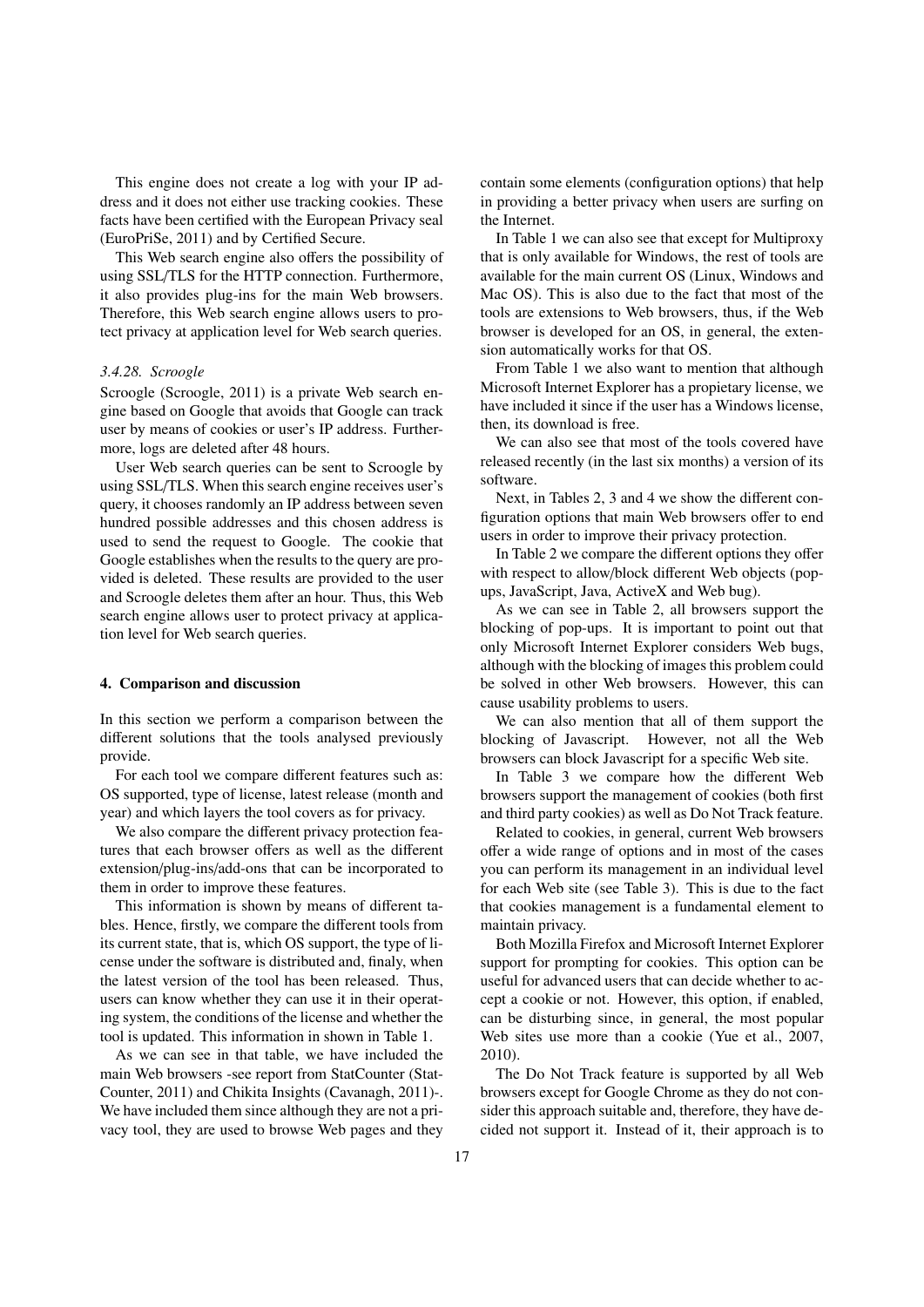| <b>Tool</b>                          |                            | <b>OS</b>               |                         | <b>License</b>                      | <b>Latest Release</b>                  |  |
|--------------------------------------|----------------------------|-------------------------|-------------------------|-------------------------------------|----------------------------------------|--|
|                                      | Windows<br>Mac OS<br>Linux |                         |                         |                                     |                                        |  |
| <b>Microsoft Internet Explorer 9</b> | Y                          | $\overline{\mathbf{Y}}$ | Y                       | Propietary                          | 8/2011                                 |  |
| <b>Mozilla Firefox 7</b>             | $\overline{Y}$             | $\overline{\mathsf{Y}}$ | $\overline{Y}$          | MPL/GPL/LGPL                        | 9/2011                                 |  |
| <b>Google Chrome 12</b>              | Y                          | Y                       | Y                       | BSD, Google Chrome Terms of service | 9/2011                                 |  |
| Safari 5                             | $\overline{Y}$             | $\overline{Y}$          | $\overline{Y}$          | Propietary, LGPL                    | 7/2011                                 |  |
| <b>Multiproxy</b>                    | $\mathbf N$                | $\overline{\mathsf{Y}}$ | $\mathbf N$             | Free                                | 12/2008                                |  |
| <b>CGIproxy</b>                      | $\overline{Y}$             | $\overline{\mathrm{Y}}$ | $\overline{Y}$          | Free                                | 12/2008                                |  |
| <b>Privoxy</b>                       | $\overline{Y}$             | $\overline{Y}$          | $\overline{Y}$          | <b>GNU GPLv2</b>                    | 11/2010                                |  |
| <b>Polipo</b>                        | $\overline{\text{Y}}$      | $\overline{\mathrm{Y}}$ | $\overline{\mathbf{Y}}$ | <b>MIT</b>                          | 5/2011                                 |  |
| <b>Tor</b>                           | $\overline{Y}$             | $\overline{\text{Y}}$   | $\overline{\mathsf{Y}}$ | $\overline{\text{BSD}}$             | 2/2011                                 |  |
| <b>Torbutton</b>                     | Y                          | $\overline{Y}$          | Y                       | <b>BSD</b>                          | 7/2011                                 |  |
| <b>FoxyProxy</b>                     | $\overline{Y}$             | $\overline{\mathrm{Y}}$ | $\overline{Y}$          | <b>GNU GPLv2</b>                    | 7/2011                                 |  |
| <b>UnPlug</b>                        | $\overline{\text{Y}}$      | $\overline{\text{Y}}$   | $\overline{\text{Y}}$   | Affero GPL license v3               | 8/2011                                 |  |
| <b>Plugin customs</b>                | Y                          | Y                       | Y                       | Free                                | 10/2010                                |  |
| <b>Tor browser bundle</b>            | $\overline{Y}$             | $\overline{\mathrm{Y}}$ | $\overline{\text{Y}}$   | <b>BSD</b>                          | 7/2011                                 |  |
| JAP/JonDo                            | $\overline{Y}$             | $\overline{\text{Y}}$   | $\overline{\text{Y}}$   | $\overline{\text{BSD}}$             | 7/2011                                 |  |
| <b>JonDoFox</b>                      | $\overline{Y}$             | $\overline{Y}$          | $\overline{Y}$          | <b>BSD</b>                          | 7/2011                                 |  |
| 12P                                  | $\overline{Y}$             | $\overline{\mathsf{Y}}$ | $\overline{Y}$          | <b>BSD</b>                          | 6/2011                                 |  |
| Firecookie                           | $\overline{Y}$             | $\overline{\mathrm{Y}}$ | $\overline{\text{Y}}$   | $\overline{\text{BSD}}$             | 8/2011                                 |  |
| <b>Cookies Manager+</b>              | Y                          | $\overline{\mathsf{Y}}$ | $\overline{\mathrm{Y}}$ | Mozilla Public License, version 1.1 | 4/2010                                 |  |
| <b>Cookie Monster</b>                | $\overline{Y}$             | $\overline{Y}$          | $\overline{Y}$          | Mozilla Public License v1.1         | 10/2010                                |  |
| <b>CookieCuller</b>                  | $\overline{Y}$             | $\overline{\mathsf{Y}}$ | $\overline{\mathsf{Y}}$ | Mozilla Public License v1.1         | 10/2010                                |  |
| <b>Adblock Plus</b>                  | $\overline{Y}$             | $\overline{\mathsf{Y}}$ | $\overline{\text{Y}}$   | Mozilla Public License v1.1         | 6/2011                                 |  |
| <b>Adblock for Safari</b>            | N                          | $\overline{Y}$          | Y                       | <b>GNU GPL v3</b>                   | 6/2011                                 |  |
| <b>Adblock for Chrome</b>            | $\overline{Y}$             | $\overline{Y}$          | $\overline{\text{Y}}$   | <b>GNU GPL v3</b>                   | 6/2011                                 |  |
| <b>ChromeBlock</b>                   | $\overline{\text{Y}}$      | $\overline{\mathbf{Y}}$ | $\overline{\mathsf{Y}}$ | Free                                | 7/2011                                 |  |
| <b>PithHelmet</b>                    | $\overline{Y}$             | $\overline{\mathsf{Y}}$ | $\overline{\mathsf{Y}}$ | <b>GNU GPL v2</b>                   | 6/2011                                 |  |
| <b>NoScript</b>                      | $\overline{Y}$             | $\overline{Y}$          | $\overline{Y}$          | <b>GNU GPLv2</b>                    | 8/2011                                 |  |
| <b>JavaScript blacklist</b>          | $\overline{\mathbf{Y}}$    | $\overline{\mathrm{Y}}$ | $\overline{\text{Y}}$   | Free                                | N/A <sup>a</sup>                       |  |
| <b>Ghostery</b>                      | $\overline{Y}$             | $\overline{\text{Y}}$   | $\overline{Y}$          | <b>GNU GPLv2</b>                    | 9/2011                                 |  |
| <b>BetterPrivacy</b>                 | Y                          | $\overline{Y}$          | $\overline{Y}$          | <b>GNU GPLv2</b>                    | 8/2011                                 |  |
| <b>OptimizeGoogle</b>                | $\overline{Y}$             | $\overline{Y}$          | $\overline{Y}$          | <b>GNU GPL</b>                      | 11/2010                                |  |
| <b>TrackMeNot</b>                    | $\overline{\text{Y}}$      | $\overline{\text{Y}}$   | $\overline{\text{Y}}$   | <b>Creative Commons</b>             | 7/2011                                 |  |
| <b>Starting page</b>                 | Y                          | $\overline{Y}$          | $\overline{Y}$          | Free                                | $\overline{\phantom{a}}^{\phantom{a}}$ |  |
| Scroogle                             | $\overline{Y}$             | $\overline{\text{Y}}$   | $\overline{\text{Y}}$   | Free                                | $\overline{\phantom{a}}^{\phantom{a}}$ |  |

a Information not available

<sup>b</sup> It is a Web site

Table 1: Tools, OS, license and latest release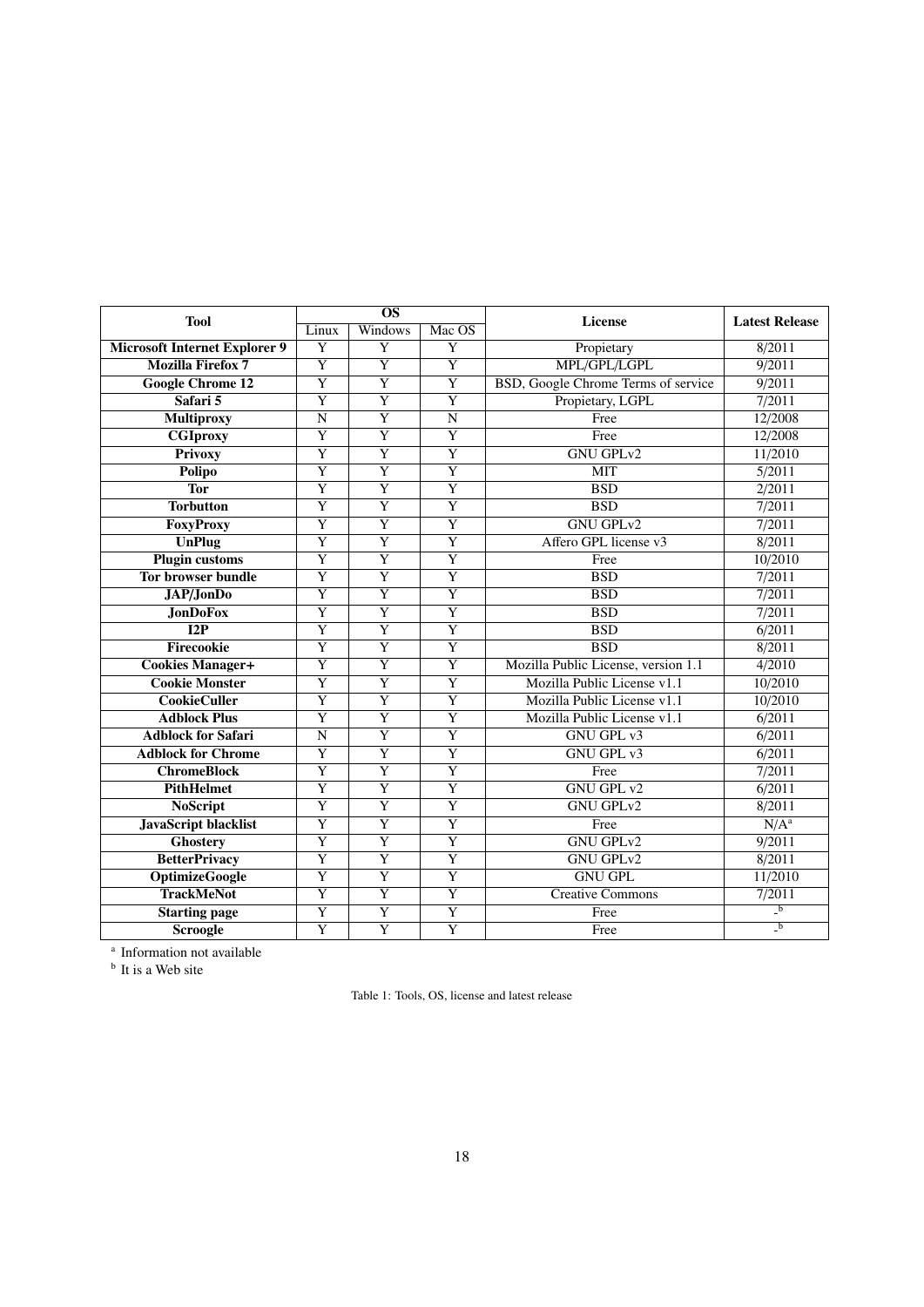| Web browser<br>Option                                                            | <b>Mozilla</b><br><b>Firefox</b> | <b>Microsoft</b><br><b>Internet</b><br><b>Explorer</b> | Google<br><b>Chrome</b> | <b>Safari</b> |
|----------------------------------------------------------------------------------|----------------------------------|--------------------------------------------------------|-------------------------|---------------|
| <b>Allow/Block pop-up windows</b>                                                | X                                | X                                                      | X                       | X             |
| Allow/Block pop-up windows for specific Web sites                                | $\mathbf{x}$                     | $\mathbf{x}$                                           | X                       | X             |
| <b>Allow/Block load images automatically</b>                                     | $\mathbf{x}$                     | $\mathbf{x}$                                           | X                       |               |
| <b>Allow/Block load images from particular Web sites</b>                         | X                                | X                                                      | X                       |               |
| <b>Allow/Block Web bugs</b>                                                      |                                  | $\mathbf{x}$                                           |                         |               |
| <b>Allow/Block Web bugs for particular Web sites</b>                             |                                  | X                                                      |                         |               |
| <b>Allow/Block Javascript</b>                                                    | $\mathbf{X}$                     | $\mathbf{X}$                                           | X                       | X             |
| <b>Allow/Block Javascript for specific Web sites</b>                             |                                  | X                                                      | X                       |               |
| Allow/Block Javascript move or resize existing windows                           | $\mathbf{x}$                     |                                                        |                         |               |
| <b>Block/Allow Javascript raise or lower windows</b>                             | $\mathbf{x}$                     |                                                        |                         |               |
| Allow/Block Javascript disable or replace context<br>windows                     | X                                |                                                        |                         |               |
| <b>Allow/Block ActiveX</b>                                                       | $*a$                             | $\mathbf{x}$                                           |                         |               |
| <b>Allow/Block Java</b>                                                          | $*b$                             | $*b$                                                   |                         | $\mathbf{x}$  |
| Enable/disable extensions/plug-ins/add-ons                                       | $\mathbf{X}$                     | $\mathbf{x}$                                           | X                       | X             |
| Enable/disable an specific extension/plug-in/add-on for<br>private browsing mode |                                  |                                                        | X                       |               |
| Automatically block tracking content (scripts, images,<br>ads)                   |                                  | X                                                      |                         |               |

<sup>a</sup> Mozilla Firefox does not support ActiveX

<sup>b</sup> By default it does not support Java and it has to be included as an extension. Thus, it is disabled as an extension.

Table 2: Comparison of Web browsers as for Web objects management

| Web browser<br>Option                                             | <b>Mozilla</b><br><b>Firefox</b> | Microsoft<br><b>Internet</b><br><b>Explorer</b> | Google<br><b>Chrome</b> | Safari       |
|-------------------------------------------------------------------|----------------------------------|-------------------------------------------------|-------------------------|--------------|
| <b>Accept/block first-party cookies</b>                           | $\mathbf{x}$                     | X                                               | X                       | X            |
| Accept/block first-party cookies from particular Web sites        | $\mathbf{x}$                     | X                                               | X                       |              |
| <b>Accept/block third-party cookies</b>                           | X                                | X                                               |                         | X            |
| <b>Accept/block third-party cookies from particular Web sites</b> | $\mathbf{x}$                     | X                                               | X                       |              |
| <b>Prompt first-party cookies</b>                                 | $\mathbf{x}$                     | X                                               |                         |              |
| <b>Prompt third-party cookies</b>                                 | $\mathbf{x}$                     | X                                               |                         |              |
| <b>Always allows session cookies</b>                              |                                  | $\mathbf{x}$                                    |                         |              |
| Delete all cookies stored                                         | $\mathbf{x}$                     | X                                               | X                       | $\mathbf{x}$ |
| Delete stored specific cookies                                    | X                                |                                                 | X                       | X            |
| Do Not Track                                                      | X                                | X                                               |                         |              |

Table 3: Comparison of Web browsers as for cookie management and Do Not Track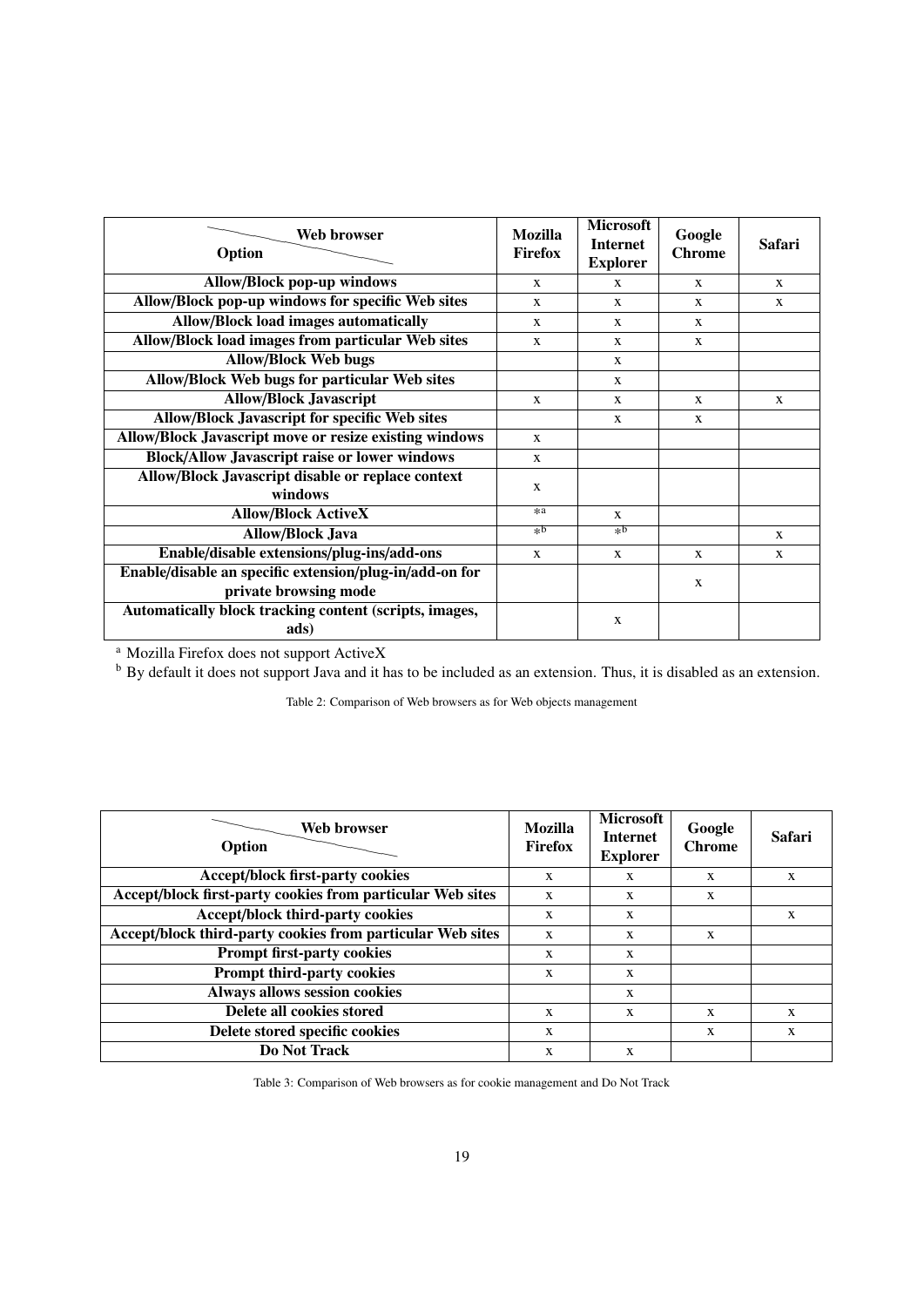support opt-out cookies.

In Table 4 we present the results of the comparison between the different Web browsers as for management of history, passwords, private browsing mode, geolocation and the choice of the language to show Web pages. These are additional elements that can reveal user's PII to both a local attacker and Web attacker Aggarwal et al. (2010).

All the Web browsers support private browsing mode since they are conscious that privacy is an important feature for users. However, it is important to point out that there are differences between the diverse ways of implementing private browsing mode as mentioned in (Aggarwal et al., 2010). Apart from this feature that, in general, controls cookies, history and plug-ins so that they do not share information between different sessions in the browser and they delete PII once the session has finished. Private browsing mode in these Web browsers also allows the customization of how to manage the elements previously mentioned as we have seen in the previous tables. Furthermore, the management of these options can be improved with the tools mentioned throughout Section 3.2 and that are shown in Tables 5 and 6.

In Table 4 it is important to point out the capability of users to configure the Web browser to block those Web sites that are being notified as Web site forgeries or reported attack sites. This is specially useful for end users since they can know dangerous sites without being experts and help them in to decide which Web sites to trust in.

It is also worth to mention geolocation option since nowadays many Web sites use the geolocation API (Application Programming Interface) for obtaining user's location (this can be used to create user's profiles). However, with the possibility of enabling or disabling this option users can be aware of the Web sites that request their location and they can decide whether they provide their location.

Finally, in Table 4 we can see that, except Safari, all of them allow the choice of the language. Thus, if we configure that our chosen language is English we will difficult locate the user, fingerprinting our Web browser and, therefore, the creation of user's profiles.

As we can see in Tables 2, 3 and 4, Web browsers also allow the user can control how to manage cookies, history, passwords and establish exceptions for each of these elements both in private browsing mode and in public mode. The capability of being able to define exceptions allows users to establish a better control of the Web sites they want filter and mantain private at the same time they maintain usability in navigation.

These tables also show that the Web browsers that allow a better control on the different elements that could cause a leakage of PII are Mozilla Firefox and Microsoft Internet Explorer, followed by Google Chrome and Safari.

In Table 5 we show the different tools and how these are available for the different Web browsers. In this table we can see that most of free tools are available for Mozilla Firefox. We can also point out that only a few of them are available for all the Web browsers analysed: Firecookie, Ghostery and private browsing mode. Apart from these tools, we can mention Starting page and Scroogle because they are Web sites. We have not included Tor, JAP/Jondo, I2P, Multiproxy, CGIproxy, Privoxy and Polipo because they are tools that are independent of the Web browser to use.

From the different tools analysed and freely available we can mention that the largest group is devoted to cookies management, followed by those that are for proxies, pop-ups and Web bugs. On the other hand, the features that are less covered are: Do Not Track and private Web search.

As for private Web search we can also mention that, from the tools analysed, all support the use of Google as Web search engine. However, only Trackmenot allows the use of other Web search engines different from Google.

We can also mention that most of the tools are centered on protecting an specific level (TCP/IP, HTTP or application). The tools that cover more than one level are: Privoxy, Polipo, TorButton, Tor browser bundle, JonDoFox, PithHelmet and Optimize Google.

In particular, the tools that cover more levels are Tor browser bundle, Privoxy and Polipo. Indeed, they cover all of them.

In the case of Tor browser bundle, this is due to the fact that is a combination of several tools. Even though, it does not cover all the elements to protect. Namely, this package does not include a private Web search tool. This could be solved by means of the installation of some of the extensions mentioned for this purpose (TrackMeNot, OptimizeGoogle or Starting page) or by using some of the Web sites mentioned for this purpose (Starting page or Scroogle).

In the case of Privoxy and Polipo, as for TCP/IP level, they do not protect the traffic eavesdropping, they only hide IP address if they are executed in another computer different from user's computer. These tools are proposed to be used in combination with Tor in order to avoid problems related to the other levels (mainly in the application layer as HTTP or HTML filter).

We can also point out the case of JondoFox that is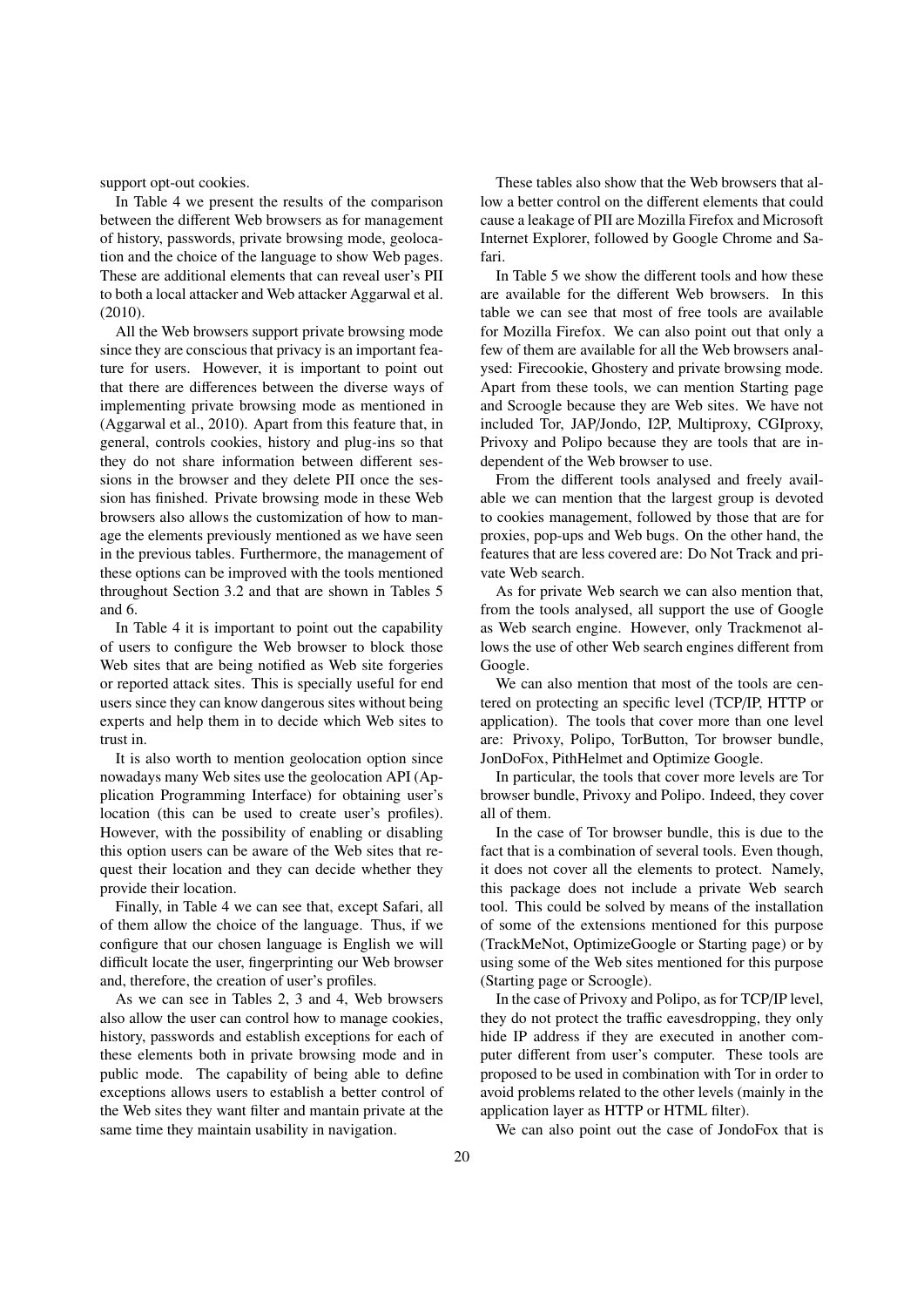| Web browser<br>Option                                   | <b>Mozilla</b><br><b>Firefox</b> | <b>Microsoft</b><br><b>Internet</b><br><b>Explorer</b> | Google<br><b>Chrome</b> | Safari       |
|---------------------------------------------------------|----------------------------------|--------------------------------------------------------|-------------------------|--------------|
| <b>Remember history</b>                                 | X                                |                                                        |                         |              |
| <b>Never Remember history</b>                           | $\mathbf{x}$                     |                                                        |                         |              |
| <b>Delete history</b>                                   | $\mathbf{x}$                     | X                                                      | X                       | $\mathbf{X}$ |
| <b>Customized remember of history</b>                   | $\mathbf{X}$                     |                                                        |                         |              |
| Remember/Not remember browsing history                  | $\mathbf{X}$                     |                                                        |                         |              |
| Delete browsing history when browser closes             | $\mathbf{x}$                     | X                                                      |                         |              |
| Remember/Not remember download history                  | $\mathbf{x}$                     |                                                        |                         |              |
| Remember/Not remember search and form history           | $\mathbf{x}$                     |                                                        |                         |              |
| <b>Private Browsing mode</b>                            | $\mathbf{x}$                     | $\mathbf{x}$                                           | $\mathbf{x}$            | $\mathbf{x}$ |
| <b>Block reported attack sites</b>                      | X                                | X                                                      | X                       |              |
| <b>Block reported Web forgeries</b>                     | $\mathbf{x}$                     | $\mathbf{x}$                                           | X                       |              |
| <b>Allow/Block remember passwords</b>                   | $\mathbf{x}$                     |                                                        |                         |              |
| Allow/Block remember passwords for particular Web sites | $\mathbf{x}$                     |                                                        |                         |              |
| <b>Management of saved passwords</b>                    | $\mathbf{x}$                     |                                                        | X                       |              |
| Enable/disable geolocation                              | X                                | X                                                      |                         | X            |
| Enable/disable geolocation for specific Web sites       |                                  |                                                        | X                       |              |
| <b>Prompt for geolocation</b>                           |                                  |                                                        | $\mathbf{x}$            |              |
| Choice of the language to read Web pages                | $\mathbf{x}$                     | X                                                      | $\mathbf{x}$            |              |

Table 4: Comparison of Web browsers as for management of history, passwords, private browsing mode, geolocation and language

a tool, which covers almost all the features required for navigate privately on the Web except those realted to the TCP/IP level. JondoFox as Tor browser bundle covers almost of them because it is a combination of several tools. In order to support all the features, we can combine it with JAP/Jondo or with Tor. Thus, the TCP/IP level would be covered with protection against traffic analysis.

Next, we discuss, for each Web browser, the different tools that we would need to cover all (or many of them as possible) the features analysed. In this analysis we also try to choose the combination of tools that requires the least number of tools within the set with the aim of facilitating the installation process to end users.

In all combinations the use of Stating page is proposed. As for cookies management and pop-ups, the tools to choose change. We can also mention that the management of Flash cookies is hardly supported and more tools are required.

For Mozilla Firefox the main combinations are: JondoFox and BetterPrivacy combined with JAP/JonDo or Tor or I2P, or Tor browser bundle and BetterPrivacy with Starting page/TrackMeNot plug-in.

The former combination consists of JondoFox that covers HTTP and application levels. Therefore, it only only needs to cover TCP/IP level. For this purpose we can use JAP/JonDo, Tor or I2P. Furthermore, it includes BetterPrivacy in order to remove Flash cookies.

The latter combination consists of Tor browser bundle that covers the three levels. However, in the third level it does not include a plug-in for private Web search. For this purpose, the use of Starting page/TrackMeNot plug-in is recommended. Although we could also configure the Web browser so that Web search requests go through Scroogle's CGI. Finally, in the same way as the previous combination, it also includes BetterPrivacy for the control of Flash cookies. Thus, with these tools we can cover all the features mentioned.

For Microsoft Internet Explorer the set of tools that could cover most of the features of the different levels are: Tor or JAP/Jondo or I2P, Polipo, AdBlockIE, FoxyProxy, Ghostery and Starting page. These tools cover most of the privacy protection features of the three level. However, in this combination there is no tool that can remove automatically Flash cookies.

For Google Chrome the set of tools that could cover most of the features of the different levels are: Tor or JAP/Jondo or I2P, Polipo, FoxyProxy, ChromeBlock, BetterPrivacy and Starting page. In this set of tools the support of Do Not Track is not provided.

In Safari the set of tools chosen is: Tor or JAP/Jondo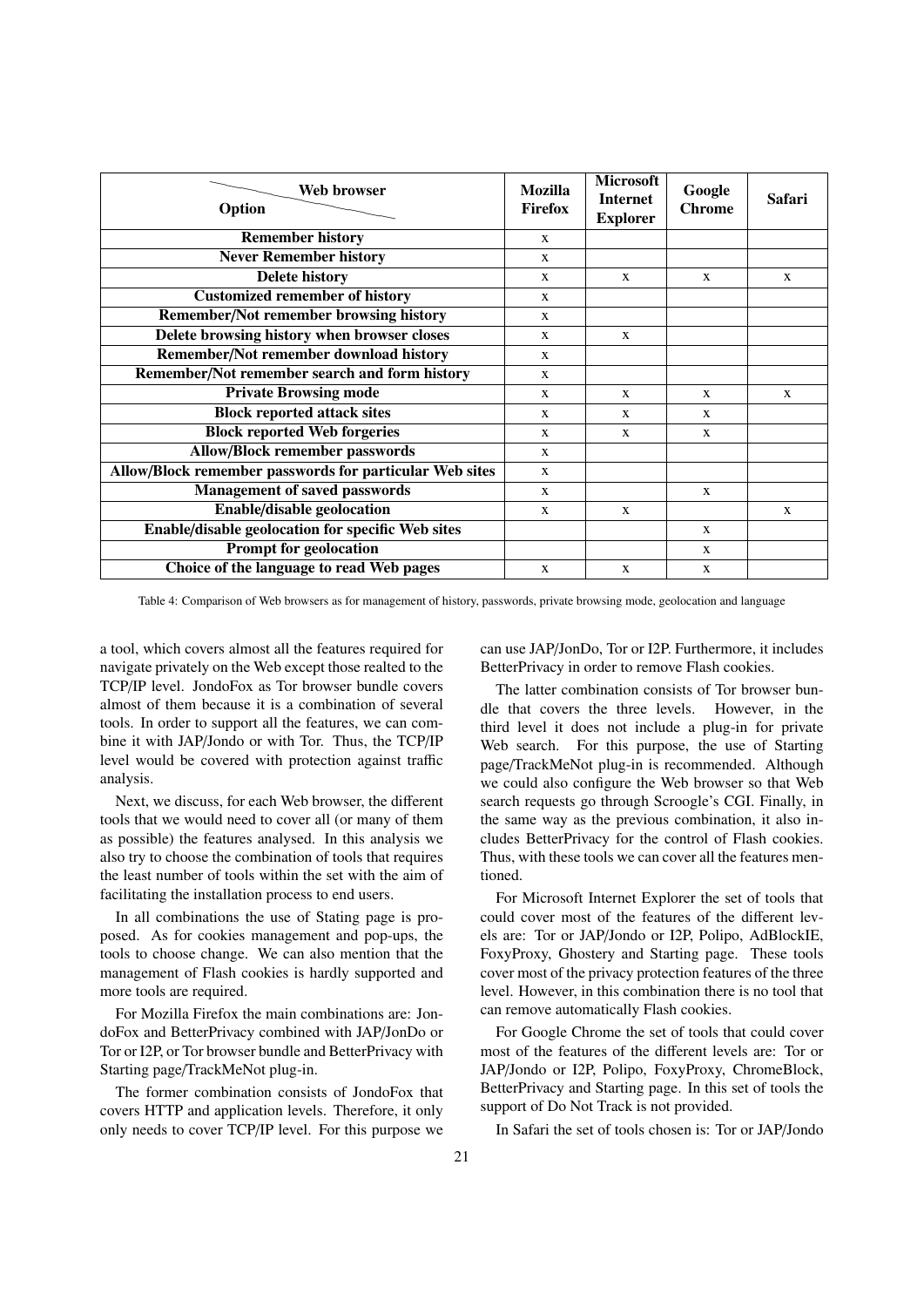|                              | Web browser      |                               |                  |              |  |  |  |  |  |
|------------------------------|------------------|-------------------------------|------------------|--------------|--|--|--|--|--|
| <b>Tool</b>                  | Mozilla Firefox  | Microsoft Internet Explorer   | Google Chrome    | Safari       |  |  |  |  |  |
| <b>TorButton</b>             | X                |                               |                  |              |  |  |  |  |  |
| <b>FoxyProxy</b>             | X                | $\overline{x}^{\overline{a}}$ | $x^a$            |              |  |  |  |  |  |
| <b>UnPlug</b>                | $\mathbf{x}$     |                               |                  |              |  |  |  |  |  |
| <b>Plugin customs</b>        |                  |                               |                  | $\mathbf{x}$ |  |  |  |  |  |
| Firecookie                   | $\mathbf{x}$     | $\mathbf{X}$                  | X                | $\mathbf{X}$ |  |  |  |  |  |
| <b>Cookies Manager+</b>      | $\mathbf{x}$     |                               |                  |              |  |  |  |  |  |
| <b>Cookie Monster</b>        | $\mathbf{x}$     |                               |                  |              |  |  |  |  |  |
| <b>CookieCuller</b>          | X                |                               |                  |              |  |  |  |  |  |
| <b>Adblock Plus</b>          | X                | X                             |                  |              |  |  |  |  |  |
| <b>Adblock</b>               |                  |                               | $\mathbf{X}$     | X            |  |  |  |  |  |
| <b>AdblockIE</b>             |                  | X                             |                  |              |  |  |  |  |  |
| <b>ChromeBlock</b>           |                  |                               | $\mathbf{X}$     |              |  |  |  |  |  |
| <b>PithHelmet</b>            |                  |                               |                  | $\mathbf{X}$ |  |  |  |  |  |
| <b>NoScript</b>              | X                |                               |                  |              |  |  |  |  |  |
| <b>JavaScript Blacklist</b>  |                  |                               |                  | $\mathbf{x}$ |  |  |  |  |  |
| <b>Ghostery</b>              | $\mathbf{x}$     | $\mathbf X$                   | $\mathbf{x}$     | $\mathbf{x}$ |  |  |  |  |  |
| <b>BetterPrivacy</b>         | $\mathbf{x}$     |                               | $\mathbf{x}$     |              |  |  |  |  |  |
| <b>Private Browsing Mode</b> | $\mathbf{x}$     | X                             | $\mathbf{X}$     | $\mathbf{X}$ |  |  |  |  |  |
| <b>OptimizeGoogle</b>        | X                |                               |                  |              |  |  |  |  |  |
| <b>TrackMeNot</b>            | $\mathbf{x}$     |                               | $\mathbf{x}$     |              |  |  |  |  |  |
| <b>Starting page</b>         | $\overline{x}^b$ | $\mathbf X$                   | $\overline{x}^b$ | $\mathbf{x}$ |  |  |  |  |  |
| <b>Scroogle</b>              | $x^c$            | $x^c$                         | $x^c$            | $\mathbf X$  |  |  |  |  |  |

<sup>a</sup> Available soon.

<sup>b</sup> It is a Web site, therefore it works with any Web browser. Furthermore, for this Web browser it also offers a plug-in.

c It is a Web site, therefore it works with any Web browser. Furthermore, for this Web browser it also indicates how to customize the browser so that search queries go directly to this Web search engine.

Table 5: Tools for Web browsers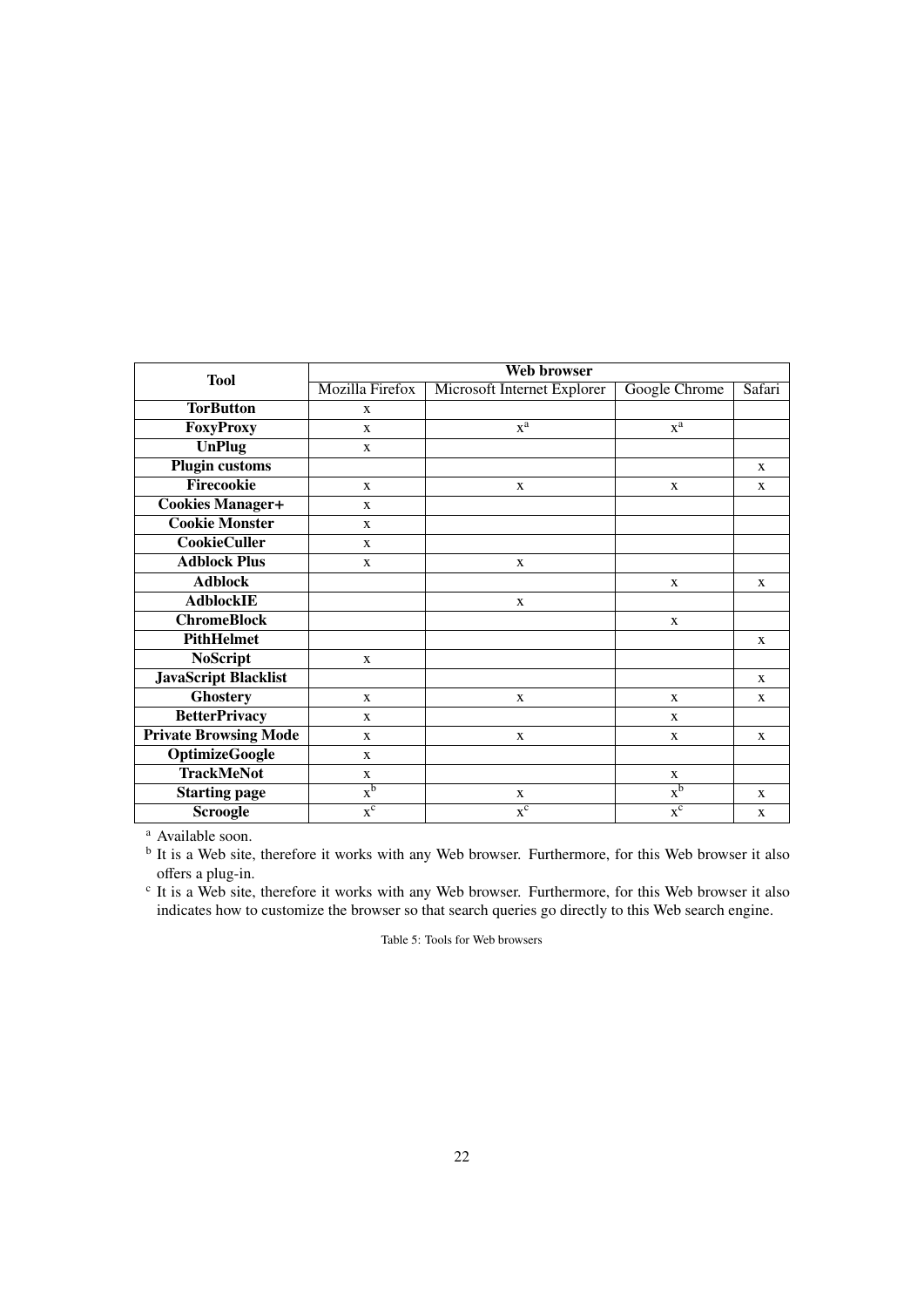or I2P, Polipo, Unplug, Plugin customs/PithHelmet, JavaScript Blacklist and Starting page. Although most of the features are coverded for the three levels, in this combination there is no tool that can remove automatically Flash cookies.

From these combinations we can point out that the tools for mixes in TCP/IP level can be used with any Web browser since they are independent of the browser and are used through a proxy. We can also point out Polipo as HTTP/HTML filter.

Finally, from out analysis, we can derive that currently for the main Web browsers there are enough tools to navigate privately on the Web, although some issues related to usability and performance should be improved.

#### 5. Related Work

There is an important number of proposals that have been designed to perform anonymous communications. In general, the different works and surveys that have analysed the state of the art of in this field do not have analysed all the elements that are needed to perform an anonymous Web communication (see the different levels to cover in Section 2.2). In general, these works have focused on the analysis of the solutions for some on the levels we introduced. Next, we mention those works and the different solutions they analyse.

For the analysis of anonymous communications at TCP/IP level, which is the topic most analysed, there are several works that are a reference in the field (Rezgui et al., 2003; Gritzalis, 2004; Danezis and Diaz, 2008; Danezis et al., 2009; Edman and Yener, 2009; Danezis and Gürses,  $2010$ ; Ren and Wu,  $2010$ ).

The use of cookies and different solutions has been mentioned in (Rezgui et al., 2003; Senicar et al., 2003; Linn, 2005; Yue et al., 2010; Barth, 2011). Although an exhaustive comparison between different proposal has not been performed.

An analysis of private browsing mode in the different Web browsers has been presented in (Aggarwal et al., 2010). Namely, this paper compares how this mode is supported in Mozilla Firefox, Microsoft Internet Explorer, Google Chrome and Safari.

We can also find some works related to the usability of anonymity networks and tools in (Clark et al., 2007; Abou-Tair et al., 2009; Schomburg, 2009; Fabian et al., 2010). In these papers we can find data on the number of users, countries and the main difficulties users have when they want to navigate privately with some of the tools available.

In spite of these works, to the best of our knowledge, there is no work that considers all the different protection measures that should be taken into account when a user is surfing on the Web. There are works that only cover a part of the whole problem as we have just mentioned. Thus, in order to offer a comprehensive view, in this paper we have analysed which anonymous communication methods have been implemented, which tools support them and how they can be combined in order to be used to surf privately on the Web.

In our paper we have also shown the relationships between the different risks in the different layers, e.g., if we provide privacy at TCP/IP level, we have seen that user's PII could be compromised by menas of cookies or Web browser fingerprinting, that is, based on the information of the other levels. Therefore, we need to provide protection in the three levels.

Apart from the risks, we have also shown how the different techniques and tools can be combined for minimize the risks users are exposed when they are surfing on the Web. This have been studied and analysed for the main Web browsers, that is, Mozilla Firefox, Microsoft Internet Explorer, Google Chrome and Safari (from Apple).

#### 6. Conclusions and future work

Users are concerned for privacy when they surf on the Internet. Indded, increasingly Web users are realising of the importance that companies know information on their preferences, behaviour, purchase habits, etc. As a consequence, in the last ten years we have seen how scientific community has researched in this field to offer this kind of solutions to this problem and an important number of proposals have appeared in order to provide anonymous communications on the Internet.

In order to navigate privately on the Web it is required that the development of solutions that take into account different levels where personally identificable information leakage could happen. Namely, privacy can be compromised using information of three different levels: TCP/IP level, HTTP level and application level.

In this paper we have described the different risks associated to each level, the different techniques that have been proposed and, from those that have been developed, we have analysed them in order to know the different advantages, disadvantages and possible attacks could happen. This analysis shows that privacy is a complex issue and that we need to combine different techniques for each level in order to provide a comprehensive solution that do not compromise user's privacy.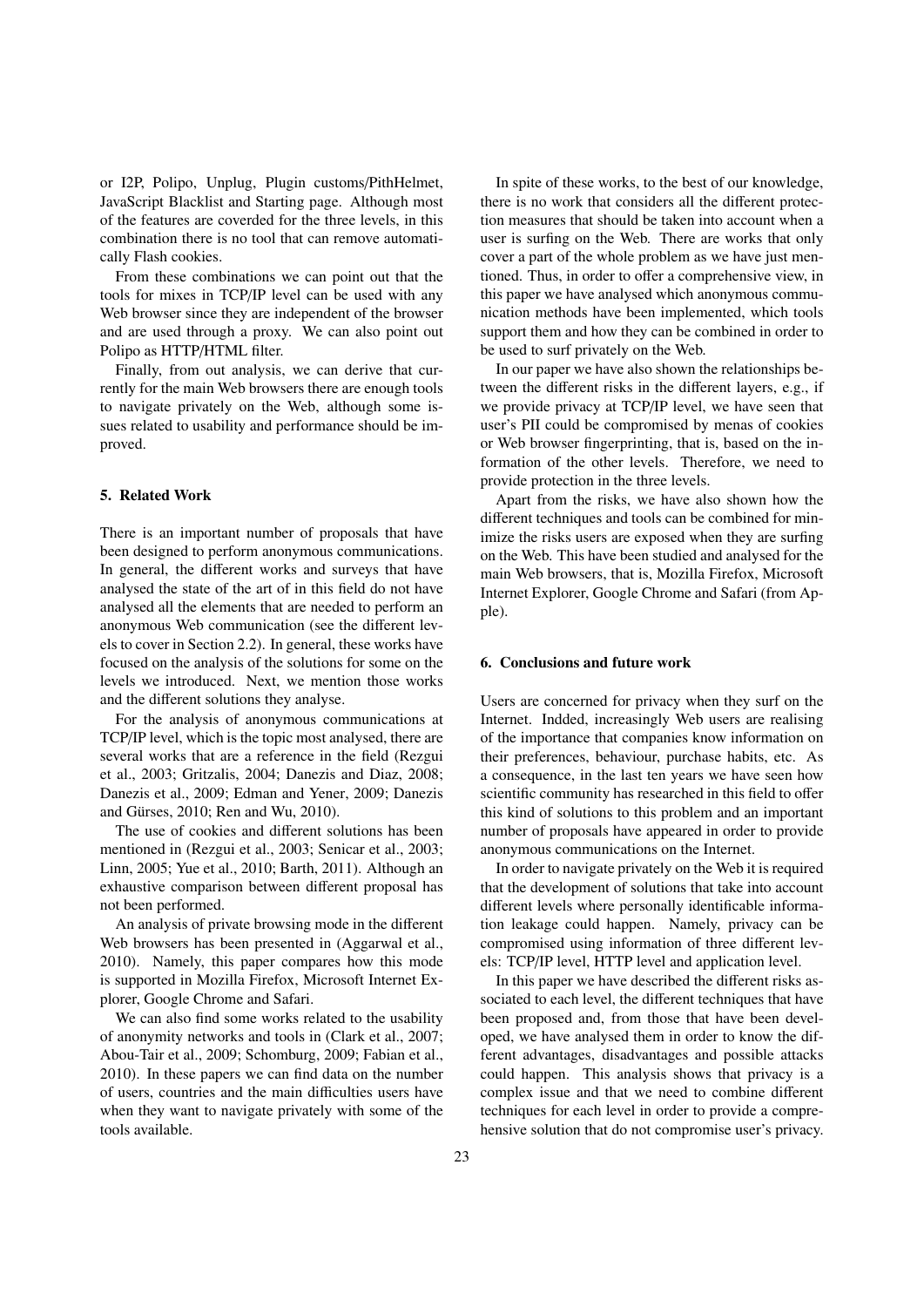|                            |                         | Level       |                                   |             |                   |                             |             |             |                    |             |                           |             |                            |
|----------------------------|-------------------------|-------------|-----------------------------------|-------------|-------------------|-----------------------------|-------------|-------------|--------------------|-------------|---------------------------|-------------|----------------------------|
| <b>Tool</b>                | <b>TCP/IP</b>           |             | <b>HTTP</b><br><b>Application</b> |             |                   |                             |             |             |                    |             |                           |             |                            |
|                            |                         | Mixes       | Cookies                           | <b>HTTP</b> | SAWP <sup>a</sup> | $\mathrm{PBM}^{\mathrm{b}}$ | DNTc        | Pop         | Web                | Scripting   | Active                    | AAWPe       | $\mathrm{PWST}^\mathrm{f}$ |
|                            | Proxy                   |             |                                   | filter      |                   |                             |             | ups         | bugs               |             | Objects <sup>d</sup>      |             |                            |
| <b>Multiproxy</b>          | $\mathbf x$             |             |                                   |             |                   |                             |             |             |                    |             |                           |             |                            |
| <b>CGIproxy</b>            | $\mathbf X$             |             |                                   |             |                   |                             |             |             |                    |             |                           |             |                            |
| Privoxy                    | $\overline{x}^f$        |             | $\mathbf X$                       | $\mathbf X$ | $\mathbf X$       |                             |             | $\mathbf X$ | $\mathbf X$        | $\mathbf X$ | $\mathbf x$               | $\mathbf X$ |                            |
| Polipo                     | $\overline{x}^f$        |             | $\mathbf x$                       | $\mathbf x$ | $\mathbf X$       |                             |             |             | $\bar{\mathbf{X}}$ | $\mathbf X$ | $\mathbf x$               | $\mathbf x$ |                            |
| <b>Tor</b>                 |                         | $\mathbf X$ |                                   |             |                   |                             |             |             |                    |             |                           |             |                            |
| <b>TorButton</b>           |                         |             | $\mathbf X$                       | $\mathbf X$ |                   | $\mathbf X$                 |             | $\mathbf x$ | $\mathbf X$        | $\mathbf X$ | $\mathbf x$               |             |                            |
| <b>FoxyProxy</b>           | $\mathbf X$             |             |                                   |             |                   |                             |             |             |                    |             |                           |             |                            |
| <b>UnPlug</b>              |                         |             |                                   |             |                   |                             |             |             |                    |             | $x^g$                     |             |                            |
| Plugin                     |                         |             |                                   |             |                   |                             |             |             |                    |             |                           |             |                            |
| customs                    |                         |             |                                   |             |                   |                             |             |             |                    |             | $\mathbf X$               |             |                            |
| <b>Vidalia</b>             |                         |             |                                   |             |                   |                             |             |             |                    |             |                           |             |                            |
| bundle                     | $\mathbf X$             | $\mathbf X$ |                                   |             |                   |                             |             |             |                    |             |                           |             |                            |
| <b>Tor browser</b>         | $\mathbf X$             | $\mathbf X$ | $\mathbf X$                       | $\mathbf X$ | $\mathbf X$       | $\mathbf X$                 | $\mathbf X$ | $\mathbf x$ | $\mathbf x$        | $\mathbf X$ | $\mathbf X$               | $\mathbf X$ |                            |
| bundle                     |                         |             |                                   |             |                   |                             |             |             |                    |             |                           |             |                            |
| JAP/JonDo                  |                         | $\mathbf X$ |                                   |             |                   |                             |             |             |                    |             |                           |             |                            |
| <b>JonDoFox</b>            |                         |             | $\mathbf X$                       | $\mathbf X$ | $\mathbf X$       | $\mathbf X$                 | $\mathbf X$ | $\mathbf X$ | $\mathbf x$        | $\mathbf X$ | $\mathbf X$               | $\mathbf X$ | $\mathbf X$                |
| I2P                        |                         | $\mathbf X$ |                                   |             |                   |                             |             |             |                    |             |                           |             |                            |
| Firecookie                 |                         |             | $\mathbf X$                       |             |                   |                             |             |             |                    |             |                           |             |                            |
| <b>Cookies</b>             |                         |             |                                   |             |                   |                             |             |             |                    |             |                           |             |                            |
| Manager+                   |                         |             | $\mathbf X$                       |             |                   |                             |             |             |                    |             |                           |             |                            |
| Cookie                     |                         |             | $\mathbf X$                       |             |                   |                             |             |             |                    |             |                           |             |                            |
| Monster                    |                         |             |                                   |             |                   |                             |             |             |                    |             |                           |             |                            |
| <b>Cookie</b>              |                         |             | $\mathbf X$                       |             |                   |                             |             |             |                    |             |                           |             |                            |
| <b>Culler</b>              |                         |             |                                   |             |                   |                             |             |             |                    |             |                           |             |                            |
| <b>Adblock</b>             |                         |             |                                   |             |                   |                             |             | $\mathbf x$ | $\mathbf x$        |             | $\mathbf x$               |             |                            |
| Plus                       |                         |             |                                   |             |                   |                             |             |             |                    |             |                           |             |                            |
| <b>Adblock<sup>g</sup></b> |                         |             |                                   |             |                   |                             |             | $\mathbf X$ | $\mathbf X$        |             | $\mathbf x$               |             |                            |
| <b>ChromeBlock</b>         |                         |             |                                   |             |                   |                             |             |             | $\bar{\mathbf{X}}$ |             |                           |             |                            |
| <b>PithHelmet</b>          |                         |             | $\mathbf X$                       |             |                   |                             |             | $\mathbf X$ | $\mathbf X$        |             | $x^h$                     |             |                            |
| <b>NoScript</b>            |                         |             |                                   |             |                   |                             |             | $\mathbf X$ | $\bar{\mathbf{X}}$ | $\mathbf X$ | $\mathbf x$               |             |                            |
| <b>JavaScript</b>          |                         |             |                                   |             |                   |                             |             |             |                    |             | $\mathbf X$               |             |                            |
| blacklist                  |                         |             |                                   |             |                   |                             |             |             |                    |             |                           |             |                            |
| Ghostery                   |                         |             |                                   |             |                   |                             |             |             | $\mathbf x$        | $\mathbf X$ |                           |             |                            |
| <b>Better</b>              |                         |             |                                   |             |                   |                             |             |             |                    |             | $\mathbf{x}^{\mathbf{i}}$ |             |                            |
| Privacy                    |                         |             |                                   |             |                   |                             |             |             |                    |             |                           |             |                            |
| Optimize                   |                         |             | $\mathbf X$                       |             |                   |                             | X           | X           |                    |             |                           |             | $\mathbf X$                |
| Google                     |                         |             |                                   |             |                   |                             |             |             |                    |             |                           |             |                            |
| <b>TrackMeNot</b>          |                         |             |                                   |             |                   |                             |             |             |                    |             |                           |             | $\mathbf X$                |
| <b>Starting</b><br>page    | $\mathbf{x}^\mathrm{j}$ |             |                                   |             |                   |                             |             |             |                    |             |                           |             | $\mathbf X$                |
| Scroogle                   | $x^{j}$                 |             |                                   |             |                   |                             |             |             |                    |             |                           |             | $\mathbf X$                |

<sup>a</sup> Simple Anonymous Web Proxy

**b** Private Browsing Mode

<sup>c</sup> Do Not Track

<sup>d</sup> Flash, Activex, Java, etc

<sup>e</sup> Advanced Anonymous Web Proxy

<sup>e</sup> Private Web Search Tool<br><sup>f</sup> It hides IP if it executed in a host different from user's computer

<sup>g</sup> Both AdBlock for Google Chrome and AdBlock for Safari

h Only for Flash

<sup>i</sup> Only for Flash cookies

<sup>j</sup> From the point of view of the Web search engine they are a proxy.

Table 6: Privacy levels covered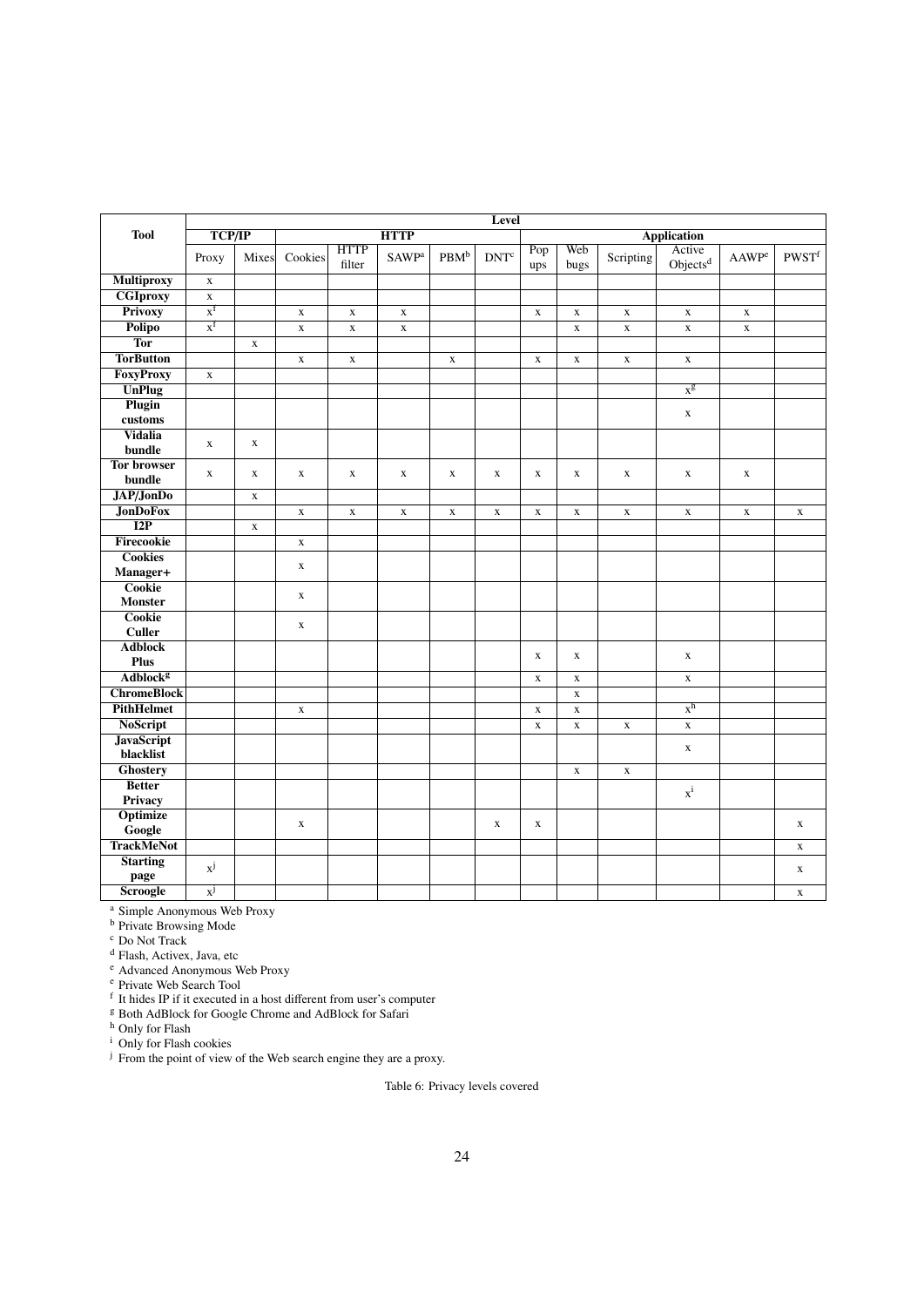These techniques have been developed by different software tools. We have made an analysis on the main tools that are freely available, that, as we have shown, there are an interesting number of them.

From the analysis made on these tools, we can point out that there is no single software package that facilitates users navigate privately. Even though, there are some packages such as Tor browser bundle and Jondo-Fox that cover many on them and only need some additional tools to provide a comprehensive solution that protects user's PII.

In this paper we have identified the main combinations of tools available for each Web browser in order to provide a comprehensive solution. This is an issue that should be taken into account in order to facilitate that users can surf privately on the Web and increase their usability. Thus, a suite or package that installed easily the different combination of tools proposed, it would facilitate its acceptance. Currently, end user would have to install, at least, three software tools (it depends on the Web browser chosen).

This paper also shows that Mozilla Firefox is the Web browser that has more tools and options to configure any of the different features to be covered in each level. In spite of the fact, for the other Web browsers also exist tools that could cover almost all the features required to surf on the Web privately. However, they require the installation of different tools can suppose usability problems for end users as we have just mention. Mainly, this is due to the fact that this installation and configuration is sometimes difficult or not understable for end users.

Therefore, this paper, thanks to the analysis made on the different techniques, tools and the levels to cover in order to protect users' privacy, provides a comprehensive view to both researchers and end users on the privacy risks when surf on the Web and how they can mitigated thanks to the use of different tools that are available for the main Web browsers.

## 7. Acknowledgements

This work has been partially funded by the "Seneca Foundation for Excellent Group in the Region 04552/GERM/06", TIN2008-06441-C02-02 "Infraestructure of ubquitous services and communications" and CIP-ICT PSP-2009-3 "Secure management of information across multiple stakeholders" projects.

## References

Abine . Chitika Insights. Web Browser Market Share: September, 2011 Update. Web site: https://chrome.google.com/

webstore/detail/epanfjkfahimkgomnigadpkobaefekcd [Last accessed: 01 October 2011]; 2011a.

- Abine . Chitika Insights. Web Browser Market Share: September, 2011 Update. Web site: https://chrome.google.com/ webstore/detail/epanfjkfahimkgomnigadpkobaefekcd [Last accessed: 01 October 2011]; 2011b.
- Abou-Tair De, Pimenidis L, Schomburg J, Westermann B. Usability Inspection of Anonymity Networks; IEEE. p. 100–9.
- Aggarwal G, Bursztein E, Jackson C, Boneh D. An analysis of private browsing modes in modern browsers; USENIX Association. USENIX Security' 10. p. 1–6.<br>AllNetTools Smart Whois
- Web site: http://www. all-nettools.com/toolbox/smart-whois.php [Last accessed: 15 August 2011]; 2011.
- Alsaid A, Martin D. Detecting web bugs with bugnosis: privacy advocacy through education; Springer-Verlag. PET'02. p. 13–26.
- AN.ON Project . Project: AN.ON-Anonymity.Online. Web site: http://anon.inf.tu-dresden.de/index\\_en.html [Last accessed: 15 August 2011]; 2011.
- Ardagna CA, Camenisch J, Kohlweiss M, Leenes R, Neven G, Priem B, Samarati P, Sommer D, Verdicchio M. Exploiting cryptography for privacy-enhanced access control: A result of the prime project. J Comput Secur 2010;18(1):123–60.
- Back A, Möller U, Stiglic A. Traffic Analysis Attacks and Trade-Offs in Anonymity Providing Systems; Springer-Verlag. IHW '01. p. 245–57.
- Barth A. HTTP State Management Mechanism. RFC 6265; RFC Editor; 2011.
- Baviskar S, Thilagam PS. Protection of web user's privacy by securing browser from web privacy attacks. International Journal of Computer Technology and Applications 2011;2(4):1051–7.
- Behl S, Lilien L. Privacy-preserving transactions on the web. The Hilltop Review 2009;3(1):14–38.
- Berthold O, Federrath H, Köhntopp M. Project "Anonymity and unobservability in the Internet"; ACM. CFP'00. p. 57–65. ACM ID: 332211.
- Berthold O, Federrath H, Köpsell S. Web MIXes: A System for Anonymous and Unobservable Internet Access; Springer Berlin Heidelberg; volume 2009. p. 115–29.
- Bissias GD, Liberatore M, Jensen D, Levine BN. Privacy vulnerabilities in encrypted http streams. In Proceedings of Privacy Enhancing Technologies Workshop (PET 2005 2005;:1–11.
- Cancel D, Shnir F. Ghostery. Web site: http://www.ghostery. com [Last accessed: 15 August 2011]; 2011.
- Carroll TE, Grosu D. A secure and anonymous voter-controlled election scheme. Journal of Network and Computer Applications 2009;32(3):599–606.
- Casado M, Freedman MJ. Peering through the shroud: the effect of edge opacity on ip-based client identification; USENIX Association. NSDI07. p. 13–27.
- Castella-Roca J, Viejo A, Herrera-Joancomarti J. Preserving user's privacy in web search engines. Computer Communications 2009;32(13-14):1541–51.
- Cavanagh R. Chitika Insights. Web Browser Market Share: September, 2011 Update. Web site: http://insights.chitika.com/2011/ web-browser-market-share-september-2011-update/ [Last accessed: 01 October 2011]; 2011.
- Chaabane A, Manils P, Kaafar MA. Digging into Anonymous Traffic: A Deep Analysis of the Tor Anonymizing Network; IEEE Computer Society. NSS '10. p. 167–74.
- Chairunnanda P, Pham N, Hengartner U. Privacy: Gone with the Typing! Identifying Web Users by Their Typing Pattern; Springer. 4th Hot Topics in Privacy Enhancing Technologies (HotPETs 2011). p. 1–15.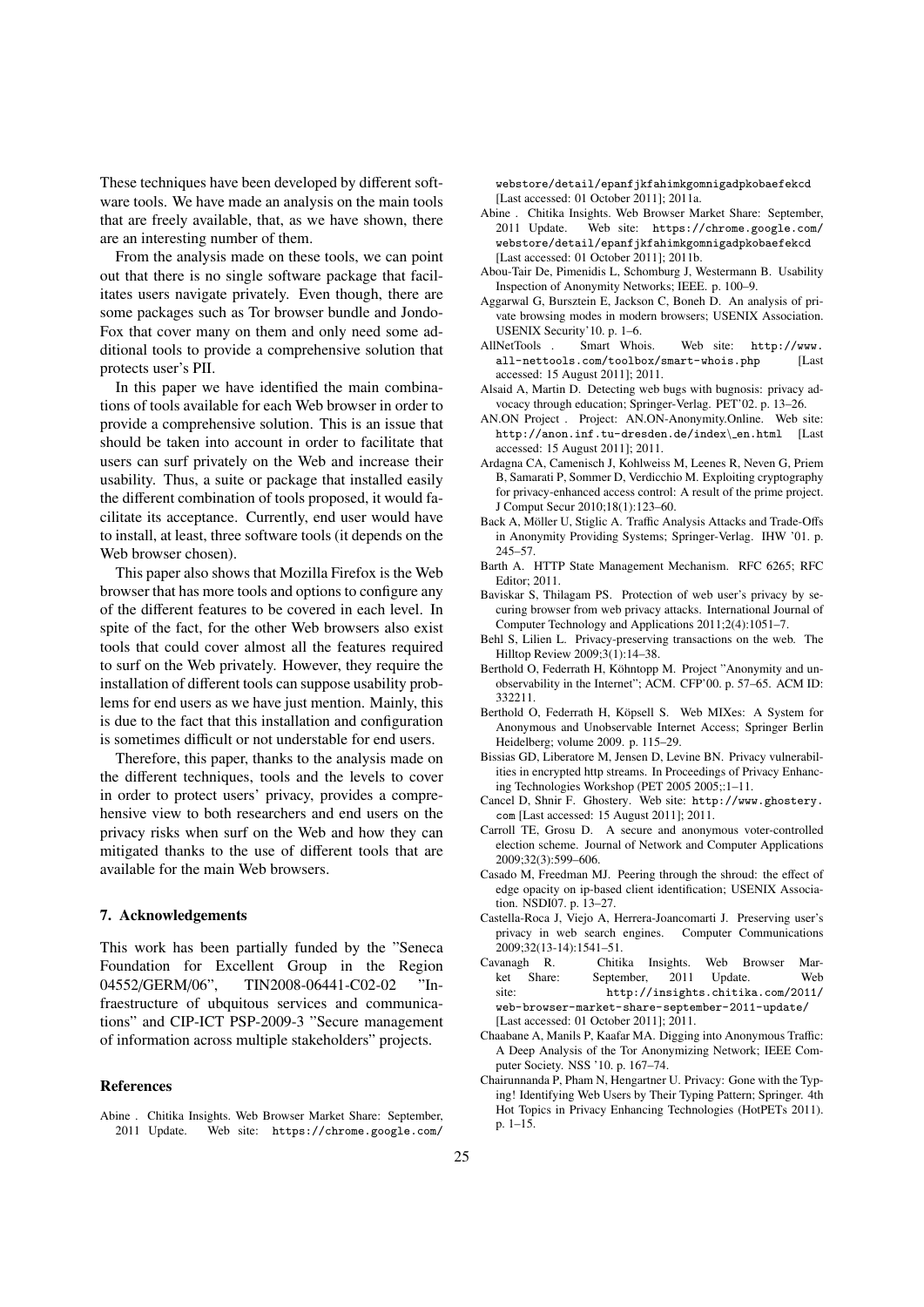- Chaum DL. Untraceable electronic mail, return addresses, and digital pseudonyms. Communications of the ACM 1981;24:84–90. ACM ID: 358563.
- Chen T, Fu J. Protection of privacy on the Web; IGI Global.
- Chroboczek J. Polipo a caching web proxy. Web site: http: //www.pps.jussieu.fr/∼jch/software/polipo/ [Last accessed: 15 August 2011]; 2010.
- Chudnov A, Naumann DA. Information flow monitor inlining. In: Proceedings of the 2010 23rd IEEE Computer Security Foundations Symposium. Washington, DC, USA: IEEE Computer Society; CSF '10; 2010. p. 200–14.
- CISCO Systems I. Online privacy How to protect yourself and your family, 2009.
- Clark J, van Oorschot PC, Adams C. Usability of anonymous web browsing: an examination of Tor interfaces and deployability; ACM. SOUPS 07. p. 41–51.
- Cookies.org AA. All About Cookies. Web site: http://www. allaboutcookies.org [Last accessed: 15 August 2011]; 2011. Danezis G, Clayton R. Introducing Traffic Analysis; Auerbach Publi-
- cations. p. 95–117. Danezis G, Diaz C. A Survey of Anonymous Communication Chan-
- nels. Number MSR-TR-2008-35, 2008.
- Danezis G, Diaz C, Syverson P. Systems for anonymous communication; Chapman & Hall/CRC. CRC Cryptography and Network Security Series. p. 341–89.
- Danezis G, Gürses S. A critical review of 10 years of Privacy Technology. p. 1–16.
- Dbatley . UnPlug. Web site: http://unplug.dbatley.com [Last accessed: 15 August 2011]; 2011.
- Dhawan M, Ganapathy V. Analyzing information flow in javascriptbased browser extensions. Computer Security Applications Conference, Annual 2009;0:382–91.
- Dingledine R, Mathewson N, Syverson P. Tor: the second-generation onion router; USENIX Association. SSYM'04. p. 21–. ACM ID: 1251396.
- Dolipo . Dolipo GUI wrapper for osx. Web site: http://code. google.com/p/dolipo/ [Last accessed: 15 August 2011]; 2008.
- Eckersley P. How unique is your web browser? In: Atallah MJ, Hopper NJ, editors. Privacy Enhancing Technologies. Springer; volume 6205 of *Lecture Notes in Computer Science*; 2010. p. 1–18.
- Edman M, Yener B. On anonymity in an electronic society: A survey of anonymous communication systems. ACM Computing Surveys 2009;42(1):1–35.
- Electronic Frontier Foundation . Panopticlick. Web site: https: //panopticlick.eff.org/ [Last accessed: 15 August 2011]; 2011.
- EuroPriSe . EuroPriSe the European Privacy Seal for IT Products and IT-Based Services. Web site: https://www. european-privacy-seal.eu [Last accessed: 15 August 2011]; 2011.
- Fabian B, Goertz F, Kunz S, Mller S, Nitzsche M. Privately Waiting - A Usability Analysis of the Tor Anonymity Network; Springer Berlin Heidelberg; volume 58. p. 63–75.
- Fanboy . Fanboy List. Web site: http://fanboy.co.nz/ [Last accessed: 15 August 2011]; 2011.
- Federrath H. Privacy Enhanced Technologies: Methods Markets Misuse; Springer Berlin Heidelberg; volume 3592 of *Lecture Notes in Computer Science*. p. 1–9.
- Fielding R, Irvine U, Gettys J, Mogul J, Frystyk H, Masinter L, Leach P, Berners-Lee T. Hypertext Transfer Protocol – HTTP/1.1. RFC 2616; RFC Editor; 1999.
- Fonseca F, Pinto R, Meira Jr. W. Increasing User's Privacy Control through Flexible Web Bug Detection; IEEE Computer Society. p. 205–12.
- Gabber E, Gibbons PB, Kristol DM, Matias Y, Mayer A. Con-

sistent, yet anonymous, web access with lpwa. Commun ACM 1999;42(2):42–7. ACM ID: 293447.

- Gemal H. BrowserSPY. Web site: http://browserspy.dk [Last accessed: 15 August 2011]; 2011.
- Goldschlag DM, Reed MG, Syverson PF. Hiding Routing Information; Springer-Verlag. p. 137–50.
- Golembiewski C, Hansen M, Steinbrecher S. Experiences Running a Web Anonymising Service; IEEE Computer Society. DEXA 03. p. 482–6.
- Gritzalis S. Enhancing web privacy and anonymity in the digital era. Inf Manag Comput Security 2004;12(3):255–87.
- Gross JB, Rosson MB. End user concern about security and privacy threats; ACM. SOUPS 07. p. 167–8.
- Gulyas G, Schulcz R, Imre S. Comprehensive Analysis of Web Privacy and Anonymous Web Browsers: Are Next Generation Services Based on Collaborative Filtering? p. 17–32.<br>ndlach M. AdBlock for Chrome. Web site: http://
- Gundlach M. AdBlock for Chrome. chromeadblock.com [Last accessed: 15 August 2011]; 2011a.
- AdBlock for Safari. safariadblock.com [Last accessed: 15 August 2011]; 2011b.
- Harding W, Reed A, Gray R. Cookies and Web Bugs. What They Are and How They Work Together; CRC Press. p. 2133–42.
- Herrmann D, Wendolsky R, Federrath H. Website fingerprinting: attacking popular privacy enhancing technologies with the multinomial naïve-bayes classifier; ACM. CCSW '09. p. 31-42.
- Herrmann M, Grothoff C. Privacy-implications of performance-based peer selection by onion-routers: A real-world case study using i2p. In: Privacy Enhancing Technologies Symposium (PETS 2011). Springer Verlag; Waterloo, Canada: Springer Verlag; 2011. .
- Hewitt J, Odvarko J, johnjbarton , robcee , FirebugWorkingGroup . Firebug. Web Development Evolved. Web site: http:// getfirebug.com [Last accessed: 15 August 2011]; 2011a.
- Hewitt J, Odvarko J, johnjbarton , robcee , FirebugWorkingGroup Firebug. Web Development Evolved. Web site: https: //getfirebug.com/firebuglite [Last accessed: 15 August 2011]; 2011b.
- Hintz A. Fingerprinting websites using traffic analysis. IN WORKSHOP ON PRIVACY ENHANCING TECHNOLOGIES  $2002::171-8$ .
- Hopper N, Vasserman EY, Chan-Tin E. How much anonymity does network latency leak?; ACM. CCS 07. p. 82–91.
- Hopper N, Vasserman EY, Chan-TIN E. How much anonymity does network latency leak? ACM Trans Inf Syst Secur 2010;13(2):13:1–13:28.
- Howe D, Nissenbaum H. TrackMeNot: Resisting Surveillance in Web Search; Oxford University Press. p. 417–36.
- Howe DC, Nissenbaum H, Toubiana V. TrackMeNot. Web site: http://cs.nyu.edu/trackmenot/ [Last accessed: 15 August 2011]; 2011.
- I2P . I2P Documentation. Web site: http://www.i2p2.de/how. html [Last accessed: 15 August 2011]; 2011.
- Jackson C, Bortz A, Boneh D, Mitchell JC. Protecting browser state from web privacy attacks; ACM. WWW 06. p. 737–44.
- Jang D, Jhala R, Lerner S, Shacham H. An empirical study of privacyviolating information flows in JavaScript web applications; ACM. CCS '10. p. 270–83.
- Jim T, Swamy N, Hicks M. Defeating script injection attacks with browser-enforced embedded policies. In: Proceedings of the 16th international conference on World Wide Web. New York, NY, USA: ACM; WWW '07; 2007. p. 601–10.
- JonDonym . Anonymity test. Web site: http://ip-check.info/ ?lang=en [Last accessed: 15 August 2011]; 2011a.
- JonDonym . JonDoFox. Web site: http:// anonymous-proxy-servers.net/en/jondofox.html [Last accessed: 15 August 2011]; 2011b.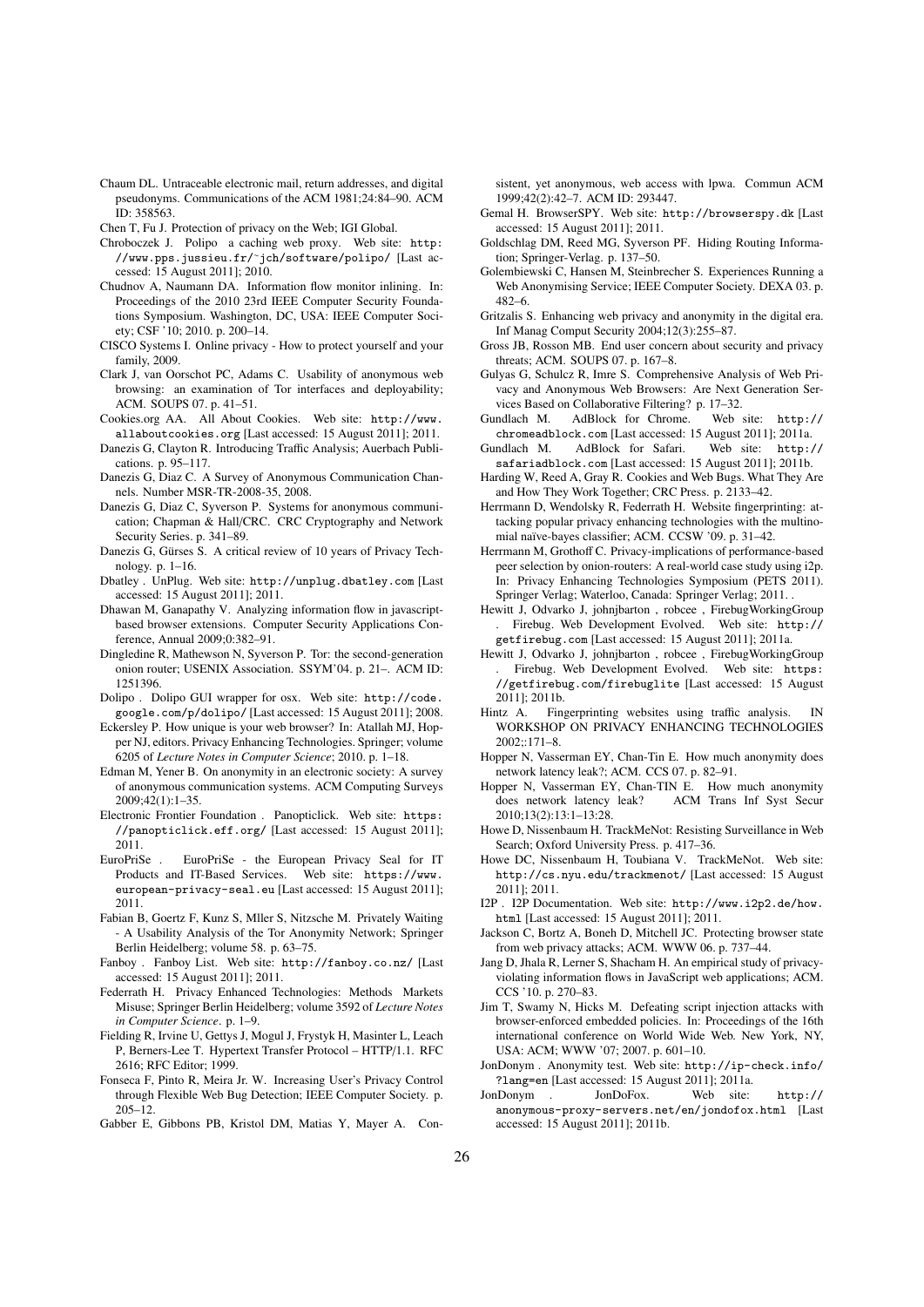- Jung EH. FoxyProxy. Web site: http://getfoxyproxy.org [Last accessed: 15 August 2011]; 2011.
- Karopoulos G, Kambourakis G, Gritzalis S, Konstantinou E. A framework for identity privacy in sip. Journal of Network and Computer Applications 2010;33(1):16–28.
- KnowPrivacy . Web bugs. Web site: http://knowprivacy.org/ web\\_bugs.html [Last accessed: 15 August 2011]; 2011.
- Kpsell S. Low Latency Anonymous Communication How Long Are Users Willing to Wait?; Springer Berlin Heidelberg; volume 3995. p. 221–37.
- Krishnamurthy B, Wills C. Privacy diffusion on the web: a longitudinal perspective; ACM. WWW '09. p. 541–50. ACM ID: 1526782. Kubieziel J. To be or I2P. p. 1–4.
- Lambrecht A, Tucker C. When does retargeting work? timing information specificity. SSRN eLibrary 2011;.
- Langton A. Check Browser headers. Web site: http://andylangton.co.uk/online-tools/
- check-browser-headers [Last accessed: 15 August 2011]; 2011.
- Lenhard J, Loesing K, Wirtz G. Performance Measurements of Tor Hidden Services in Low-Bandwidth Access Networks; Springer-Verlag. ACNS 09. p. 324–41.
- Li B, Erdin E, Günes MH, Bebis G, Shipley T. An analysis of anonymity technology usage; Springer-Verlag. TMA'11. p. 108– 21. ACM ID: 1986295.
- Liberatore M, Levine BN. Inferring the source of encrypted HTTP connections; ACM. CCS '06. p. 255–63. ACM ID: 1180437.
- Linn J. Technology and web user data privacy: A survey of risks and countermeasures. IEEE Security and Privacy 2005;3(1):52–8.
- Loesing K, Sandmann W, Wilms C, Wirtz G. Performance Measurements and Statistics of Tor Hidden Services; IEEE Computer Society; volume 0. p. 1–7.
- Maone G. NoScript. Web site: http://noscript.net [Last accessed: 15 August 2011]; 2011.
- Margasinski I, Szczypiorski K. Web Privacy: an Essential Part of ´ Electronic Commerce. p. 65–72.
- Margasinski I, Szczypiorski K. VAST: versatile anonymous system ´ for web users; Springer-Verlag. p. 71–82.
- Marshall J. CGIProxy 2.1beta19 HTTP/FTP Proxy in a CGI Script. Web site: http://www.jmarshall.com/tools/cgiproxy/ [Last accessed: 15 August 2011]; 2008.
- Martin D, Schulman A. Deanonymizing Users of the SafeWeb Anonymizing Service; USENIX Association. p. 123–37.
- Martin D, Wu H, Alsaid A. Hidden surveillance by web sites: Web bugs in contemporary use. Commun ACM 2003;46(12):258–64.
- Mayer J, Narayanan A. DoNotTrack.Us. Web site: http://www. donottrack.us [Last accessed: 15 August 2011]; 2011.
- Mayer J, Narayanan A, Stamn S. Do Not Track: A Universal Third-Party Web Tracking Opt Out. Internet-Draft draft-mayer-do-nottrack-00; IETF Secretariat; 2011.
- Mazieres D, Boneh D, Slack Q, Hamburg M, Bittau A, Handley M. Cryptographic protection of TCP Streams (tcpcrypt). Number draft-bittau-tcp-crypt-00, 2011.
- Mccoy D, Bauer K, Grunwald D, Kohno T, Sicker D. Shining Light in Dark Places: Understanding the Tor Network; Springer-Verlag. PETS '08. p. 63–76.
- Michael, Ares2, Erunno, Khrin and MonztA . Easy List. Web site: https://easylist.adblockplus.org [Last accessed: 15 August 2011]; 2011.
- Microsoft Corporation . Flash Cookies. Web site: http://ie.microsoft.com/testdrive/Browser/
- FlashCookies/Default.html [Last accessed: 15 August 2011]; 2011.
- Miyazaki AD. Online privacy and the disclosure of cookie use: Effects on consumer trust and anticipated patronage. Journal of Pub-

lic Policy & Marketing 2008;27(1):19–33.

- Mulazzani M, Huber M, Weippl ER. Anonymity and monitoring: how to monitor the infrastructure of an anonymity system. Trans Sys Man Cyber Part C 2010;40(5):539–46.
- Multiproxy . Multiproxy. Web site: http://multiproxy.org [Last accessed: 15 August 2011]; 2001.
- Murdoch SJ, Danezis G. Low-cost traffic analysis of Tor; IEEE. p. 183–95.
- Murdoch SJ, Zieliński P. Sampled traffic analysis by internetexchange-level adversaries. In: Borisov N, Golle P, editors. Proceedings of the Seventh Workshop on Privacy Enhancing Technologies (PET 2007). Ottawa, Canada: Springer; 2007. .
- My-Proxy . Proxy List. Web site: http://proxies.my-proxy. com/ [Last accessed: 15 August 2011]; 2011.
- Nentwich F, Jovanovic N, Kirda E, Kruegel C, Vigna G. Cross-site scripting prevention with dynamic data tainting and static analysis. In: Proceedings of the Network and Distributed System Security Symposium (NDSS'07). NDSS '07; 2007. .
- Odvarko J. Firecookie. Web site: http://www.softwareishard. com/blog/firecookie/ [Last accessed: 15 August 2011]; 2011.
- OptimizeGoogle . OptimizeGoogle. Web site: http://www. optimizegoogle.com [Last accessed: 15 August 2011]; 2011.
- Palant W. Adblock Plus. Web site: http://adblockplus.org [Last accessed: 15 August 2011]; 2011.
- Panchenko A, Pimenidis L, Renner J. Performance Analysis of Anonymous Communication Channels Provided by Tor; IEEE Computer Society. p. 221–8.
- Peddinti ST, Saxena N. On the privacy of web search based on query obfuscation: a case study of TrackMeNot; Springer-Verlag. PETS'10. p. 19–37. ACM ID: 1881153.
- Pfitzmann A, Hansen M. A terminology for talking about privacy by data minimization: Anonymity, unlinkability, undetectability, unobservability, pseudonymity, and identity management. Web site: http://dud.inf.tu-dresden.de/literatur/Anon\ Terminology\\_v0.34.pdf [Last accessed: 15 August 2011]; 2010. V0.34.
- Privoxy . Privoxy Home Page. Web site: http://www.privoxy. org [Last accessed: 15 August 2011]; 2010.
- PublicProxyServers.com . Public Proxy Servers. Web site: http: //www.publicproxyservers.com [Last accessed: 15 August 2011]; 2011.
- Ragkhitwetsagul R. Web Bug Detector Implementing P3P Compact Policy for Mozilla Firefox, 2007.
- Raymond JF. Traffic analysis: protocols, attacks, design issues, and open problems; Springer-Verlag New York, Inc. p. 10–29.
- Reed MG, Syverson PF, Goldschlag DM. Anonymous connections and onion routing. IEEE Journal on Selected Areas in Communications 1998;16(4):482–94.
- Ren J, Wu J. Survey on anonymous communications in computer networks. Computer Communications 2010;33:420–31. ACM ID: 1710240.
- Rezgui A, Bouguettaya A, Eltoweissy MY. Privacy on the web: Facts, challenges, and solutions. IEEE Security and Privacy 2003;1(6):40–9.
- Rosinstrument.com . Free Public Proxy Server List. Web site: http: //tools.rosinstrument.com/proxy/ [Last accessed: 15 August 2011]; 2011.
- Saint-Jean F, Johnson A, Boneh D, Feigenbaum J. Private web search; ACM. WPES '07. p. 84–90. ACM ID: 1314351.
- Schilling T. Cookie Monster 1.0.5. Web site: https://addons. mozilla.org/en-US/firefox/addon/cookie-monster/ [Last accessed: 15 August 2011]; 2011.
- Schlegel R, Wong DS. Low latency high bandwidth anonymous overlay network with anonymous routing. Cryptology ePrint Archive, Report 2009/294; 2009. http://eprint.iacr.org/. [Last ac-